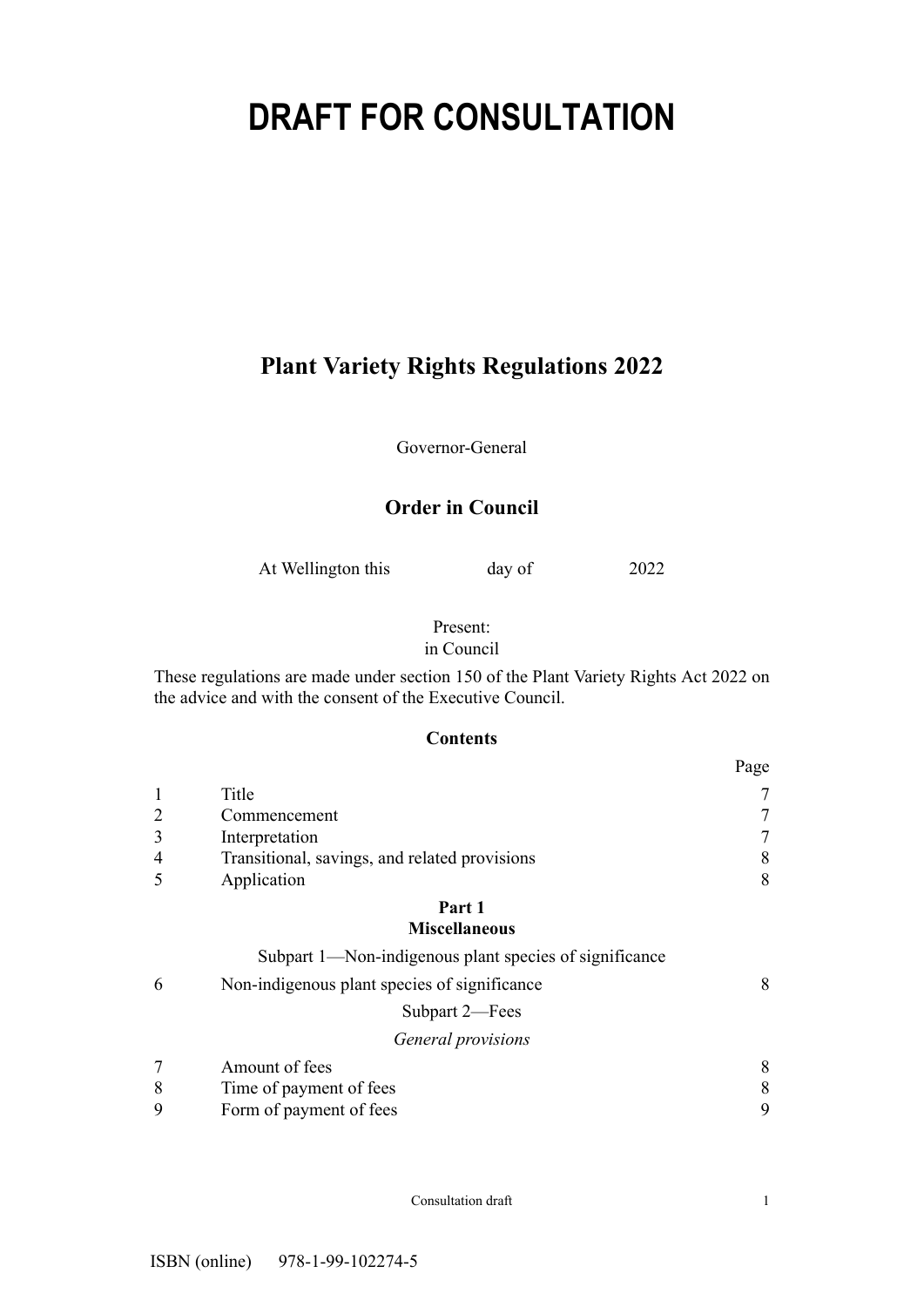|    | Renewal fees                                                                                                                                          |    |
|----|-------------------------------------------------------------------------------------------------------------------------------------------------------|----|
| 10 | When renewal fees become due                                                                                                                          | 9  |
| 11 | Period within which renewal fees must be paid                                                                                                         | 9  |
| 12 | Certificate of payment of renewal fees                                                                                                                | 9  |
|    | Subpart 3-Forms and documents                                                                                                                         |    |
|    | Use of case management facility                                                                                                                       |    |
| 13 | Certain information or documents must be given electronically<br>through case management facility                                                     | 10 |
| 14 | Case management facility is prescribed electronic delivery method<br>for certain purposes                                                             | 10 |
| 15 | Information that must be given when case management facility<br>first used                                                                            | 10 |
| 16 | Number of plant variety right application or plant variety right<br>must be given when all information or documents filed under Act<br>or regulations | 11 |
| 17 | Information or documents may be given by alternative delivery<br>method                                                                               | 11 |
| 18 | Electronic documents                                                                                                                                  | 11 |
|    | Filing                                                                                                                                                |    |
| 19 | Number of copies                                                                                                                                      | 12 |
| 20 | Document filed when received in proper form                                                                                                           | 12 |
| 21 | Filing date of document if not received on working day                                                                                                | 12 |
|    | Requirements for documents                                                                                                                            |    |
| 22 | Documents must be in English or Māori                                                                                                                 | 12 |
| 23 | Signatures                                                                                                                                            | 12 |
|    | Subpart 4-Addresses                                                                                                                                   |    |
| 24 | Address for service must be given                                                                                                                     | 13 |
| 25 | Communication address must be given                                                                                                                   | 13 |
| 26 | Change of address notice must be given                                                                                                                | 13 |
| 27 | Sufficiency of address                                                                                                                                | 14 |
|    | Subpart 5-Agents                                                                                                                                      |    |
| 28 | Agent may act on behalf of principal for purposes of regulations                                                                                      | 14 |
| 29 | Commissioner may give notices to agent                                                                                                                | 14 |
| 30 | Commissioner may require principal of agent to file authority with<br>Commissioner in certain cases                                                   | 14 |
| 31 | Commissioner must refuse to recognise certain persons as agent                                                                                        | 15 |
| 32 | Commissioner must notify refusal to recognise person as agent                                                                                         | 16 |
| 33 | Notice to Commissioner of revocation or alteration of authority                                                                                       | 16 |
| 34 | Notice of revocation or alteration of authority may be given by<br>agent                                                                              | 16 |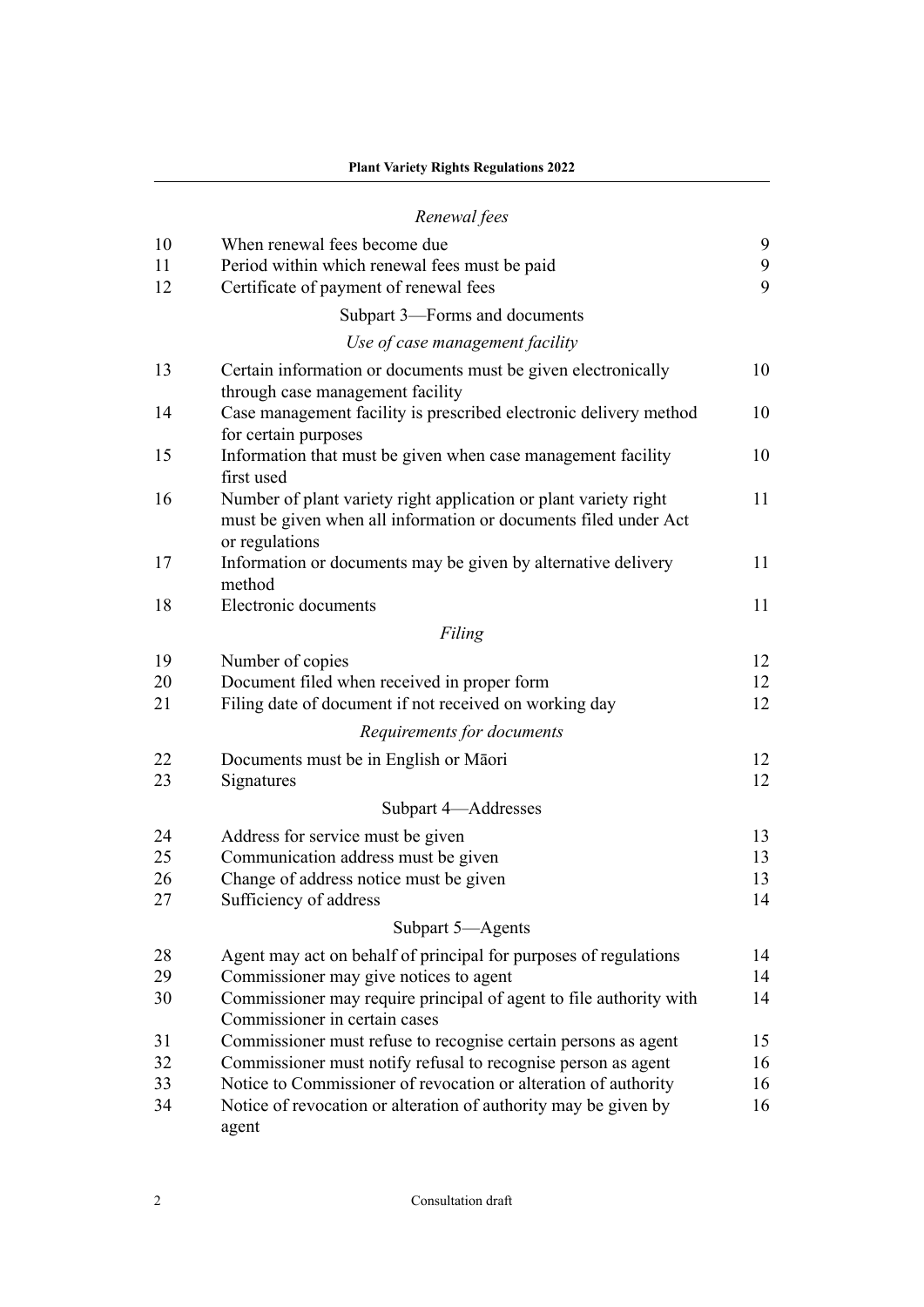# **[Part 2](#page-16-0)**

# **[Process for obtaining grant of plant variety rights and other](#page-16-0) [matters](#page-16-0)**

[Subpart 1—PVR applications](#page-16-0)

|  | PVR applications |  |
|--|------------------|--|
|--|------------------|--|

| 35 | Application for PVR                                                                                                  | 17 |
|----|----------------------------------------------------------------------------------------------------------------------|----|
| 36 | Colour photographs to be supplied with certain applications                                                          | 17 |
| 37 | Quantities of propagating material to be provided with applications                                                  | 18 |
| 38 | Prescribed times for filing proposed denominations                                                                   | 18 |
| 39 | Prescribed time for filing 1 or more alternative denominations                                                       | 18 |
| 40 | Variation of PVR application to alter the denomination                                                               | 19 |
| 41 | Prescribed times for supply by applicant of propagating material or<br>further information required by Commissioner  | 19 |
| 42 | Prescribed requirements under section 47(5) of Act                                                                   | 19 |
| 43 | Reliance on report produced under section $47(2)(d)$ of Act                                                          | 20 |
| 44 | Prescribed times for payment of growing trial and examination<br>fees                                                | 20 |
| 45 | Matters that must be included in notice of opposition                                                                | 20 |
| 46 | Prescribed period within which notice of opposition may be filed                                                     | 20 |
| 47 | Counter-statement to notice of opposition                                                                            | 21 |
| 48 | Prescribed times for supply by PVR holder of propagating material<br>or further information required by Commissioner | 21 |
| 49 | Request for direction under section 70 of Act                                                                        | 22 |
|    | Subpart 2—Transmission of PVRs or interests in PVRs                                                                  |    |
|    | Registration of assignments and other interests in PVRs                                                              |    |
| 50 | Application under section 72 of Act                                                                                  | 22 |
|    | Vesting of PVRs or PVR applications without probate or letters of<br>administration                                  |    |
| 51 | Application to vest PVR or PVR application for PVR probate or<br>letters of administration                           | 23 |
|    | Subpart 3-Cancellation and nullification of PVRs                                                                     |    |
|    | Cancellation and nullification of PVRs                                                                               |    |
| 52 | Application to Commissioner for cancellation or nullification of<br><b>PVR</b>                                       | 24 |
| 53 | Counter-statement to application and evidence for cancellation or<br>nullification of PVR                            | 24 |
| 54 | Procedure if no counter-statement to application for cancellation or<br>nullification is filed                       | 25 |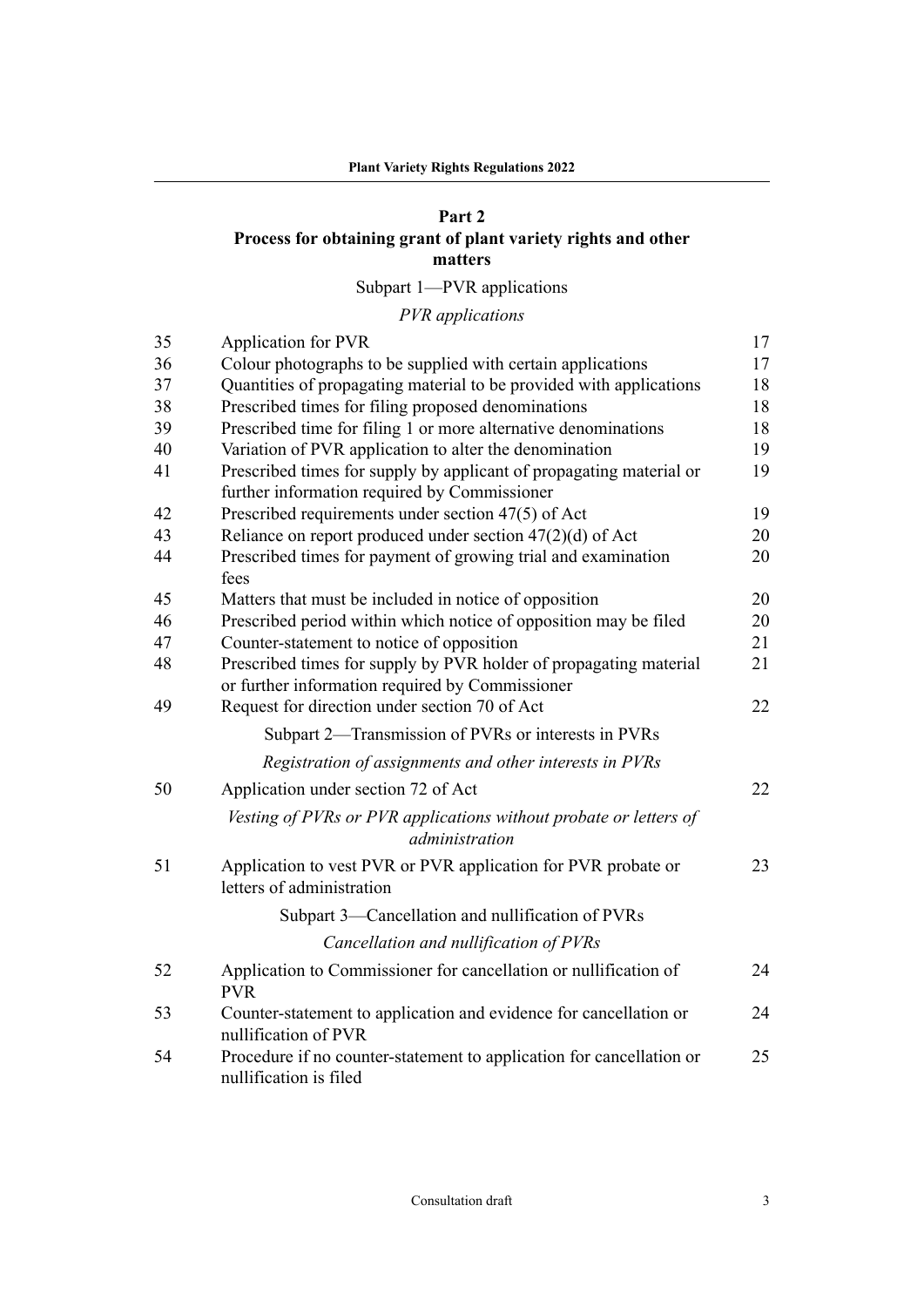# [Subpart 4—Surrender of PVRs](#page-24-0)

# *[Surrender of PVRs](#page-24-0)*

| 55 | Notice of offer to surrender PVR                                                               | 25 |
|----|------------------------------------------------------------------------------------------------|----|
| 56 | Opposition to surrender of PVR                                                                 | 25 |
| 57 | PVR holder must file counter-statement                                                         | 25 |
| 58 | Filing of evidence                                                                             | 26 |
|    | Subpart 5—Restoration of lapsed applications and cancelled PVRs                                |    |
|    | Restoration of lapsed PVR applications                                                         |    |
| 59 | Request for restoration of lapsed PVR applications                                             | 26 |
| 60 | When request for restoration of lapsed PVR application may be<br>made                          | 26 |
| 61 | Opposition to restoration of PVR application                                                   | 27 |
| 62 | Applicant must file counter-statement                                                          | 27 |
| 63 | Filing of evidence                                                                             | 28 |
| 64 | Protection of persons who use plant variety if Commissioner<br>restores lapsed PVR application | 28 |
|    | <b>Restoration of cancelled PVRs</b>                                                           |    |
| 65 | Manner in which request to restore cancelled PVR may be made                                   | 29 |
| 66 | When request for restoration of cancelled PVR may be made                                      | 29 |
| 67 | Opposition to restoration of cancelled PVR                                                     | 29 |
| 68 | Former PVR holder must file counter-statement                                                  | 30 |
| 69 | Filing of evidence                                                                             | 30 |
| 70 | Protection of persons who use plant variety if Commissioner<br>restores lapsed PVR             | 30 |
|    | Subpart 6—Compulsory licences                                                                  |    |
|    | Compulsory licences                                                                            |    |
| 71 | Application for compulsory licence to exercise PVR                                             | 31 |
| 72 | Procedure following application for compulsory licence                                         | 31 |
| 73 | Time for applicant to comply with request under section $107(1)$ of                            | 32 |
|    | Act                                                                                            |    |
| 74 | Filing of evidence                                                                             | 32 |
| 75 | Amendment or revocation of compulsory licence                                                  | 32 |
|    | Subpart 7-Miscellaneous                                                                        |    |
|    | PVR register                                                                                   |    |
| 76 | PVR register must contain record of grant of PVR                                               | 33 |
| 77 | Other PVR information that must be entered in PVR register                                     | 33 |
| 78 | Payment of renewal fees must be entered in PVR register                                        | 33 |
|    | Searches of PVR register and obtaining PVR information                                         |    |
| 79 | Search of PVR register                                                                         | 33 |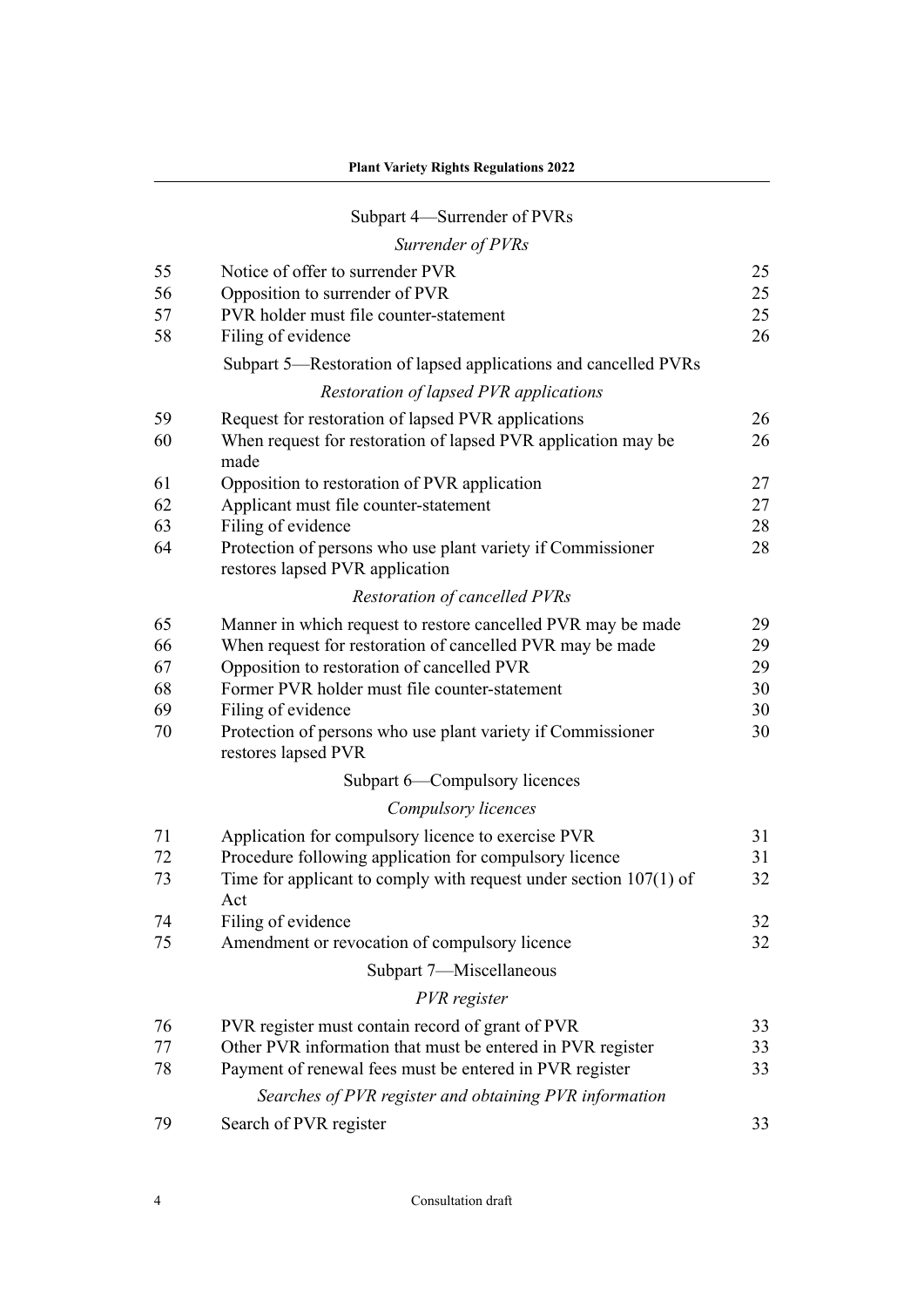| 80       | Information concerning PVR or PVR application that may be                                                  | 34       |
|----------|------------------------------------------------------------------------------------------------------------|----------|
| 81       | requested<br>How request for PVR information and certified copies must be<br>made                          | 34       |
|          | Changes to PVR register and other official documents                                                       |          |
| 82       | Application to correct other persons' mistakes in PVR register, etc.                                       | 34       |
| 83       | Opposition to proposed correction                                                                          | 35       |
| 84       | Applicant must file counter-statement                                                                      | 35       |
| 85       | Filing of evidence                                                                                         | 35       |
| 86       | Opposition to Commissioner-initiated correction                                                            | 36       |
| 87<br>88 | Notice of application to court to correct PVR register<br>Notice of order of court to correct PVR register | 36<br>36 |
|          | Journal                                                                                                    |          |
|          |                                                                                                            |          |
| 89       | Matters requested to be published in Journal                                                               | 36       |
|          | Evidence                                                                                                   |          |
| 90       | Form of evidence                                                                                           | 37       |
|          | Amendment of documents                                                                                     |          |
| 91       | Amendment of documents                                                                                     | 37       |
|          | Miscellaneous                                                                                              |          |
| 92       | Power of Commissioner to waive requirements in exceptional<br>circumstances                                | 38       |
| 93<br>94 | Power to waive requirements for PVR applications temporarily<br>Maintenance of certain records             | 38<br>38 |
|          | Part 3                                                                                                     |          |
|          | <b>Miscellaneous</b>                                                                                       |          |
|          | Subpart 1-Procedural and evidential requirements for<br>proceedings before Commissioner                    |          |
|          | Proceedings to which this subpart applies                                                                  |          |
| 95       | Application of this subpart                                                                                | 38       |
|          | Documents filed in proceedings                                                                             |          |
| 96       | Extra information that must be contained in documents filed in<br>proceedings                              | 39       |
|          | Hearing before exercise of Commissioner's discretion                                                       |          |
| 97       | Hearing before exercise of Commissioner's discretion                                                       | 40       |
|          | Case management                                                                                            |          |
| 98       | Commissioner may require parties to attend case management<br>conference                                   | 40       |
| 99       | Commissioner may give directions                                                                           | 40       |
| 100      | Parties must comply with Commissioner's directions                                                         | 41       |
|          |                                                                                                            |          |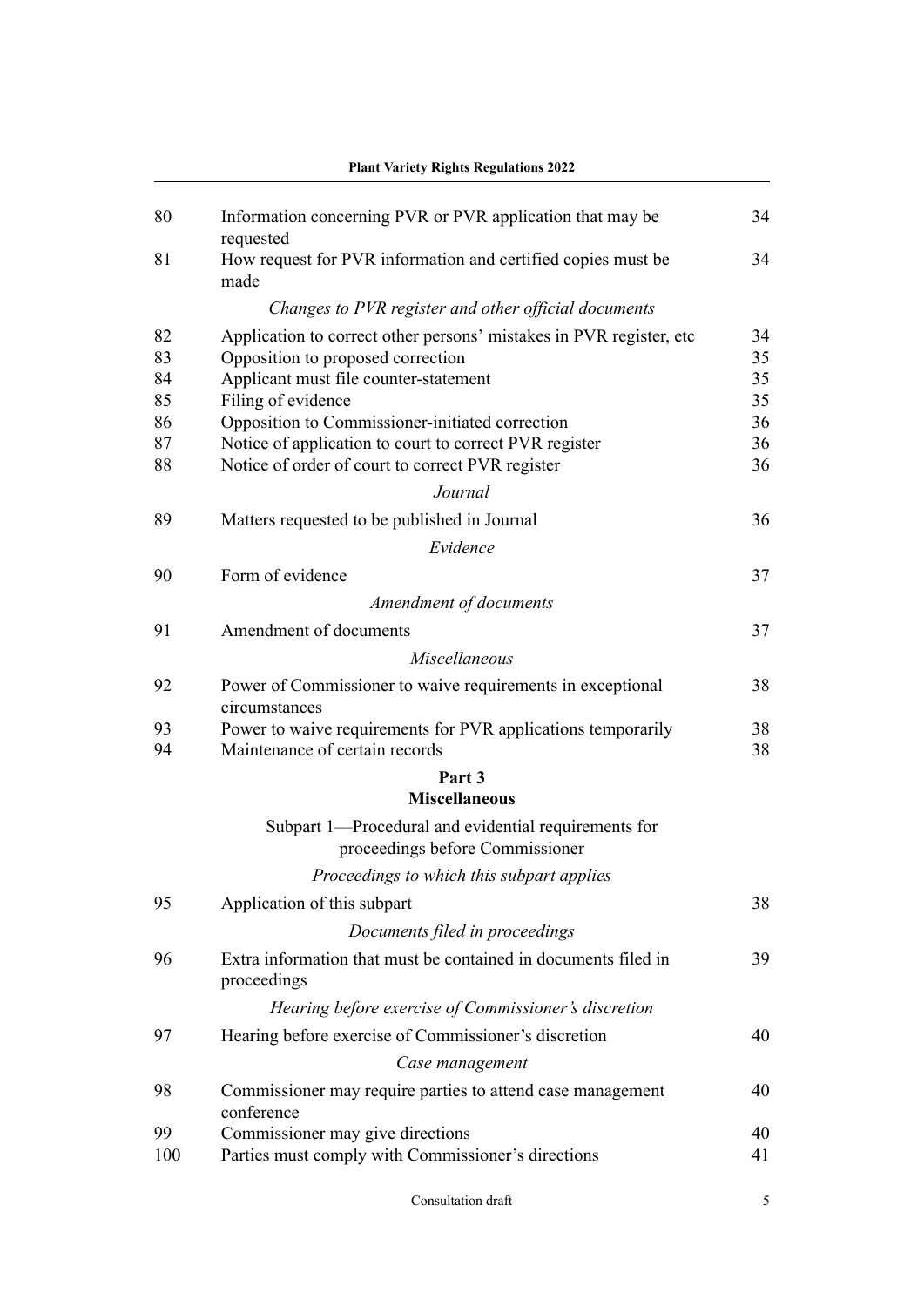|     | <b>Plant Variety Rights Regulations 2022</b>                                  |          |
|-----|-------------------------------------------------------------------------------|----------|
| 101 | Non-compliance with Commissioner's directions                                 | 41       |
|     | Halt in proceedings                                                           |          |
| 102 | Commissioner may halt proceeding                                              | 42       |
|     | Consolidation of proceedings                                                  |          |
| 103 | Commissioner may consolidate proceedings                                      | 42       |
|     | Extension of time limits in proceedings                                       |          |
| 104 | Commissioner may extend time limits in proceedings                            | 43       |
|     | Evidence                                                                      |          |
|     |                                                                               |          |
| 105 | Evidence restricted to particulars filed                                      | 43       |
|     | Procedural and evidential requirements                                        |          |
| 106 | Supply of documents for use of Commissioner                                   | 44       |
| 107 | Party filing documents must copy documents to opposite party                  | 44       |
| 108 | Evidence out of time                                                          | 44       |
| 109 | Application for permission to file evidence out of time                       | 44       |
| 110 | Right to file evidence in reply if evidence in chief permitted out of<br>time | 45       |
| 111 | Evidence from another proceeding                                              | 45       |
|     | Subpart 2—Conduct of hearings and related matters                             |          |
|     |                                                                               |          |
|     | <b>Hearings</b>                                                               |          |
| 112 | Form of hearing                                                               | 46       |
| 113 | Commissioner may determine form of hearing, etc                               | 46       |
| 114 | Notice of hearing by appearance                                               | 47       |
| 115 | Hearing fee                                                                   | 47       |
| 116 | Venue for hearing by appearance                                               | 47<br>47 |
| 117 | Conduct of hearing by appearance                                              |          |
|     | Costs                                                                         |          |
| 118 | Costs                                                                         | 48       |
|     | <b>Schedule 1</b>                                                             | 49       |
|     | Transitional, savings, and related provisions                                 |          |
|     | <b>Schedule 2</b>                                                             | 50       |
|     | Non-indigenous species of significance                                        |          |
|     | <b>Schedule 3</b>                                                             | 51       |
|     | Fees payable under Plant Variety Rights Act 2022 (excluding<br>GST)           |          |
|     | <b>Schedule 4</b>                                                             | 52       |
|     | Quantities of propagating material to accompany applications                  |          |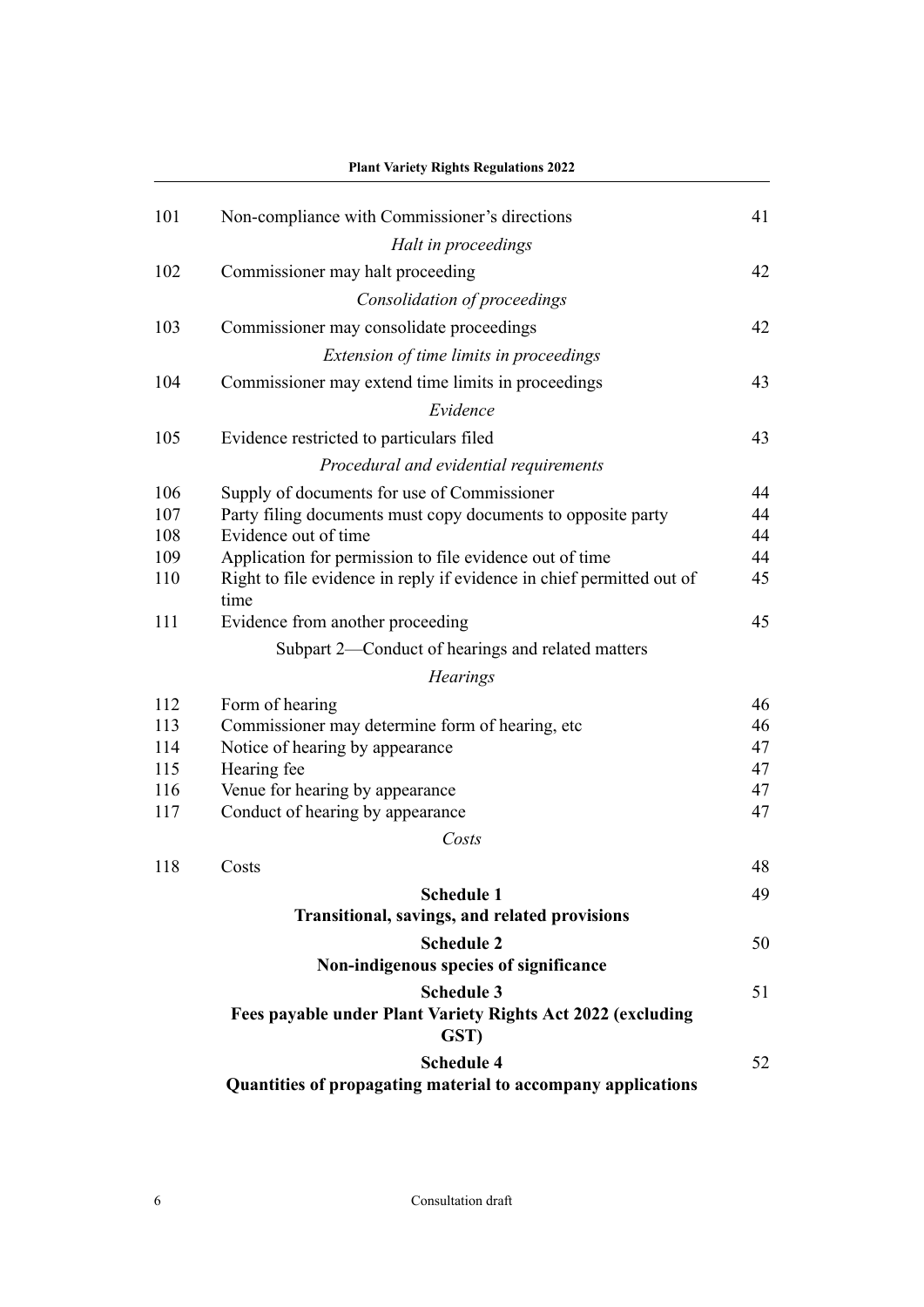# **Regulations**

#### <span id="page-6-0"></span>**1 Title**

These regulations are the Plant Variety Rights Regulations 2022.

#### **2 Commencement**

These regulations come into force on 1 September 2022.

#### **3 Interpretation**

(1) In these regulations, unless the context otherwise requires,—

**Act** means the Plant Variety Rights Act 2022

**address for service** means 1 of the following addresses in New Zealand or Australia:

- (a) a postal address:
- (b) a post office box or document exchange box

**agent** means a person—

- (a) who is authorised by the person's principal  $(X)$  to act for X in any proceeding in accordance with these regulations or to take any step on X's behalf under these regulations:
- (b) for whom recognition has not been refused by the Commissioner under regulation 30

**anniversary date**, in relation to a renewal fee for a PVR means the anniversary of the date on which the PVR was granted

**case management facility** means the case management facility that may be accessed through the Commissioner's website or web services

**certificate of verification** means a statement—

- (a) that a document to which the statement relates is a true and complete translation of the accompanying document to the best of the knowledge of the person who signs the statement; and
- (b) that is dated and signed

**communication address** means an electronic address at which communica‐ tions may be received from the case management facility

**proceeding** means a proceeding under the Act or these regulations

**verified translation** means a translation into English of an accompanying document that has a certificate of verification attached

**working day** means a day of the week other than—

(a) Saturday, Sunday, Good Friday, Easter Monday, Anzac Day, the Sover‐ eign's birthday, Te Rā Aro Ki a Matariki/Matariki Observance Day, Labour Day, and Waitangi Day; and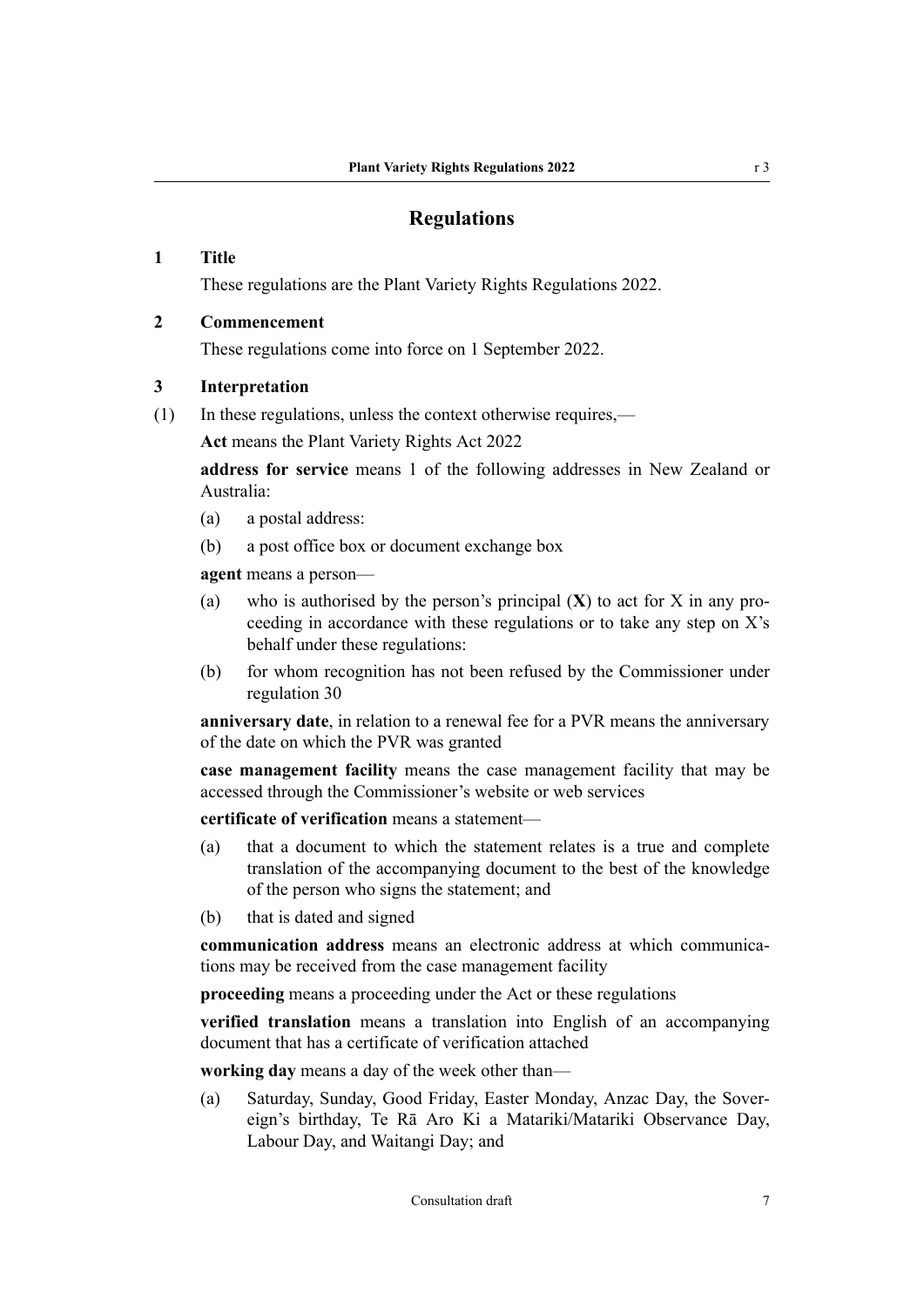- <span id="page-7-0"></span>(b) the anniversary day for Wellington; and
- (c) a day in the period that commences with 25 December in any year and ends with 2 January in the following year; and
- (d) if 1 January in any year falls on a Friday, the following Monday; and
- (e) if 1 January in any year falls on a Saturday or a Sunday, the following Monday and Tuesday; and
- (f) if Waitangi Day or Anzac Day falls on a Saturday or a Sunday, the fol‐ lowing Monday.
- (2) An example used in these regulations has the following status:
	- (a) the example is only illustrative of the provision to which it relates and does not limit the provision; and
	- (b) if the example and the provision to which it relates are inconsistent, the provision prevails.

#### **4 Transitional, savings, and related provisions**

The transitional, savings, and related provisions set out in Schedule 1 have effect according to their terms.

#### **5 Application**

These regulations apply to all matters under the Act.

# **Part 1 Miscellaneous**

#### Subpart 1—Non-indigenous plant species of significance

#### **6 Non-indigenous plant species of significance**

A non-indigenous plant species of significance is a species listed in Schedule 2.

Subpart 2—Fees

#### *General provisions*

# **7 Amount of fees**

- (1) The fees set out in Schedule 3 are payable in respect of the matters set out in that schedule.
- (2) The fees are exclusive of goods and services tax (if any). Compare: LI 2014/275 r 5

#### **8 Time of payment of fees**

Fees must be paid at the time of making an application or a request, or on giving notice or filing information or a document, in respect of which a fee is pay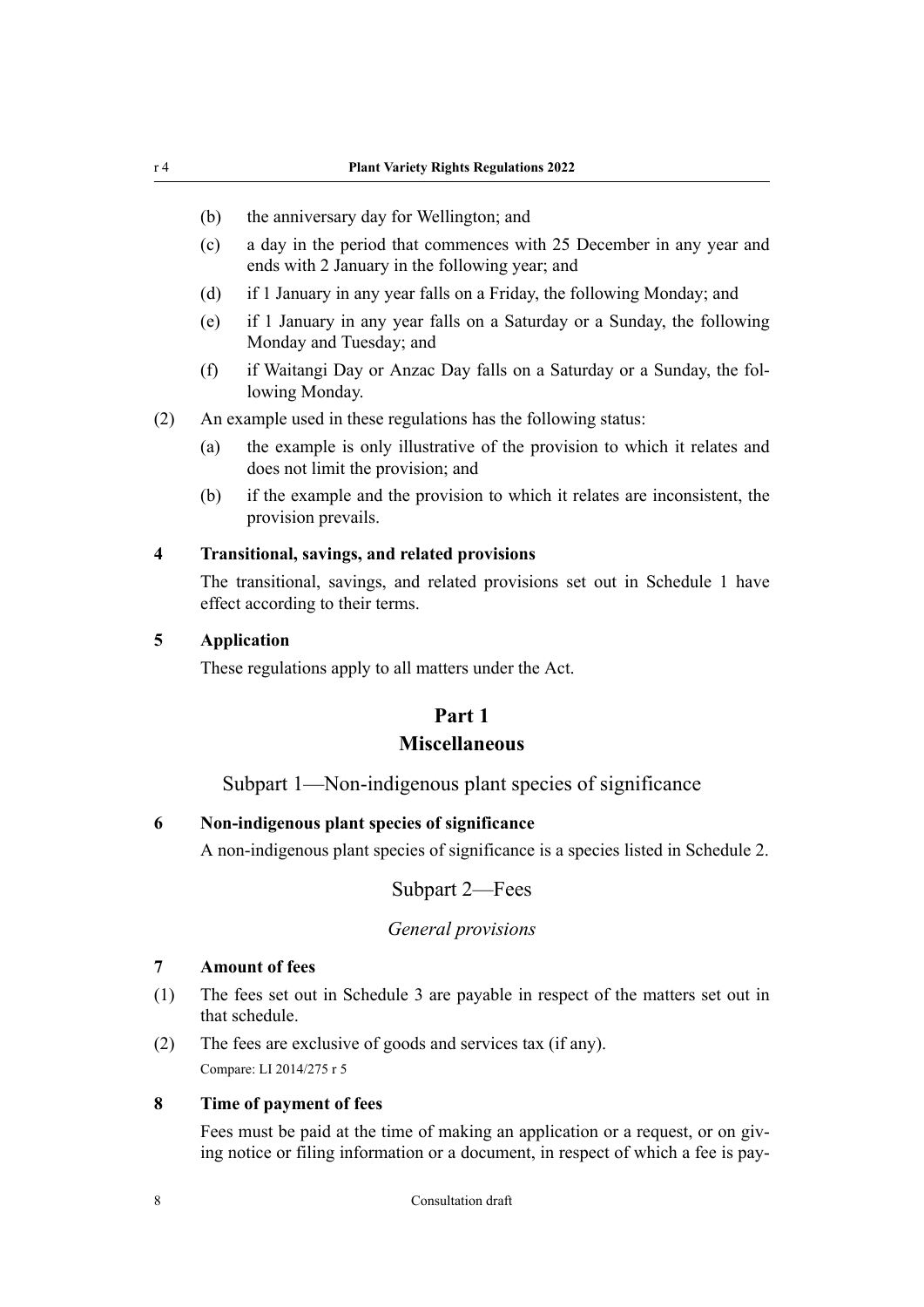<span id="page-8-0"></span>able, unless an arrangement acceptable to the Commissioner has been made for payment at another time.

Compare: LI 2014/275 r 6(1)

# **9 Form of payment of fees**

Fees must be paid by electronic means.

Compare: LI 2014/275 r 7

# *Renewal fees*

#### **10 When renewal fees become due**

A renewal fee becomes due on each anniversary date—

- (a) in the case of a plant variety that is a woody plant or its root stock, or a potato, until the 24th anniversary date that occurs on or after the date on which the PVR is granted:
- (b) in the case of any other variety, until the 19th anniversary that occurs on or after the date on which the PVR is granted.

Compare: LI 2014/275 r 8

#### **11 Period within which renewal fees must be paid**

- (1) The holder of a plant variety right must pay the renewal fee specified in Schedule 2 in accordance with subclause (2).
- (2) The prescribed period under section 86(1) of the Act within which a renewal fee of the Act must be paid is each period of 3 months ending with the close of the anniversary date.

Compare: LI 2014/275 r 10

#### **12 Certificate of payment of renewal fees**

After receipt of a renewal fee, the Commissioner must issue a certificate to the PVR holder that specifies—

- (a) details of the plant variety right; and
- (b) the date on which the fee was paid; and
- (c) the amount of the fee; and
- (d) the period in respect of which the fee was paid.

Compare: LI 2014/275 r 11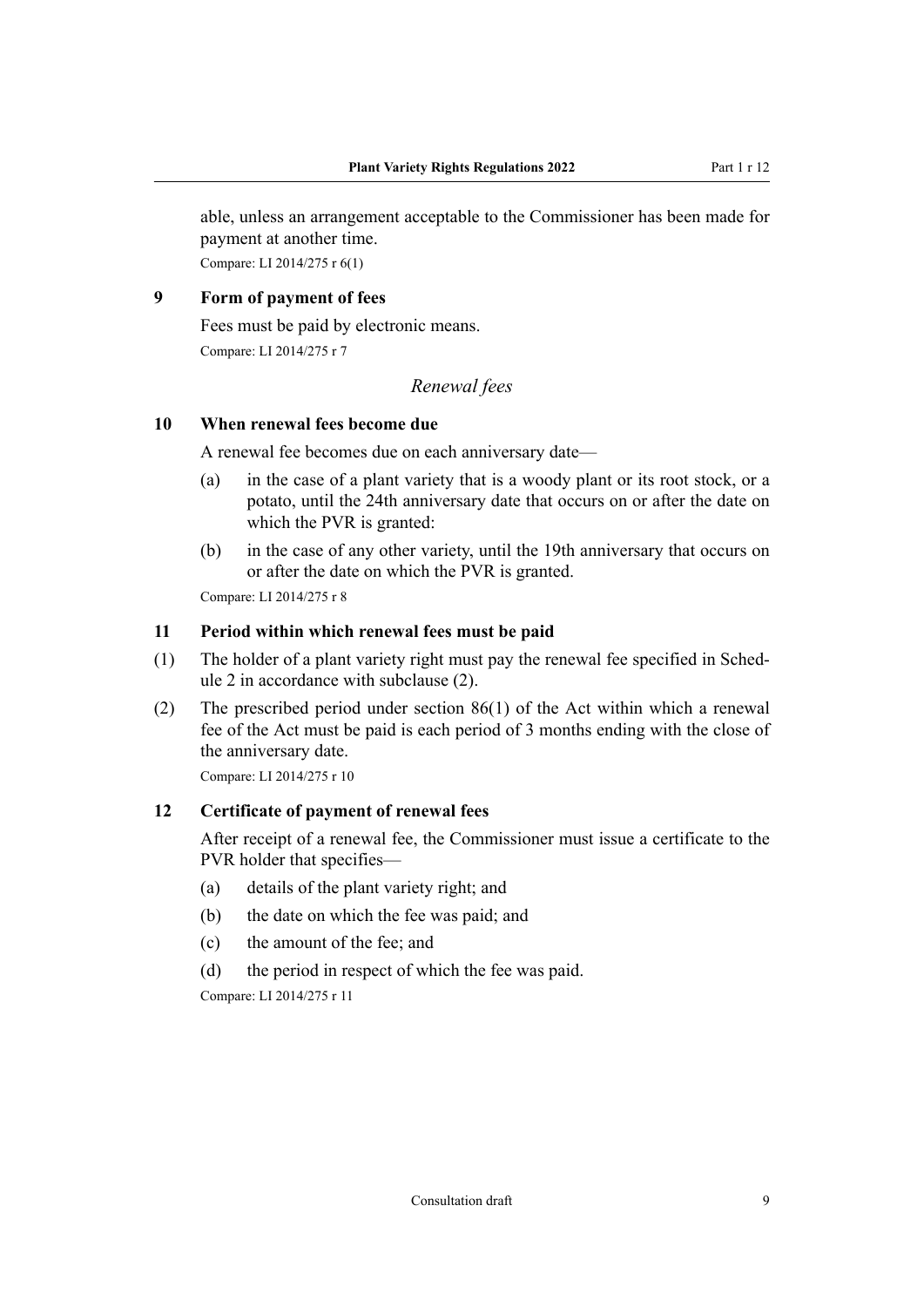# Subpart 3—Forms and documents

*Use of case management facility*

# <span id="page-9-0"></span>**13 Certain information or documents must be given electronically through case management facility**

- (1) Any information or a document that the Act or these regulations requires to be given to or by the Commissioner in the prescribed manner must be given—
	- (a) through the case management facility; and
	- (b) in a file format of a type approved by the Commissioner.
- (2) Anything that is given using the case management facility must be treated as having been received—
	- (a) by the Commissioner, at the time when the information or document becomes accessible to the Commissioner through the case management facility; or
	- (b) by a person other than the Commissioner, at the time when the Commissioner notifies the person at the person's communication address that the information or document is accessible to the person through the case management facility.
- (3) Only the Commissioner may use the case management facility to give information or a document to a person other than the Commissioner.

Compare: LI 2014/275 r 12

### **14 Case management facility is prescribed electronic delivery method for certain purposes**

The case management facility is—

- (a) the prescribed electronic delivery method for the purpose of section  $146(2)$  and  $(3)(a)$  of the Act; and
- (b) not a prescribed electronic delivery method for the purpose of section 147(1)(c) of the Act; and
- (c) the prescribed manner in which matters described in section  $150(1)(c)(ii)$ and (iii) of the Act (for example, plant variety rights applications) are to be dealt or proceeded with, including the manner in which communications with the Commissioner are to be conducted (to the extent provided by the case management facility).

Compare: LI 2014/275 r 13

#### **15 Information that must be given when case management facility first used**

The following information must be given to the Commissioner, to the extent that the case management facility requires, when any information or a document is first given to the Commissioner in respect of a matter through the case management facility: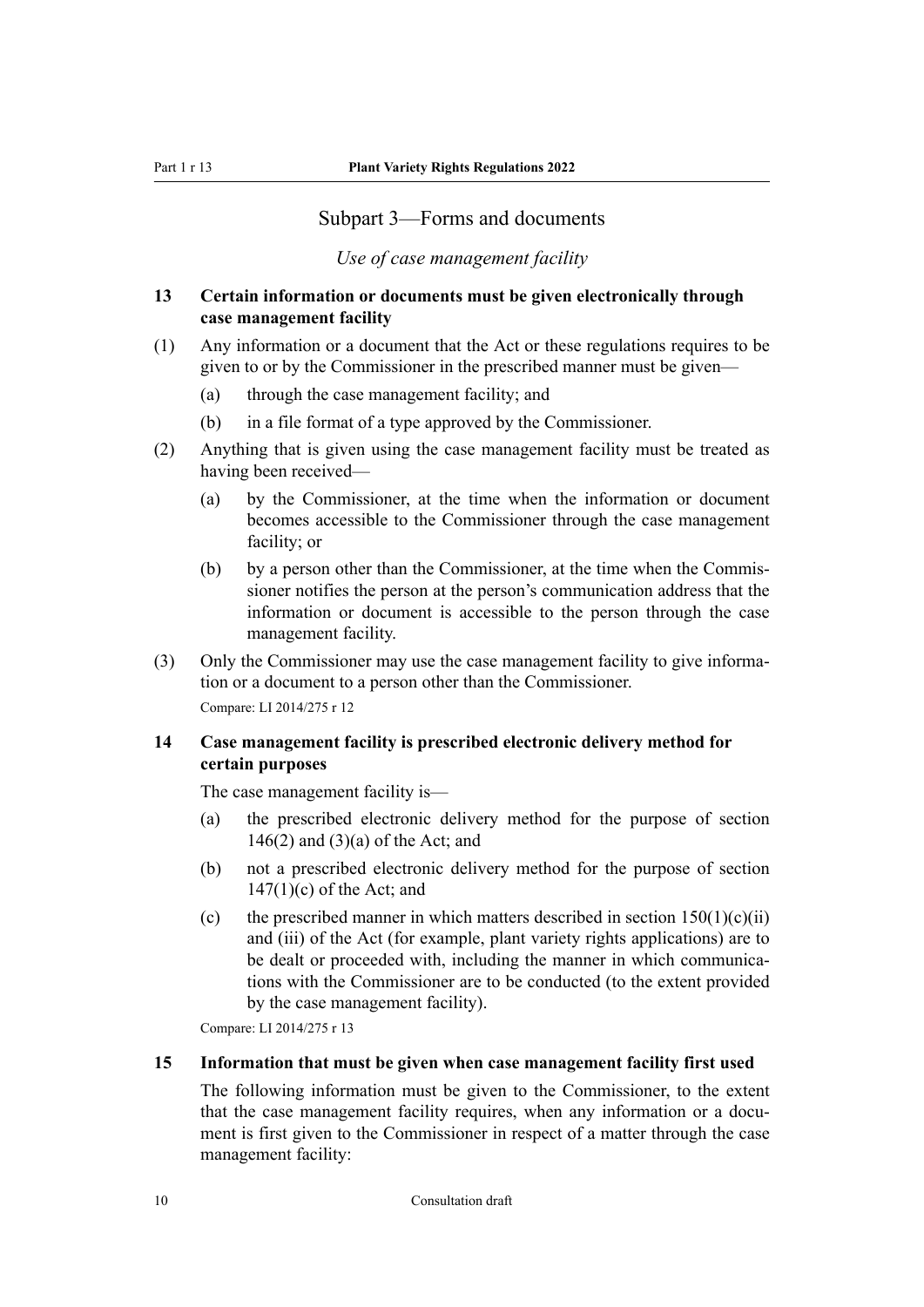- <span id="page-10-0"></span>(a) the full name of the person giving the information or document or on whose behalf the information or document is given, for example, the applicant or the opponent) (the **person**); and
- (b) the person's address for service, if required by regulation 24; and
- (c) the person's communication address; and
- (d) the name of the person's agent, if an agent is acting, or will act, for the person.

# **16 Number of plant variety right application or plant variety right must be given when all information or documents filed under Act or regulations**

All information or documents given to the Commissioner under the Act or these regulations must contain, or be filed with, the number of the plant variety right application or plant variety right (if any) that is the subject of the application, request, assertion, opposition, or other matter in respect of which the information or document is given.

Compare: LI 2014/275 r 15

#### **17 Information or documents may be given by alternative delivery method**

- (1) Despite regulation 13, the Commissioner may allow information or documents to be given to the Commissioner by an alternative delivery method listed in subclause (2) if the Commissioner is satisfied that a person is unable to access the case management facility because of any exceptional circumstances beyond the person's control.
- (2) **Alternative delivery method** means delivery by 1 or more of the following methods:
	- (a) in person:
	- (b) post:
	- (c) courier:
	- (d) electronic mail:
	- (e) fax.
- (3) The same rules that apply in respect of service of notices in section 147 of the Act apply to the giving of information and documents by post, electronic mail, or fax.

Compare: LI 2014/275 r 16

#### **18 Electronic documents**

To avoid doubt, any requirement in these regulations that a document must be in writing is satisfied if the document complies with [section 222](http://legislation.govt.nz/pdflink.aspx?id=DLM6844469) of the Contract and Commercial Law Act 2017.

Compare: LI 2014/275 r 17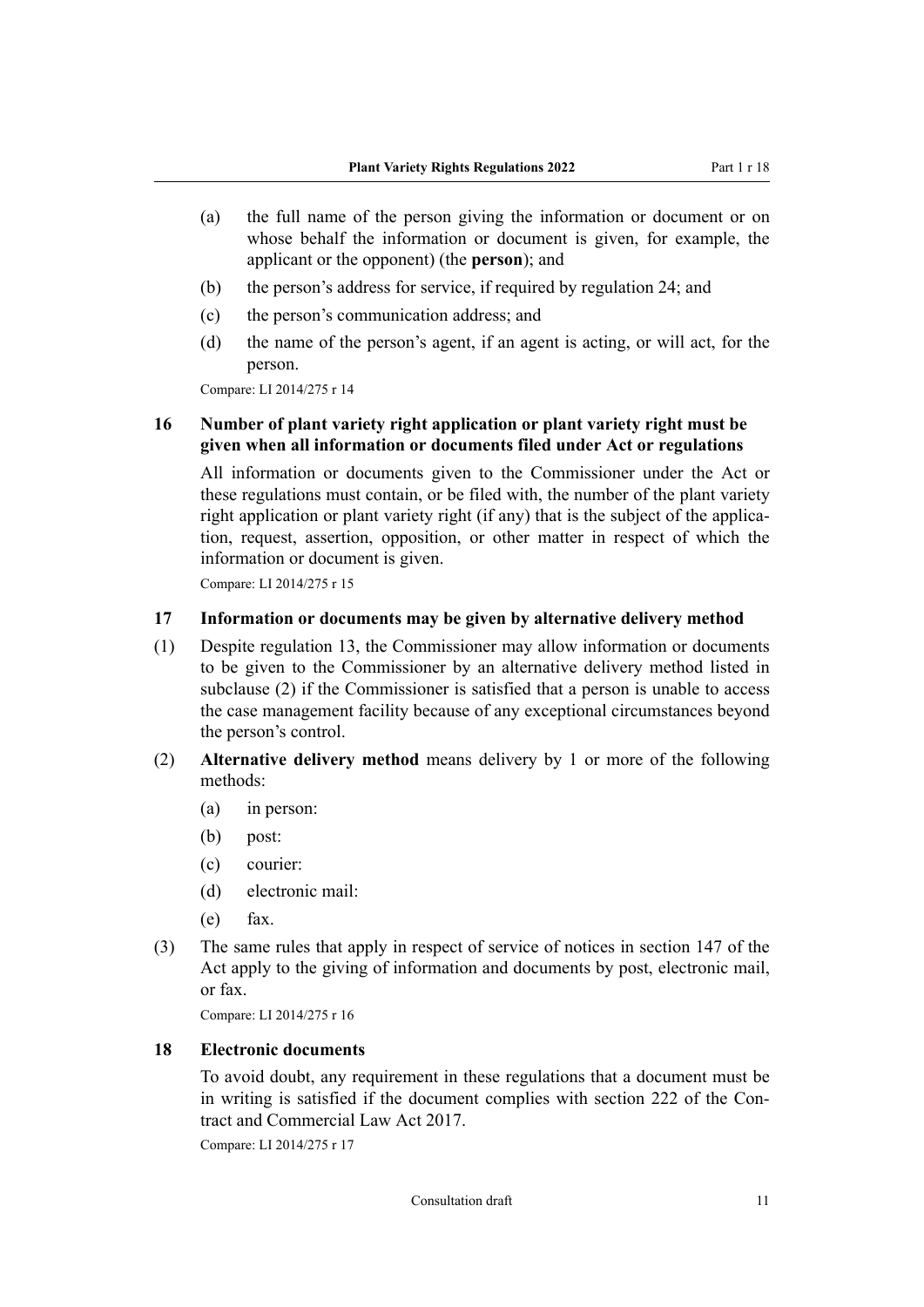#### *Filing*

#### <span id="page-11-0"></span>**19 Number of copies**

- (1) The Commissioner may require an additional copy, or additional copies, of any information or document that is filed.
- (2) The requirement in subclause (1) may include a requirement for 1 or more documents that are filed electronically to be provided on paper or in a different format.

Compare: LI 2014/275 r 18

#### **20 Document filed when received in proper form**

- (1) A document is filed when it is received in proper form.
- (2) A document is in proper form only if—
	- (a) it is legible; and
	- (b) it is accompanied by the prescribed fee, if any.

Compare: LI 2014/275 r 19

#### **21 Filing date of document if not received on working day**

If a document is received on a day that is not a working day, the document is treated as having been filed on the next working day. Compare: LI 2014/275 r 20

#### *Requirements for documents*

#### **22 Documents must be in English or Māori**

- (1) All documents filed must be in English or Māori.
- (2) However,—
	- (a) a person who files a document in Māori must, if required by the Com‐ missioner, file a verified translation within the time that the Commis‐ sioner specifies; and
	- (b) a person may, if it is necessary to do so, file a document that is not in English or Māori if the document is accompanied by a verified transla‐ tion.

Compare: LI 2014/275 r 21

#### **23 Signatures**

- (1) In the following cases, a document must be signed for the purposes of these regulations as follows:
	- (a) in the case of a partnership, the document must—
		- (i) contain the full names of all partners, unless a list of the current partners has been filed; and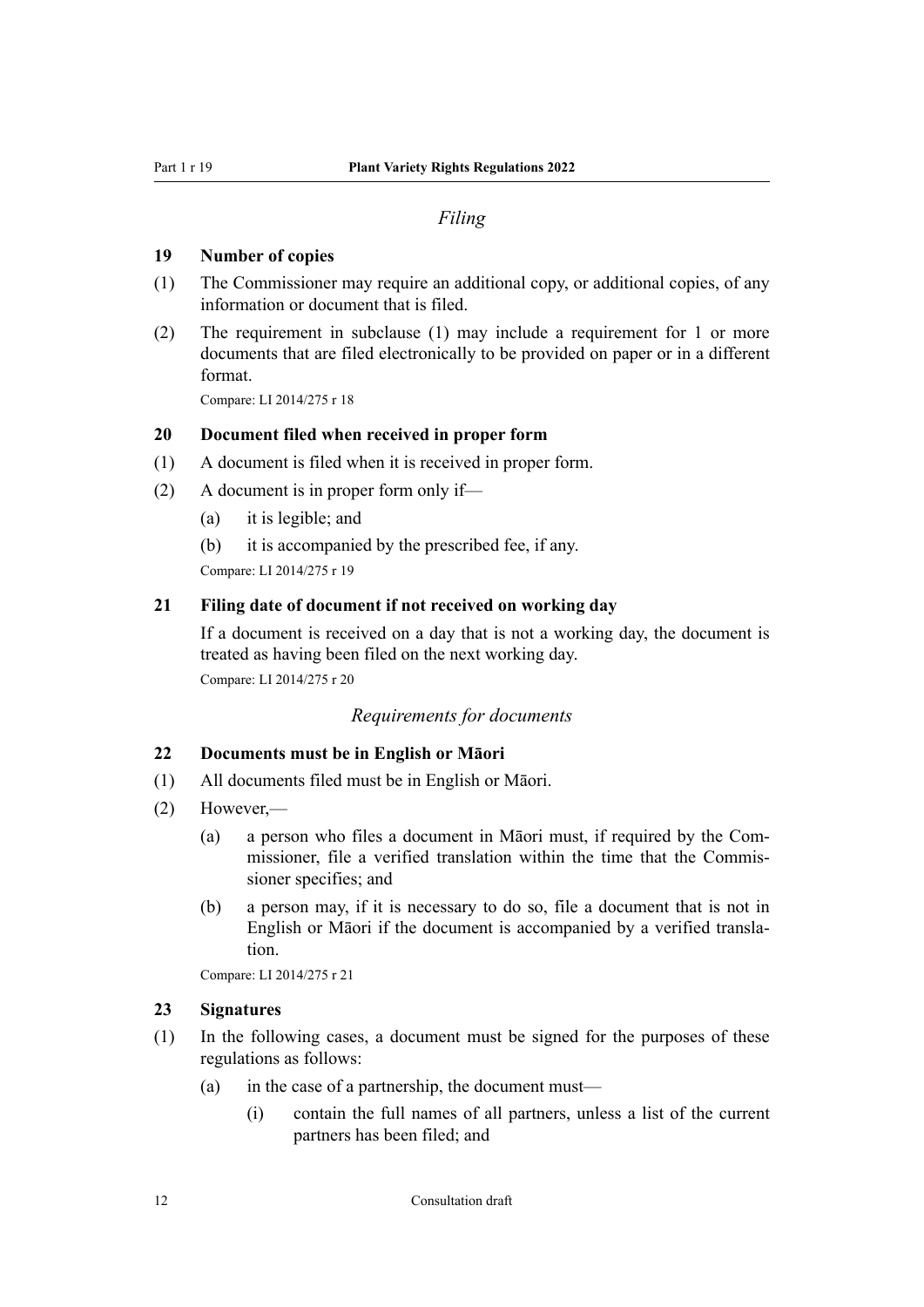- <span id="page-12-0"></span>(ii) be signed by a qualified partner or another person who has, to the Commissioner's satisfaction, authority to sign:
- (b) in the case of a body corporate, the document must be signed by a director or senior manager who has, to the satisfaction of the Commissioner, authority to sign:
- (c) in the case of an unincorporated association, the document may be signed by a person who appears to the Commissioner to be duly quali‐ fied.
- (2) To avoid doubt, a document may be signed in accordance with section 226 of the Contract and Commercial Law Act 2017.

# Subpart 4—Addresses

#### **24 Address for service must be given**

- (1) The following persons must give the Commissioner an address for service at the time when the person first gives any information or a document to the Commissioner in respect of a matter:
	- (a) an applicant:
	- (b) a PVR holder:
	- (c) an agent:
	- (d) any party to a proceeding or any person intending to be a party to a potential proceeding.
- (2) For the purpose of any communication with the Commissioner in the name of 2 or more persons with different addresses, the Commissioner may require 1 address for service to be given.

Compare: LI 2014/275 r 34

#### **25 Communication address must be given**

- (1) A person must give the Commissioner notice of a communication address at the time when the person first gives any information or a document to the Commissioner in respect of a matter.
- (2) For the purpose of any communication with the Commissioner in the name of 2 or more persons with different addresses, the Commissioner may require 1 communication address to be given.

Compare: LI 2014/275 r 35

#### **26 Change of address notice must be given**

(1) A person who gives the Commissioner an address for service or a communica‐ tion address must, if the address changes, give the Commissioner a notice of change of address as soon as practicable after the change occurs.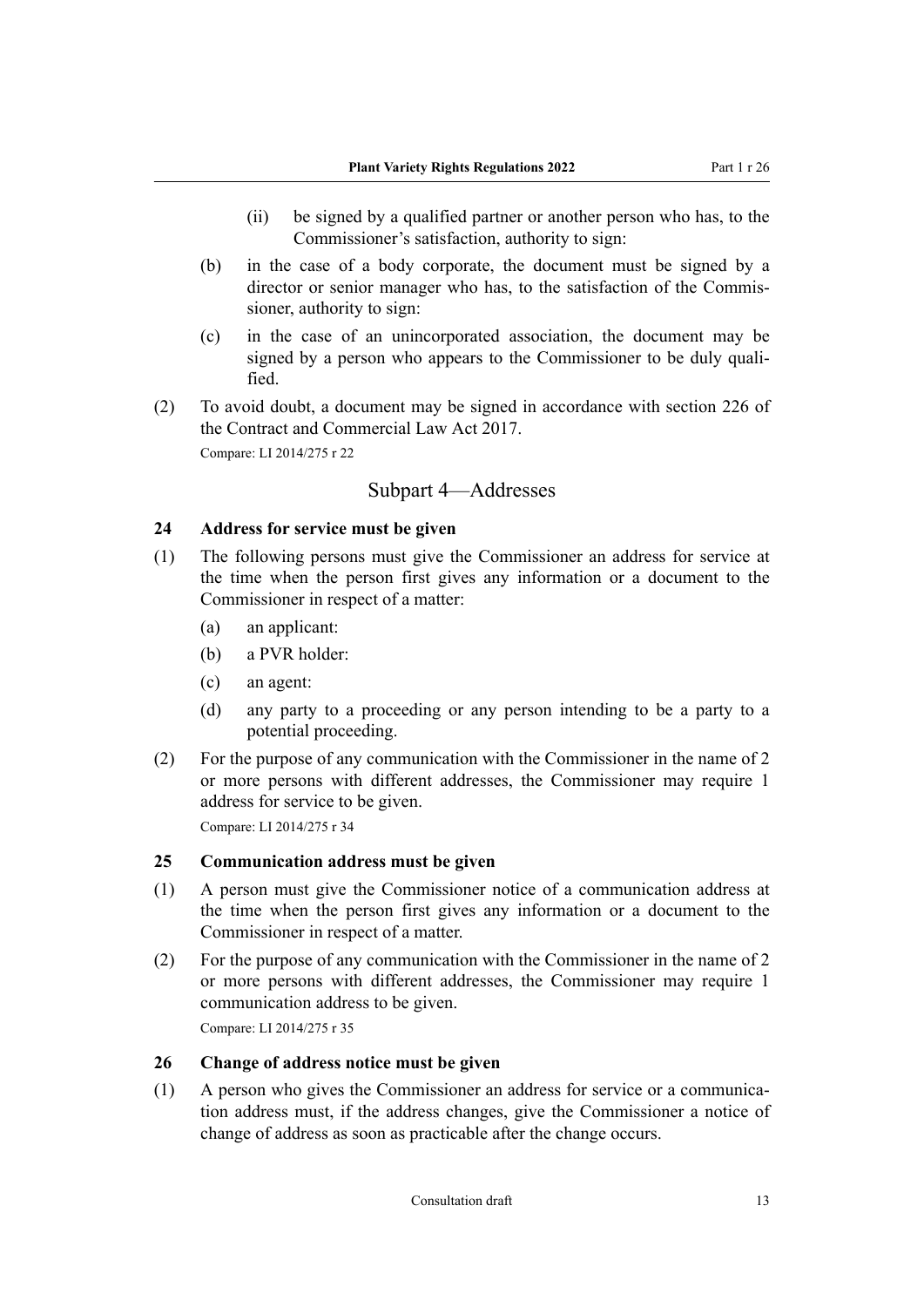<span id="page-13-0"></span>(2) If the address of an agent changes, the agent must give the Commissioner a notice of change of address as soon as practicable after the change occurs. Compare: LI 2014/275 r 36

#### **27 Sufficiency of address**

An address that is given to the Commissioner under these regulations must be sufficiently detailed to enable the Commissioner to contact the addressee at that address.

Compare: LI 2014/275 r 37

# Subpart 5—Agents

#### **28 Agent may act on behalf of principal for purposes of regulations**

- (1) Subject to the scope of the agent's authority, an agent may act for the agent's principal (**X**) in any proceeding in accordance with these regulations or take any step (including the signing of documents) on X's behalf under these regulations.
- (2) However, the Commissioner may in any case require that a document that must be signed for the purposes of these regulations be signed by the principal and not by the agent.

Compare: LI 2014/275 r 38

# **29 Commissioner may give notices to agent**

- (1) The Commissioner satisfies any requirement under these regulations to give documents or notice to, or correspond with, a person by giving documents or notice to, or corresponding with, that person's agent.
- (2) Subclause (1) does not apply to the extent that any written authority that is filed by the agent's principal expressly excludes the authority of the agent for any of the matters specified in subclause (1).

Compare: LI 2014/275 r 39

#### **30 Commissioner may require principal of agent to file authority with Commissioner in certain cases**

- (1) This regulation applies if—
	- (a) the Commissioner receives a communication from a person who refers to himself or herself in the communication as an agent (**A**) of a principal (**X**) and, at the time of the communication, the Commissioner does not have an authority in respect of A that complies with the requirements in subclause (3); or
	- (b) the Commissioner has an authority in respect of an agent that complies with the requirements in subclause (3) and the Commissioner receives a communication informing the Commissioner that the principal (**X**) has appointed a new agent (**A**).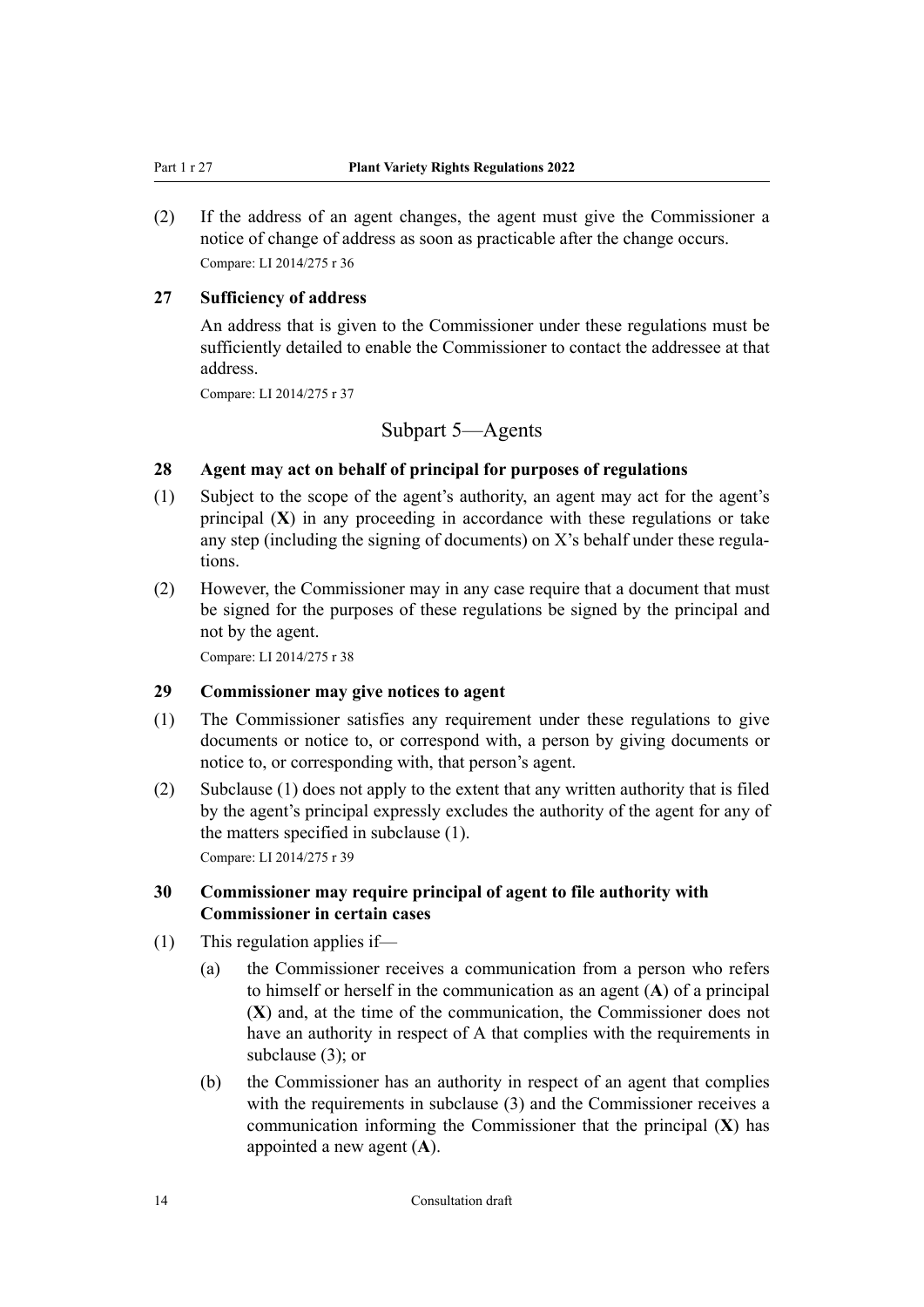- <span id="page-14-0"></span>(2) The Commissioner may require  $X$  to file, within the specified time, a written authority in respect of A.
- (3) The written authority must—
	- (a) be signed by X and not by an agent; and
	- (b) contain the following information:
		- (i) A's name and address for service; and
		- (ii) if A is authorised to act in respect of a particular PVR or PVR application, the number of the PVR or PVR application; and
		- (iii) a statement of any limitation on the authority of A to act on  $X$ 's behalf.
- (4) In subclause  $(2)$ ,—
	- (a) **specified time** means the time that the Commissioner specifies in the requirement given under subclause (2); and
	- (b) the specified time must be not less than 1 month after the date on which the Commissioner receives the communication referred to in subclause (1).

#### **31 Commissioner must refuse to recognise certain persons as agent**

- (1) The Commissioner must refuse to recognise as an agent in respect of any pro‐ ceedings a person who neither resides nor carries on business in New Zealand or Australia.
- (2) The Commissioner may refuse to recognise a person as an agent—
	- (a) who is suspended from practice before the Intellectual Property Office of New Zealand; or
	- (b) whose registration as a patent attorney is suspended or cancelled for the purposes of Part 6 of the Patents Act 2013; or
	- (c) whose name has been removed from or struck off the roll of barristers and solicitors under the provisions of the Lawyers and Conveyancers Act 2006, and has not been restored to the roll; or
	- (d) who is suspended from practice as a barrister or solicitor; or
	- (e) who has been convicted of an offence specified in Part 10 (except sec‐ tions 293 to 305) of the Crimes Act 1961 or who has been convicted of an equivalent offence in another country.

Compare: LI 2003/187; LI 2014/275 r 41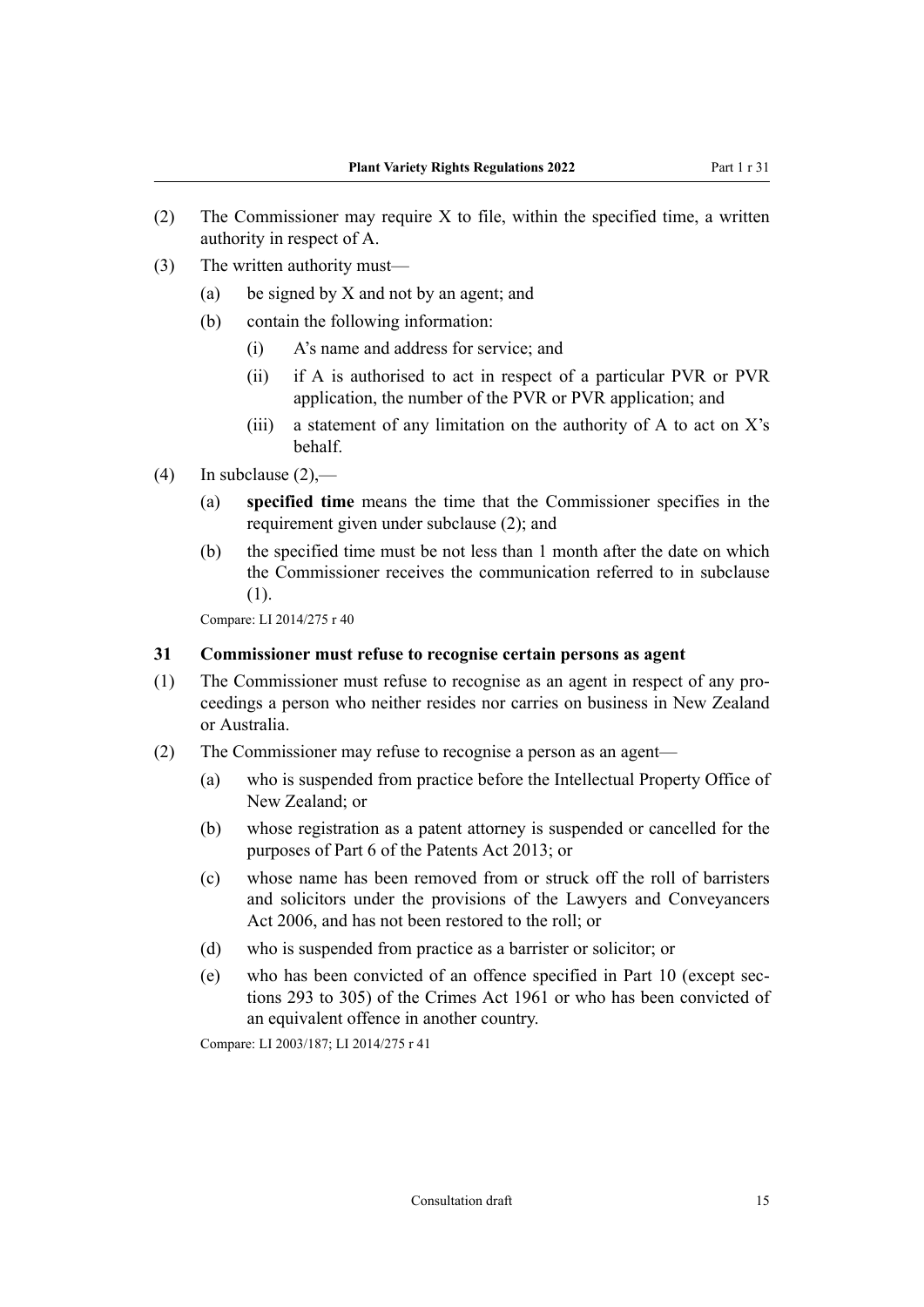# <span id="page-15-0"></span>**32 Commissioner must notify refusal to recognise person as agent**

If the Commissioner becomes aware that a person is not entitled to act as an agent, the Commissioner must, as soon as practicable, notify that person and that person's principal.

Compare: LI 2014/275 r 42

#### **33 Notice to Commissioner of revocation or alteration of authority**

- (1) A principal  $(X)$  must, as soon as practicable, give written notice to the Commissioner of the revocation or alteration of the authority of X's agent (**A**).
- (2) The notice must—
	- (a) be signed by X, and not by an agent; and
	- (b) contain the information set out in subclause (3).
- (3) The notice must contain the following information:
	- (a) X's name and address for service:
	- (b) A's name:
	- (c) if A is authorised to act in respect of a particular PVR or PVR application, the number of the PVR or PVR application:
	- (d) if A's authority is revoked, a statement to that effect:
	- (e) if A's authority is altered, a statement setting out—
		- (i) the alteration in authority; and
		- (ii) the matters for which A continues to have authority.
- (4) Notice to the Commissioner of the revocation or alteration of the authority of an agent is effective—
	- (a) if it complies with this regulation; and
	- (b) when it is received by the Commissioner.

Compare: LI 2014/275 r 43

#### **34 Notice of revocation or alteration of authority may be given by agent**

- (1) An agent (**A**) of a principal (**X**) may give written notice to the Commissioner of the alteration or revocation of A's authority as X's agent.
- (2) The notice must be signed by A and contain the information described in sub‐ clause (3).
- (3) The notice must contain the following information:
	- (a) X's name and address for service:
	- (b) A's name:
	- (c) if A is authorised to act in respect of a particular plant variety or plant variety application, the number of the plant variety or plant variety application: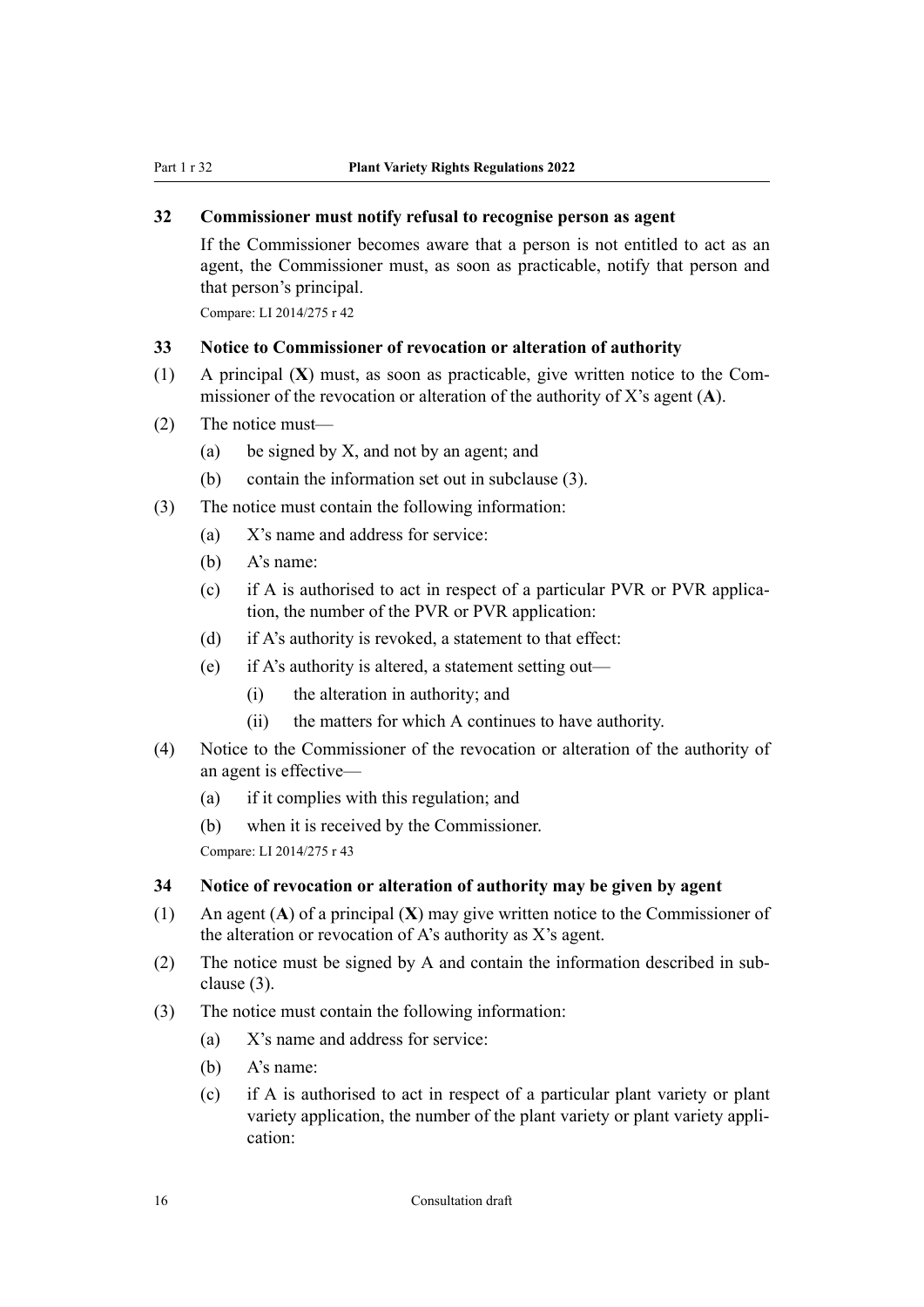- <span id="page-16-0"></span>(d) if A's authority is revoked, a statement to that effect:
- (e) if A's authority is altered, a statement setting out—
	- (i) the alteration in authority; and
	- (ii) the matters for which A continues to have authority.
- (4) Notice to the Commissioner of the alteration or revocation of the agent's authority is effective—
	- (a) if it complies with this regulation; and
	- (b) when it is received by the Commissioner.

# **Part 2**

# **Process for obtaining grant of plant variety rights and other matters**

# Subpart 1—PVR applications

#### *PVR applications*

#### **35 Application for PVR**

- (1) The prescribed manner for making a PVR application is as follows:
	- (a) the application must be made in accordance with Part 1; and
	- (b) an application must contain, or be accompanied by, the following infor‐ mation:
		- (i) the information set out in section  $36(2)$  of the Act:
		- (ii) the name and address of each breeder who is an applicant:
		- (iii) the nationality or principal place of business of each breeder who is an applicant.
- (2) If the name, address, nationality, or principal place of business of an applicant changes from that notified, the applicant must give the Commissioner a notice of the change as soon as practicable after the change occurs. Compare: LI 2014/275 r 50

#### **36 Colour photographs to be supplied with certain applications**

- (1) This regulation applies to every plant variety that is fruit, an ornamental var‐ iety, or a vegetable (including a potato).
- (2) A PVR application for a variety of plant to which this regulation applies must be accompanied by—
	- (a) a satisfactory photograph of all or part of a typical plant of the variety showing the variety's distinguishing features; or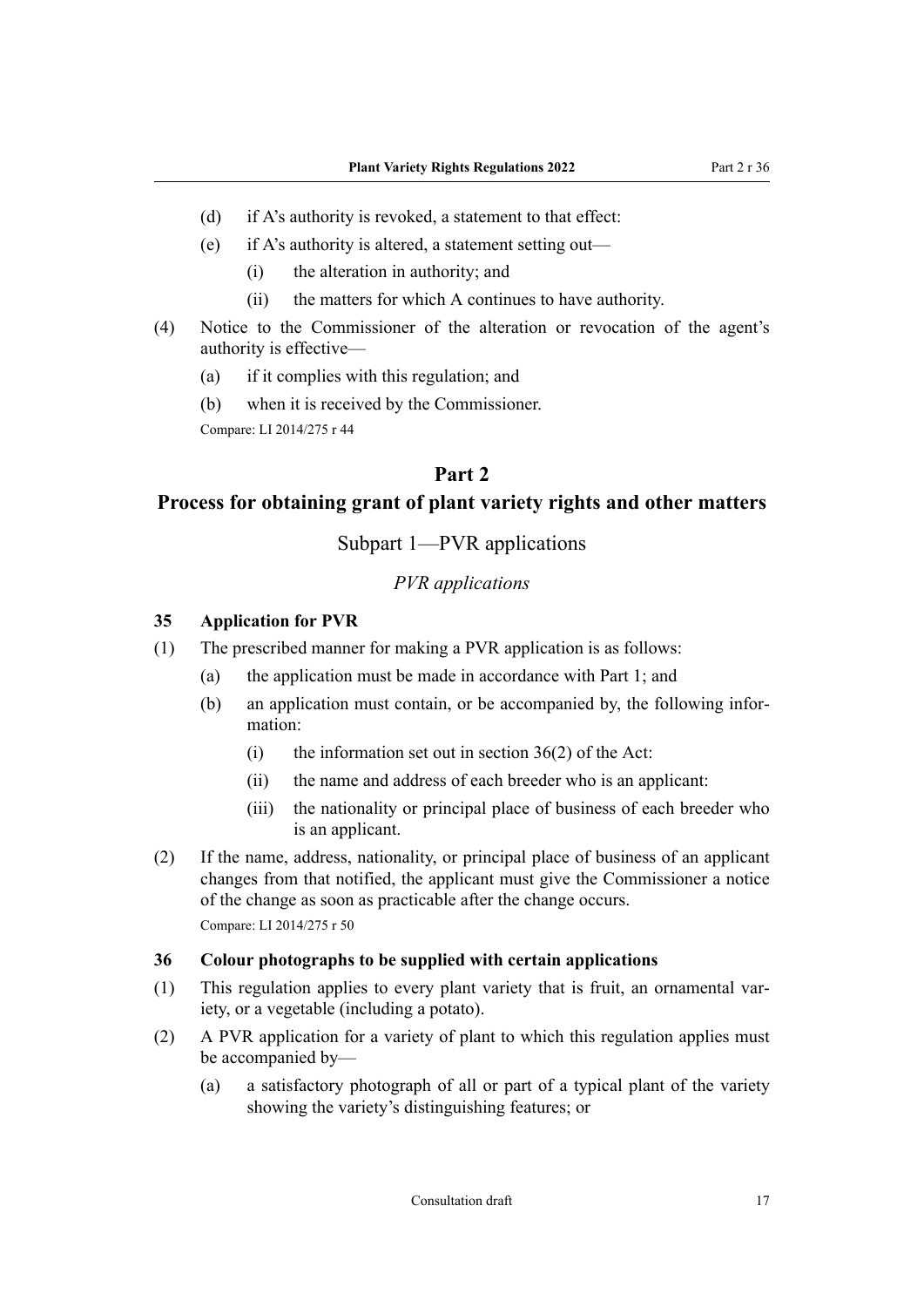- <span id="page-17-0"></span>(b) 2 or more satisfactory photographs (each being a photograph of all or part of a typical plant of the variety) that together show the variety's dis‐ tinguishing features.
- (3) A photograph is satisfactory if—
	- (a) it is a photograph based on plants propagated from the original plant or plant part; and
	- (b) it is clear enough and large enough to enable the subject matter to be easily identified.

Compare: SR 1988/101 r 5A

#### **37 Quantities of propagating material to be provided with applications**

- (1) A PVR application for a variety of a kind of plant described in column 1 of Schedule 3 must be accompanied by the quantity of propagating material specified (opposite the description) in column 2 of Schedule 4, together with the quantity, if any, of seed ears specified (opposite the description) in column 3 of Schedule 4.
- (2) The standard of purity and germination of the propagating material must be acceptable to the Commissioner.

#### **38 Prescribed times for filing proposed denominations**

- (1) For the purpose of section  $36(2A)$  of the Act, the prescribed time for filing the proposed denomination for the plant variety with the Commissioner, is 3 months after the date of the application unless the Commissioner grants an extension to that date in accordance with subclause (2).
- (2) An applicant for a PVR may, before the expiry of the 3-month period referred to in subclause (1), request the Commissioner to extend that date by a specified period not exceeding 1 month, and the Commissioner may grant that request if the Commissioner considers it reasonable to do so in the circumstances.

#### **39 Prescribed time for filing 1 or more alternative denominations**

- (1) For the purpose of section 51(1) of the Act, the prescribed time for filing 1 or more alternative denominations for the plant variety is 3 months from the date of receiving notice from the Commissioner under section 51(1) of the Act unless the Commissioner grants an extension to that date in accordance with subclause (2).
- (2) An applicant for a PVR may, before the expiry of the 3-month period referred to in subclause (1), request the Commissioner to extend that period for a specified period not exceeding 1 month, and the Commissioner may grant that request if the Commissioner considers it reasonable to do so in the circum‐ stances.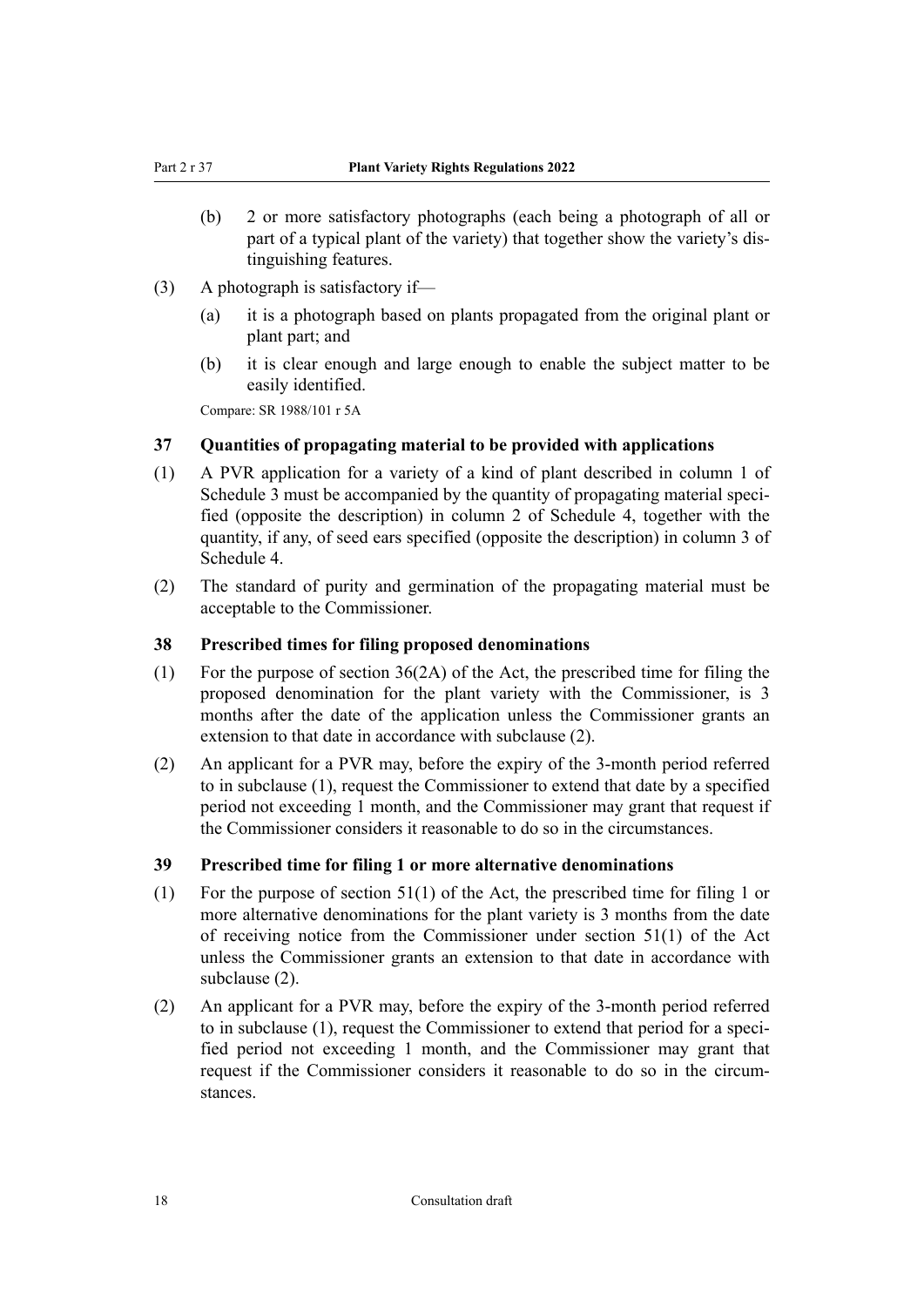#### <span id="page-18-0"></span>**40 Variation of PVR application to alter the denomination**

A variation notice under section  $38(1)$  of the Act seeking to alter the denomination sought for a plant variety must—

- (a) contain a request to change the denomination; and
- (b) include the denomination to be altered; and
- (c) include the proposed replacement denomination; and
- (d) include a summary of the reasons why the applicant is proposing a new denomination.

#### **41 Prescribed times for supply by applicant of propagating material or further information required by Commissioner**

- (1) The prescribed time for an applicant for a PVR to comply with a request by the Commissioner under section 46(1) of the Act for propagating material is the time set by the Commissioner within the period beginning 1 month after the date of the Commissioner's request and ending on the day that is 2 years after the date of the request, unless that time is extended by the Commissioner under subclause (3).
- (2) The prescribed time for an applicant for a PVR to comply with a request for information under section 46(1A) of the Act for information is the time set by the Commissioner within the period beginning 1 month after the date of the Commissioner's request and ending on the day that is 1 year after the date of the request, unless that time is extended by the Commissioner under subsection (3).
- (3) An applicant for a PVR may before the expiry of the period referred to in sub‐ clause (1) or subclause (2), as the case requires, request the Commissioner to extend that time, and if the Commissioner considers it reasonable in the circumstances to do so the Commissioner may—
	- (a) in the case of a request relating to the period in subclause (1), extend the time on 1 or more occasions for a further period not exceeding 2 years on each extension:
	- (b) in the case of a request relating to the period in subclause (2), extend the to time for a further period not exceeding 1 year.

#### **42 Prescribed requirements under section 47(5) of Act**

The prescribed requirements under section 47(5) of the Act for a growing trial are that the Commissioner must impose conditions to be complied with by those conducting the growing trial relating to—

- (a) the location and timing of the growing trial; and
- (b) the trial design; and
- (c) the varieties to be included in the growing trial; and
- (d) how the growing trial will be overseen and by whom: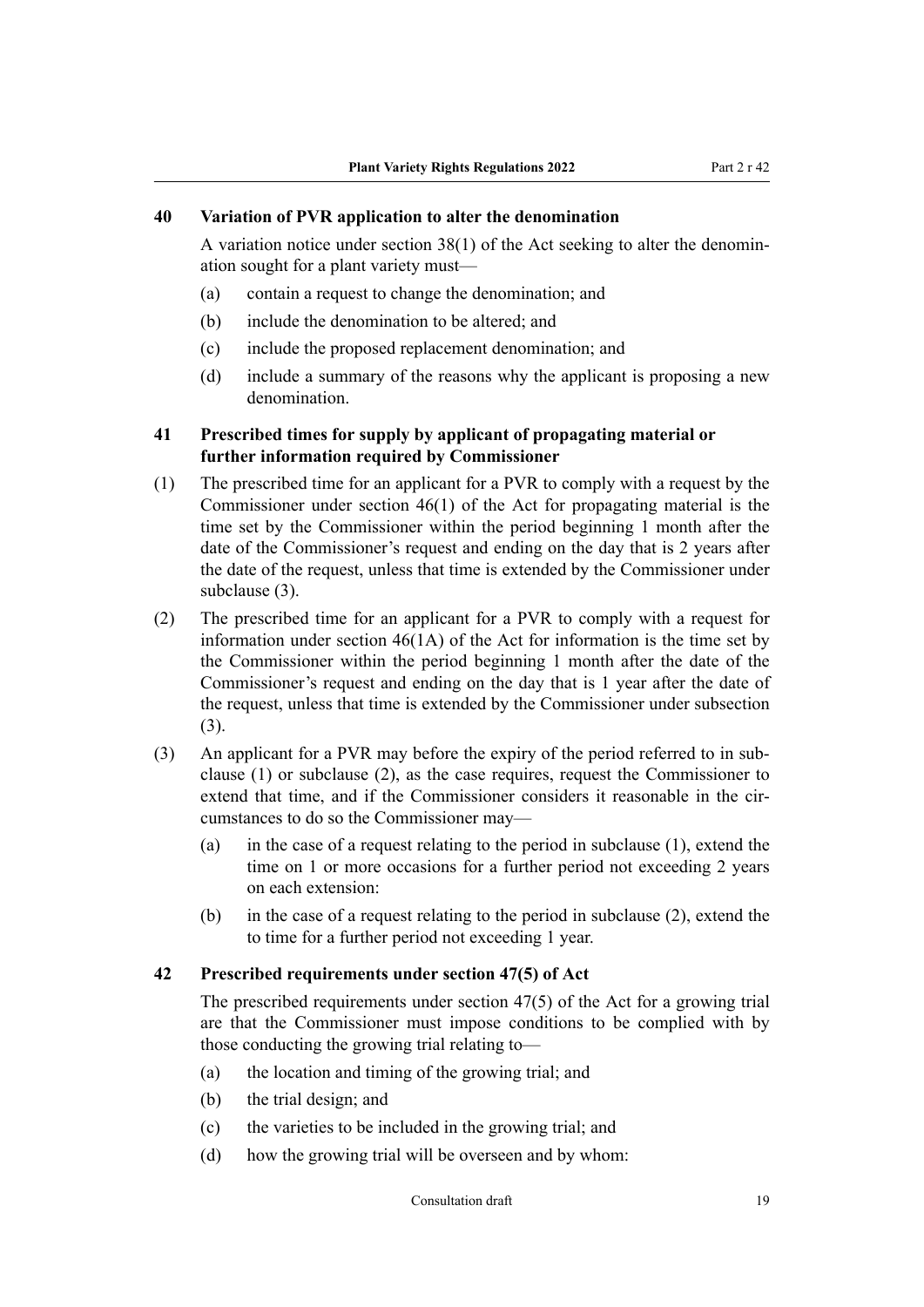<span id="page-19-0"></span>(e) any other conditions necessary to ensure that the growing trial is under‐ taken in a manner that is satisfactory to the Commissioner.

#### **43 Reliance on report produced under section 47(2)(d) of Act**

- (1) This regulation applies if the Commissioner decides that a growing trial is to be undertaken under section 47(2)(d) of the Act by or on behalf of an authority of another state.
- (2) If more than 1 report is produced in relation to the growing trial the Commis‐ sioner may decide, as the Commissioner thinks fit, which report to place reli‐ ance on.

#### **44 Prescribed times for payment of growing trial and examination fees**

- (1) The prescribed time for paying fees due under section 48(1) or (2) of the Act is 2 months after the Commissioner has requested payment under section 48(3), unless that time is extended under subclause (2).
- (2) An applicant for a PVR may, before the expiry of the period referred to in sub‐ clause (1), request the Commissioner to extend the period for payment of the fee, and the Commissioner may extend the time to a specified date, if the Com‐ missioner is satisfied that there are exceptional circumstances that justify the extension.

Compare: LI 2014/275 r 93

#### **45 Matters that must be included in notice of opposition**

- (1) The prescribed manner in which a person may oppose the grant of a PVR under section 49(1) of the Act is by filing a notice of opposition that-
	- (a) must include the ground or grounds on which the grant of the PVR is opposed; and
	- (b) must be accompanied by a statement of case that sets out the facts on which the opponent relies and the relief sought.
- (2) The Commissioner must give the applicant a copy of the notice of opposition and statement of case.

Compare: LI 2014/275 r 92

#### **46 Prescribed period within which notice of opposition may be filed**

- (1) The prescribed period for filing a notice of opposition under section 49(2) of the Act is within 3 months after the date of the publication of the denomination in the journal, unless that period is extended under subclause (2).
- (2) A person wishing to oppose the proposed denomination may, before the end of the 3 month period referred to in subclause (1), request the Commissioner to extend that date by a specified period not exceeding 1 month, and the Commissioner may grant that request if the Commissioner considers it reasonable to do so in the circumstances.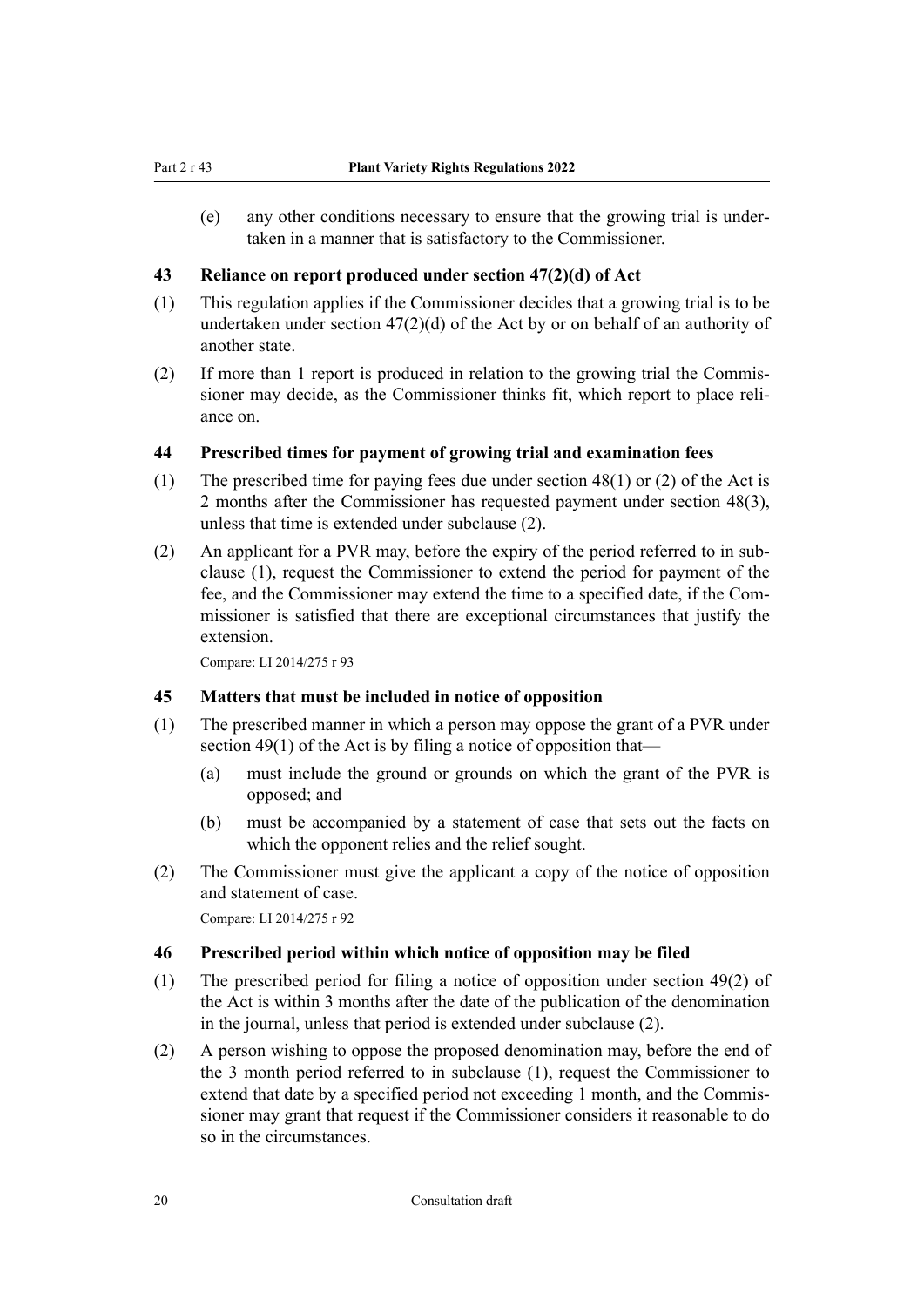<span id="page-20-0"></span>(3) The Commissioner must not extend the period for filing a notice of opposition if the request for extension is received after the period for filing the notice has expired.

Compare: LI 214/275 r 93

#### **47 Counter-statement to notice of opposition**

- (1) An applicant for a PVR must file a counter-statement within 2 months after receiving a copy of the notice of opposition and of the statement of case filed under section 49(1) of the Act.
- (2) The counter-statement must set out the grounds on which the opposition is contested.
- (3) If the applicant does not file a counter statement within the prescribed time the PVR application must be treated as having been abandoned.
- (4) The opponent may, within 4 months after receiving the copy of the counterstatement, file evidence in support of their case.
- (5) The applicant may file evidence in support of the applicant's case within 4 months after receiving the copy of the opponent's evidence or, if the opponent does not file any evidence, within 4 months after the expiry of the time within which the opponent's evidence might have been filed.
- (6) The opponent may, within 3 months after receiving the copy of the applicant's evidence, file evidence confined to matters strictly in reply. Compare: LI 214/275 r 94

# **48 Prescribed times for supply by PVR holder of propagating material or further information required by Commissioner**

- (1) The prescribed time for a PVR holder to comply with a request by the Com‐ missioner under section 69(1) of the Act for propagating material is the time set by the Commissioner within the period beginning 1 month after the date of the Commissioner's request and ending on the day that is 1 year after the date of the request, unless that time is extended by the Commissioner under sub‐ clause (3).
- (2) The prescribed time for an applicant for a PVR or a PVR holder to comply with a request for information under section 69(2) of the Act for information is the time set by the Commissioner within the period beginning 1 month after the date of the Commissioner's request and ending on the day that is 2 years after the date of the request, unless that time is extended by the Commissioner under subsection (3).
- (3) The applicant or a PVR holder may before the expiry of the period referred to in subclause (1) or subclause (2), as the case requires, request the Commissioner to extend that period, and if the Commissioner considers it reasonable in the circumstances to do so the Commissioner may—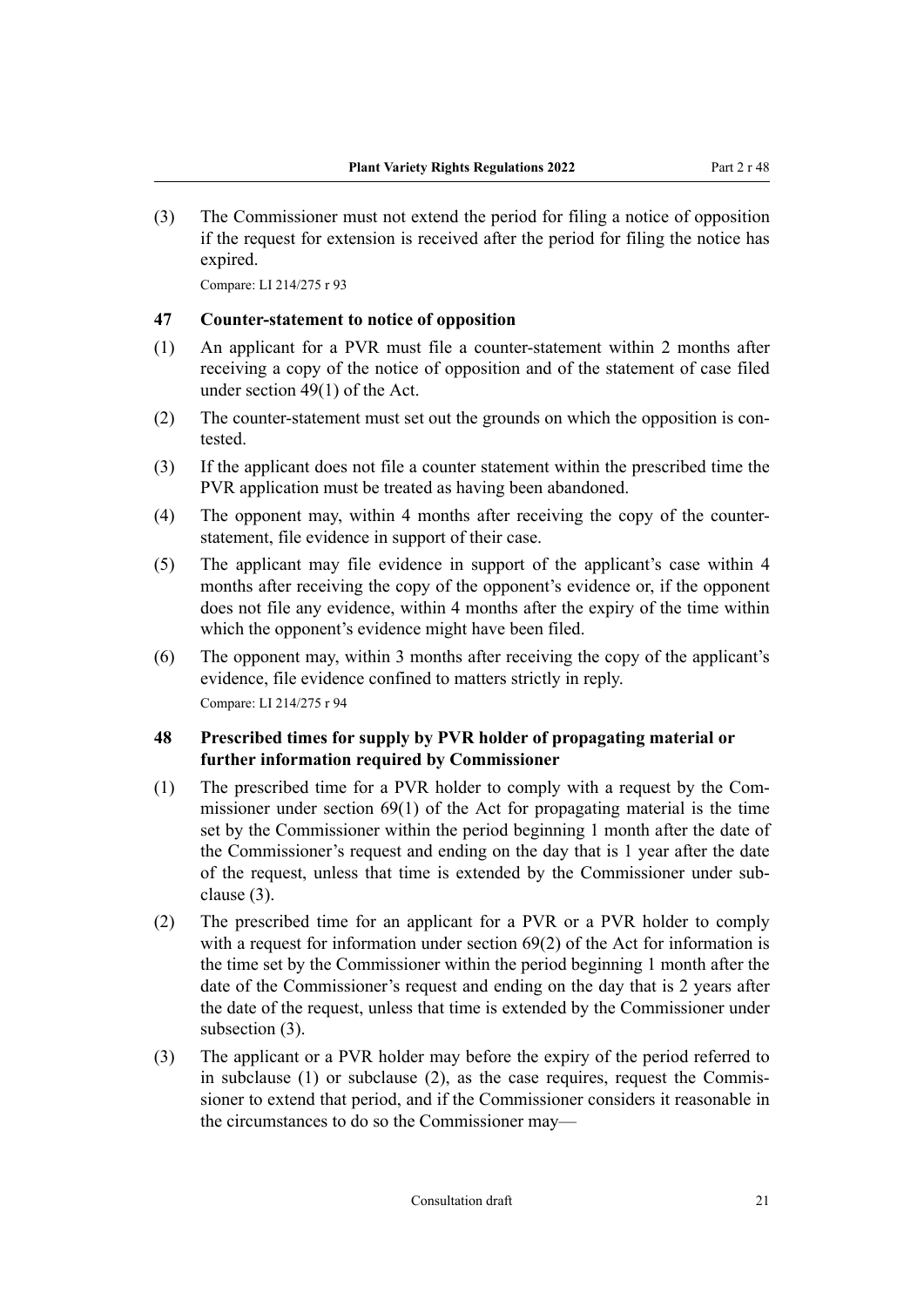- <span id="page-21-0"></span>(a) in the case of a request relating to the period in subclause (1), extend the time on 1 occasion for a period not exceeding 1 year:
- (b) in the case of a request relating to the period in subclause (2) extend the time on 1 or more occasions for a further period not exceeding 2 years on each request for an extension.

#### **49 Request for direction under section 70 of Act**

- (1) A request for a direction under section 70(2) of the Act must include—
	- (a) the full name and address of the person or persons in whose name or names the application is requested to proceed; and
	- (b) the nationality or principal place of business of the person or persons in whose name or names the application is requested to proceed; and
	- (c) a statement identifying how the person or persons are entitled to the PVR, an interest in the PVR, or an undivided share in the PVR; and
	- (d) either—
		- (i) a copy of the assignment or agreement that entitles the person or persons referred to in paragraph (a) to the PVR, an interest in the PVR, or an undivided share in the PVR; or
		- (ii) both—
			- (A) a statement setting out the particulars of any document that establishes the person's or persons' entitlement by oper‐ ation of law to the PVR, an interest in the PVR, or an undivided share in the PVR, the document's date, the par‐ ties to the document, and how the entitlement is substanti‐ ated; and
			- (B) a copy of each document referred to in that statement.
- (2) The Commissioner may also require that the person who makes the request produce the original copy of the assignment, agreement, or other document and any other evidence.

### Subpart 2—Transmission of PVRs or interests in PVRs

*Registration of assignments and other interests in PVRs*

#### **50 Application under section 72 of Act**

- (1) An application under section 72 of the Act must identify whether it is made under section  $72(1)$  or  $(2)$  of the Act and must include—
	- (a) a statement identifying whether the PVR, share, or interest was acquired, disposed of, or conferred by assignment, transmission, operation of law, mortgage, or other means; and
	- (b) if registering an interest, the nature of the interest; and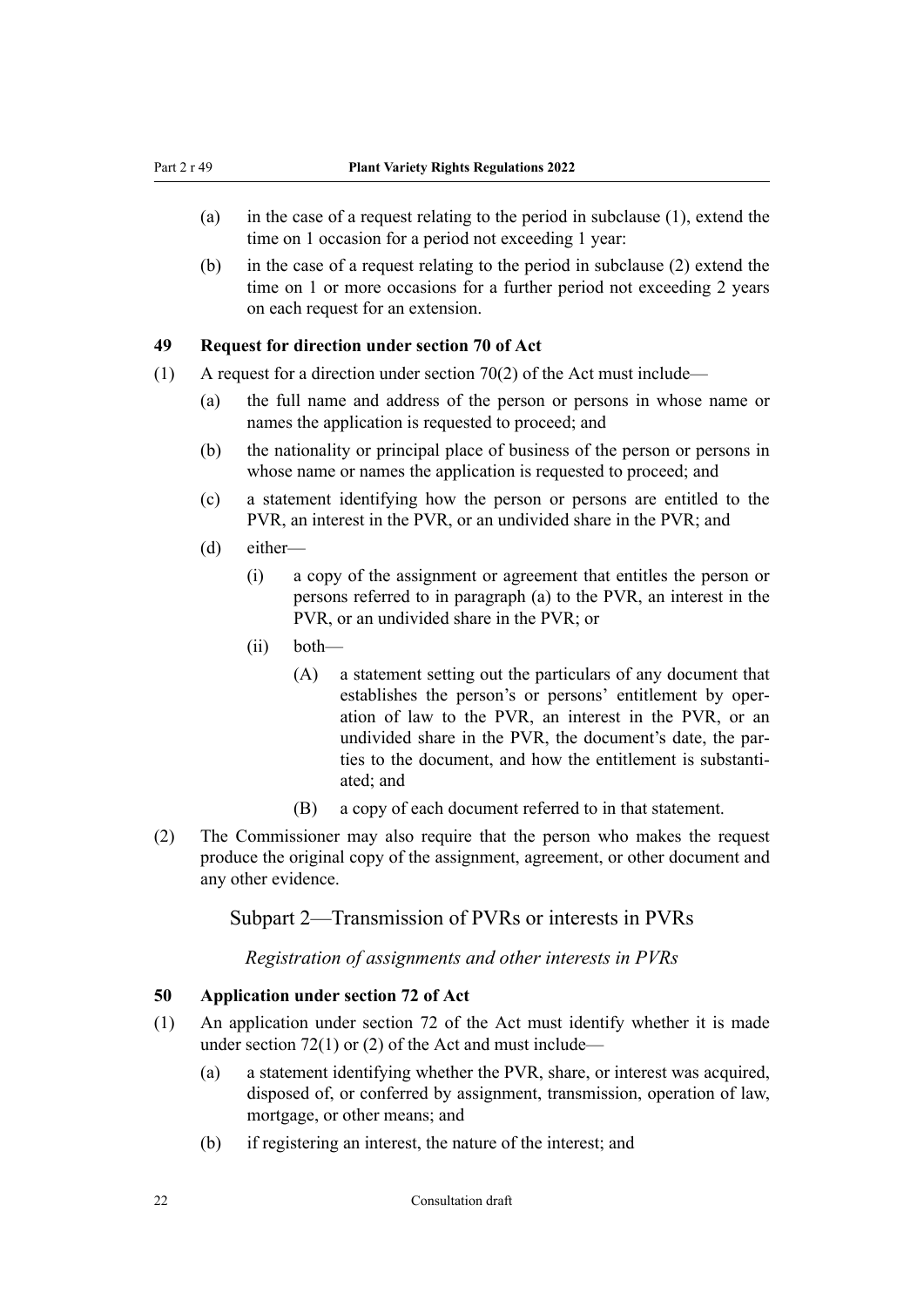- <span id="page-22-0"></span>(c) a statement setting out the particulars of the document that establishes the entitlement to the PVR share, or interest, the document's date, the parties to the document, and how the entitlement is substantiated; and
- (d) a copy of the document that establishes the entitlement.
- (2) The Commissioner may require that the original document referred to in an application be produced to the Commissioner.
- (3) If an original document required by the Commissioner under subclause (2) is not in electronic form, regulation 13 does not apply to the production of that document.

*Vesting of PVRs or PVR applications without probate or letters of administration*

### **51 Application to vest PVR or PVR application for PVR probate or letters of administration**

- (1) An application under section 74 of the Act to register or substitute a person (**B**) as a PVR holder or PVR applicant without requiring probate or letters of administration must include—
	- (a) the full name and address of B; and
	- (b) the nationality or principal place of business of B; and
	- (c) the full name of the deceased person (**A**) and identify whether A was the PVR applicant, or PVR holder; and
	- (d) a statement as to the circumstances and grounds on which the application is made.
- (2) The statement required by subclause  $(1)(d)$  must identify—
	- (a) whether A was intestate when A died; and
	- (b) the date on which A died; and
	- (c) the place where A died; and
	- (d) the country where A was domiciled when A died; and
	- (e) how B is entitled to obtain probate or letters of administration or is the personal representative of A; and
	- (f) how the interests of the creditors of A, and of all persons beneficially interested under A's will or on A's intestacy, will be adequately safeguarded if the action applied for is taken.
- (3) The Commissioner may require further evidence to be filed in support of the application.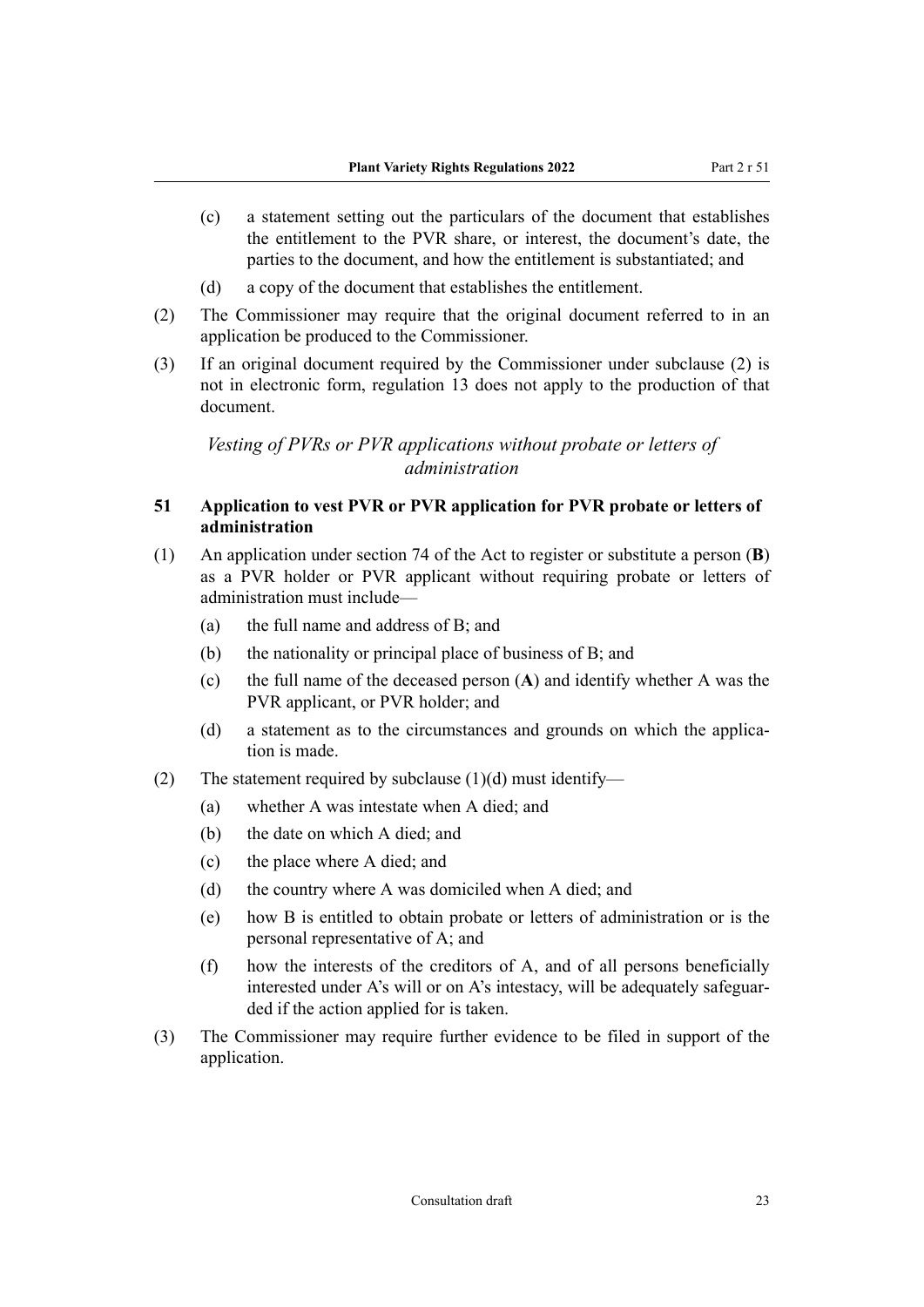# <span id="page-23-0"></span>Subpart 3—Cancellation and nullification of PVRs

# *Cancellation and nullification of PVRs*

# **52 Application to Commissioner for cancellation or nullification of PVR**

- (1) The manner in which a person may apply under section 80 to the Commis‐ sioner for the cancellation or nullification of a PVR granted under Act is that the application—
	- (a) must include the ground or grounds in section 76 of the Act on which the application is made; and
	- (b) must include a statement confirming that there are no relevant proceedings before the court; and
	- (c) must be accompanied by a statement of case setting out the facts upon which the person relies and the relief sought.
- (2) The Commissioner must give the PVR holder a copy of the application and of the statement of case.

# **53 Counter-statement to application and evidence for cancellation or nullification of PVR**

- (1) The PVR holder must file a counter-statement to an application for cancellation or nullification of a PVR, within 2 months after receiving a copy of the appli‐ cation and of the statement of case, setting out the grounds on which the appli‐ cation for cancellation or nullification is contested.
- (2) The Commissioner may extend the time limit for filing a counter-statement by up to 2 months if—
	- (a) the PVR holder files an extension request no later than 2 months after the date on which the counter-statement is required to be filed; and
	- (b) the Commissioner is satisfied there are exceptional circumstances that justify the extension.
- (3) A time limit may be extended under subclause (2) only once.
- (4) The person who applied for cancellation or nullification (the **applicant**) may, within 4 months after receiving the copy of the counter-statement, file evidence in support of the applicant's case.
- (5) The PVR holder may file evidence in support of the holder's case within 4 months after receiving the copy of the applicant's evidence or, if the applicant does not file any evidence, within 4 months after the expiry of the time within which the applicant's evidence might have been filed.
- (6) The applicant may, within 3 months after receiving the copy of the PVR hold‐ er's evidence, file evidence confined to matters strictly in reply.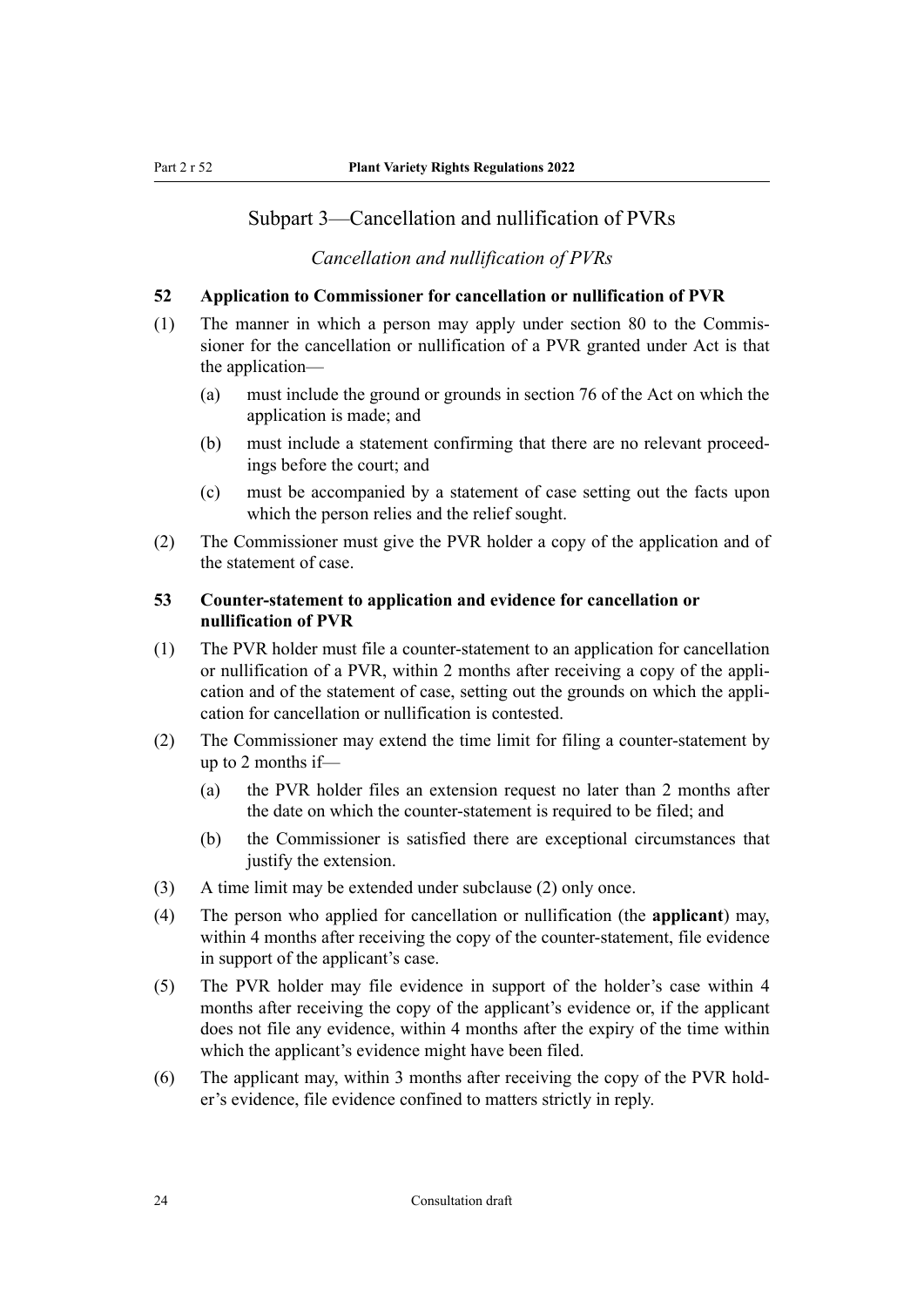#### <span id="page-24-0"></span>**54 Procedure if no counter-statement to application for cancellation or nullification is filed**

- (1) This regulation applies if the PVR holder fails to file a counter-statement to an application for cancellation or nullification within the period during which the counter-statement is required to be filed.
- (2) The applicant may file evidence in support of the applicant's case within 4 months after the time within which the PVR holder is required to file the counter-statement.
- (3) The Commissioner may determine the application for cancellation or nullification of the PVR after considering the application and any evidence filed in support of the application.

# Subpart 4—Surrender of PVRs

# *Surrender of PVRs*

# **55 Notice of offer to surrender PVR**

- (1) A notice of an offer by a PVR holder under section 85 of the Act to surrender a PVR must include—
	- (a) the reasons for making the offer; and
	- (b) full particulars of every relevant proceeding before the court.
- (2) In regulation 54, **opponent** means the person who gives to the Commissioner a notice of opposition to the surrender under section 85 of the Act.

#### **56 Opposition to surrender of PVR**

- (1) The period prescribed for the purpose of section 85(3) of the Act for giving to the Commissioner a notice of opposition to the surrender of a PVR is 2 months after the publication in the journal of the offer to surrender the PVR.
- (2) The notice of opposition—
	- (a) must include the opponent's reasons for opposing the surrender of the PVR; and
	- (b) must be accompanied by a statement of case setting out the opponent's interest in the surrender, the facts upon which the opponent relies, and the relief sought.
- (3) The Commissioner must give a copy of the notice of opposition and of the statement of case to the PVR holder.

#### **57 PVR holder must file counter-statement**

(1) The PVR holder must file a counter-statement within 2 months after receiving a copy of the notice of opposition and of the statement of case under regulation 56.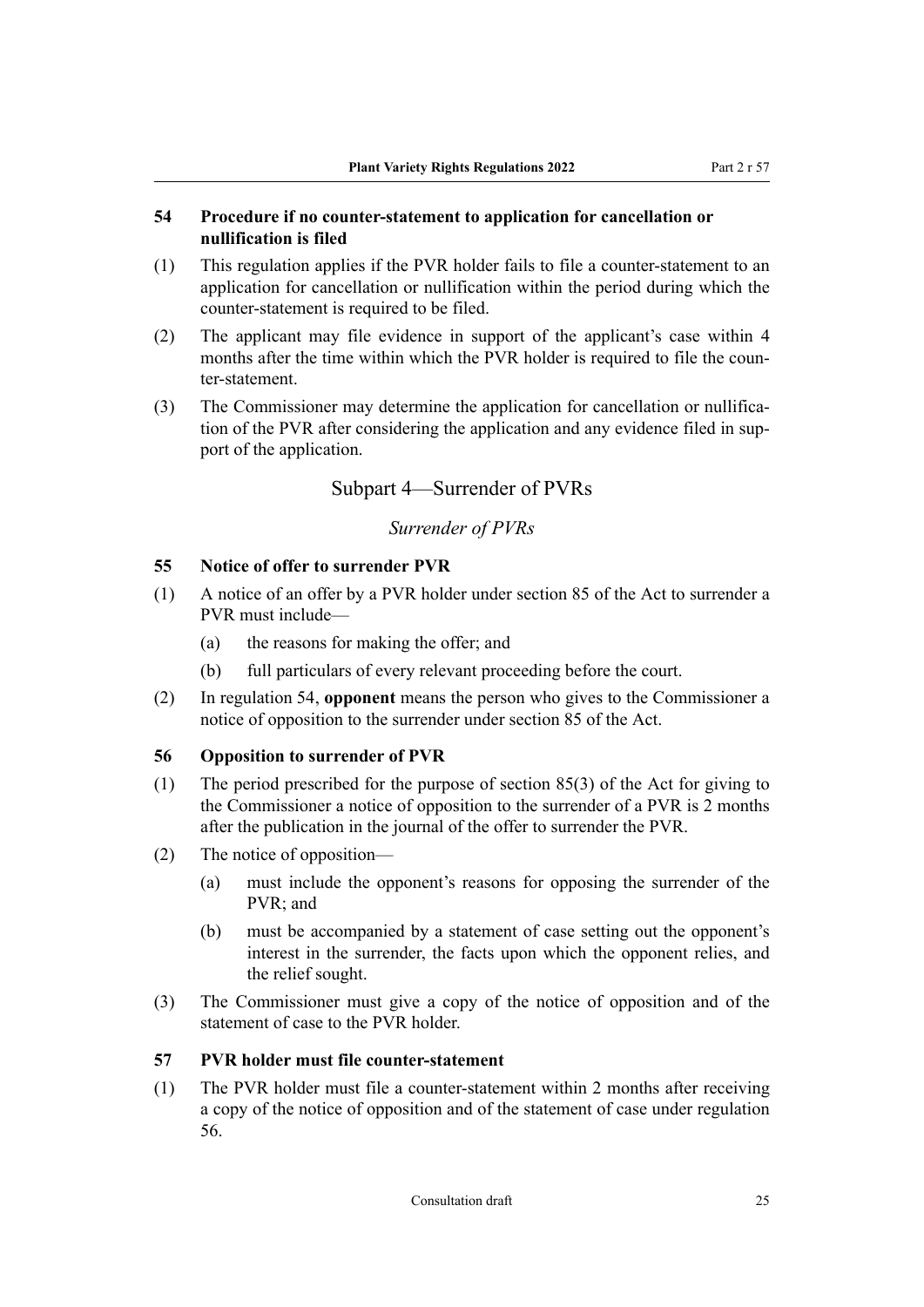- (2) The counter-statement must set out the grounds on which the opposition is contested.
- (3) If the PVR holder does not file a counter-statement within the 2-month period under subclause (1), the PVR holder must be treated as having abandoned the holder's offer to surrender the PVR.

#### **58 Filing of evidence**

- (1) The opponent may, within 2 months after receiving the copy of the counterstatement under regulation 57, file evidence in support of the opponent's case.
- (2) The PVR holder may file evidence in support of the holder's case within 2 months after receiving the copy of the opponent's evidence or, if the opponent does not file any evidence, within 2 months after the expiry of the time within which the opponent's evidence might have been filed under subclause (1).
- (3) The opponent may, within 1 month after receiving the copy of the PVR hold‐ er's evidence, file further evidence, but only if the further evidence is confined to matters strictly in reply.

Compare: LI 214/275 r 109

# Subpart 5—Restoration of lapsed applications and cancelled PVRs

#### *Restoration of lapsed PVR applications*

#### **59 Request for restoration of lapsed PVR applications**

- (1) A request under section 87 of the Act for an order to restore a lapsed PVR application must include evidence in support of the request.
- (2) The applicant may file further evidence in support of the request within 3 months after the request is made.
- (3) The Commissioner may require the applicant to file further evidence in support of the request.
- (4) If the Commissioner requires further evidence under subclause (3), the appli‐ cant must file that evidence within 3 months after the date that the request for restoration is made.

Compare: LI 2014/275 r 116

#### **60 When request for restoration of lapsed PVR application may be made**

- (1) The prescribed period for the purpose of section  $88(1)(a)(ii)$  of the Act, within which an application under section 87 of the Act may be made is,—
	- (a) in the case of a PVR application that lapsed under section  $46(4)(a)$  of the Act, 12 months after the date on which the application lapsed; and

<span id="page-25-0"></span>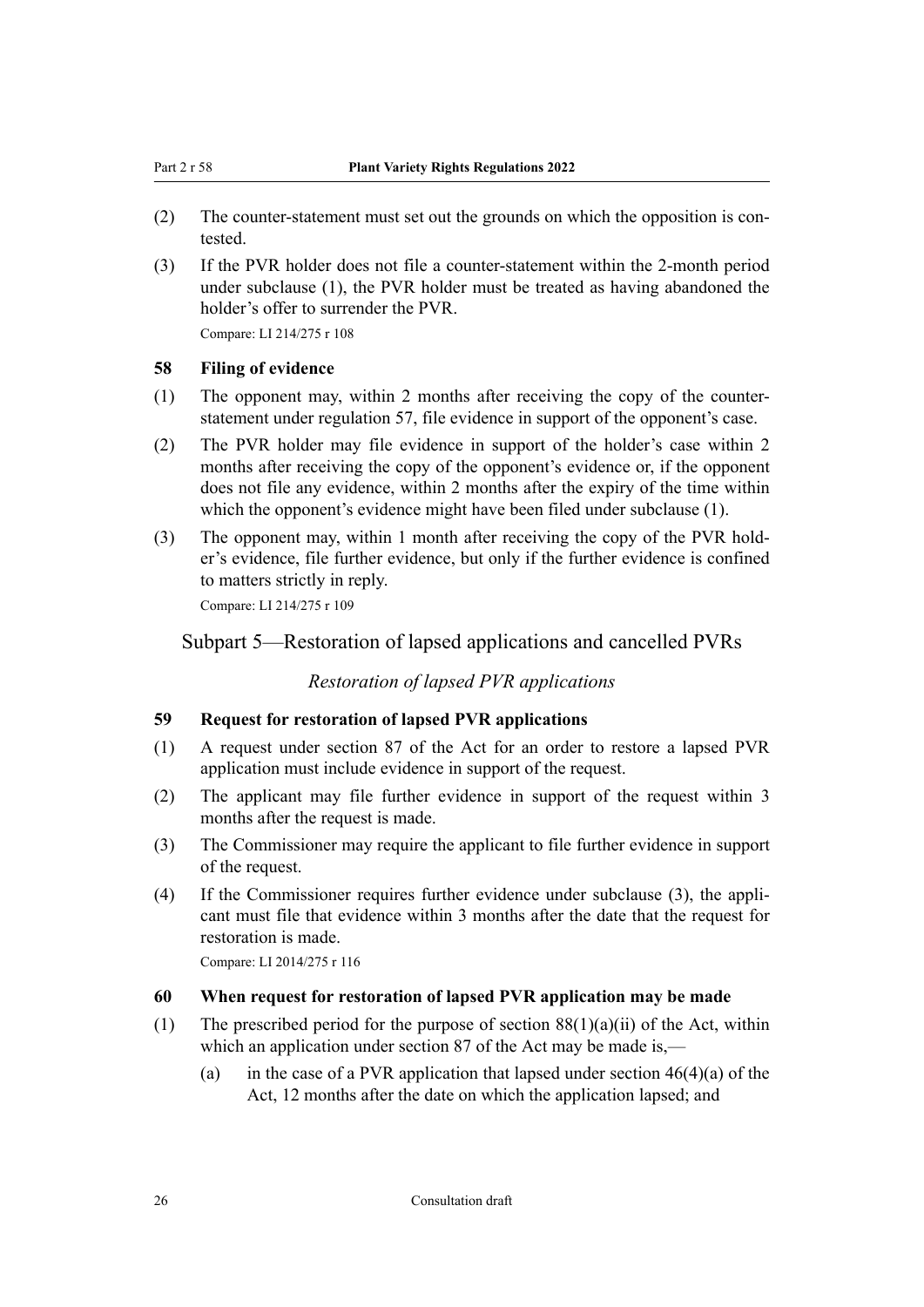- <span id="page-26-0"></span>(b) in the case of a PVR application that lapsed under section  $48(5)(a)$  of the Act, 12 months after the date on which the growing trial or examination fee under section 48 was due.
- (2) If the application under section 87 of the Act is made after the period referred to in subclause  $(1)(a)$  or  $(b)$ , as the case requires, the request must be accompanied by—
	- (a) the information referred to in section  $88(1)(b)(i)$  and (ii); and
	- (b) the evidence in support of the extension.
- (3) The applicant may file further evidence in support of an extension under section 88(2) of the Act at any time within 3 months after making the request under section 87 of the Act.
- (4) If the Commissioner requires the applicant to file further evidence under section 92(2A) of the Act, the applicant must file that evidence within 3 months after the date that the request for restoration is made.
- (5) The Commissioner may extend the period prescribed by subclause (3) by up to 1 month, on request by the applicant made before the end of that prescribed period.

#### **61 Opposition to restoration of PVR application**

- (1) The period prescribed for the purpose of section  $91(2)(b)$  of the Act for giving notice to the Commissioner of opposition to an order being made under section 93 of the Act is 2 months after the date on which the Commissioner publicly notifies the application under section 90(2) of the Act.
- (2) The notice of opposition—
	- (a) must identify the ground or grounds in section 91(1) of the Act that apply; and
	- (b) must be accompanied by a statement of case setting out the facts upon which the opponent relies.
- (3) The Commissioner must give a copy of the notice of opposition and statement of case to the applicant.
- (4) In this regulation and regulation 63, **opponent** means the person who has given notice to the Commissioner of opposition to an order being made under section  $93(1)(a)$  of the Act.

Compare: LI 2014/275 r 118

#### **62 Applicant must file counter-statement**

(1) The applicant must file a counter-statement with the Commissioner within 2 months after receiving a copy of the notice of opposition and of the statement of case under regulation 61.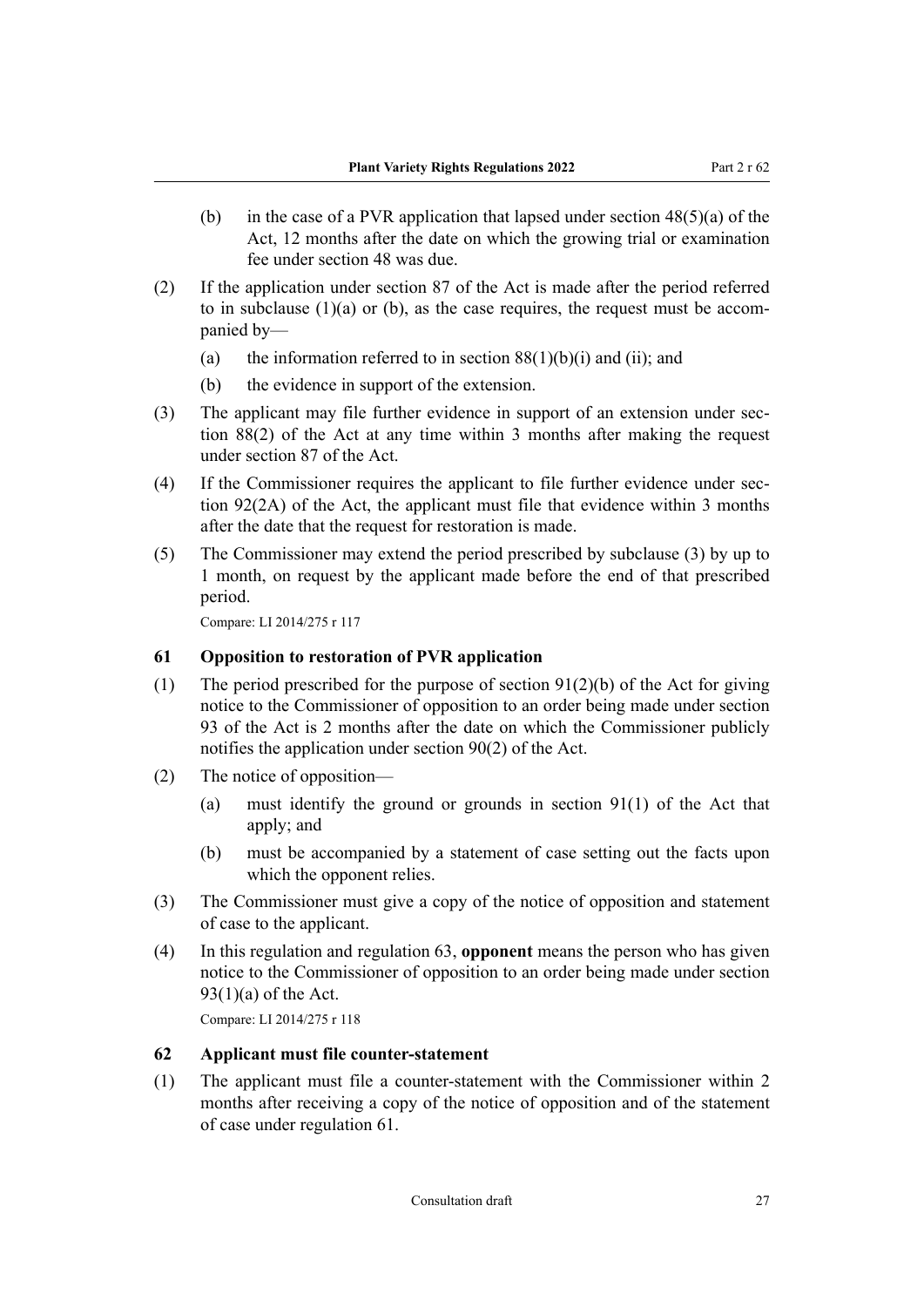- <span id="page-27-0"></span>(2) The counter-statement must set out the grounds on which the opposition is contested.
- (3) If the applicant does not file a counter-statement within the 2-month period under subclause (1), the applicant must be treated as having abandoned the applicant's request for restoration.

#### **63 Filing of evidence**

- (1) The opponent may, within 2 months after receiving the copy of the counterstatement under regulation 62, file evidence in support of the opponent's case.
- (2) The applicant may file evidence in support of the applicant's case within 2 months after receiving the copy of the opponent's evidence or, if the opponent does not file any evidence, within 2 months after the expiry of the time within which the opponent's evidence might have been filed under subclause (1).
- (3) The opponent may, within 1 month after receiving the copy of the applicant's evidence, file further evidence, but only if the further evidence is confined to matters strictly in reply.

Compare: LI 2014/275 r 120

#### **64 Protection of persons who use plant variety if Commissioner restores lapsed PVR application**

- (1) Every order under section 93(1)(a) of the Act must contain or be subject to the conditions prescribed in this regulation.
- (2) No action or other proceeding may be commenced or prosecuted, nor any dam‐ ages or account of profits recovered, in respect of exploitation of a plant variety that is the subject of the PVR application and that a person referred to in section 100(2) of the Act used or took definite step to use, on the ground that the person has infringed, or infringes the PVR.
- (3) However, subclause (2) applies only to the extent that the person—
	- (a) continues to act in a manner that is consistent with, but does not go beyond, the way in which the person exploited the plant variety; or
	- (b) continues to act in a manner that is consistent with the definitive steps that were taken to exploit the plant variety so as to complete those steps; or
	- (c) uses the result of the completion of the definitive steps in a manner that is consistent with, but does not go beyond, what was contemplated by those steps in order to exploit the plant variety.
- (4) To avoid doubt, the protection in subclause (2) applies to activities undertaken at any time after the PVR application lapses. Compare: LI 2014/275 r 121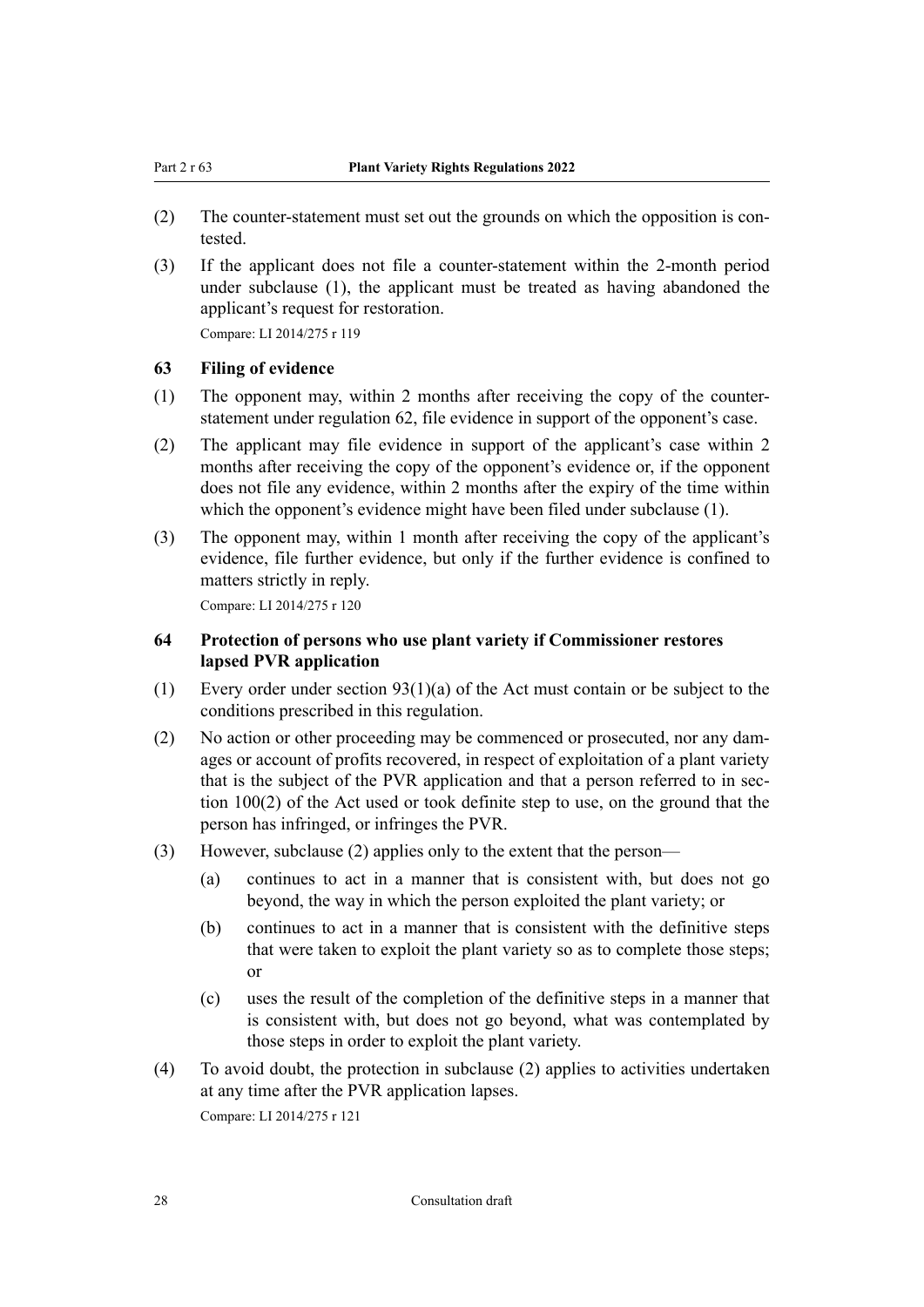### *Restoration of cancelled PVRs*

#### <span id="page-28-0"></span>**65 Manner in which request to restore cancelled PVR may be made**

- (1) A request under section 94(2) of the Act for the restoration of a cancelled PVR must include the date the renewal fee was due and evidence in support of the request.
- (2) The former PVR holder may file further evidence in support of the request within 3 months after the date that the request is made.
- (3) If the Commissioner requires further evidence under section 99(2A) of the Act, the former PVR holder must file further evidence in support of the request within 3 months after the date that the request for restoration is given.
- (4) In this regulation and regulations 64 to 67, **former PVR holder** means a per‐ son referred to in section 95 of the Act who makes a request for an order under section 94(2) of the Act.

Compare: LI 2014/275 r 110

#### **66 When request for restoration of cancelled PVR may be made**

- (1) For the purpose of section 95(2)(a) of the Act, the prescribed period within which a request under section 94(2) of the Act may be made is 1 year after the date on which the renewal fee becomes due.
- (2) If the request under section 94(2) of the Act is made after the period referred to in subclause (1) expires, the request must be accompanied by—
	- (a) the information required by section  $95(2)(b)(ii)$ .
	- (b) the evidence in support of an extension under section 95(3) of the Act.
- (3) The former PVR holder may file further evidence in support of an extension under section 95(3) of the Act at any time within 3 months after making the request under section 94(2) of the Act.
- (4) The Commissioner may extend the period prescribed by subclause (3) by up to 1 month, on request by the former PVR holder made before the end of that pre‐ scribed period.

Compare: LI 2014/275 r 111

#### **67 Opposition to restoration of cancelled PVR**

- (1) For the purpose of section 98(2)(b) of the Act, the prescribed period within which notice of opposition to an order being made under section 94(2) of the Act may be given to the Commissioner is 2 months after the date on which the request made in accordance with sections 94 of the Act is published in the journal under section 145 of the Act.
- (2) The notice of opposition—
	- (a) must identify why the failure to comply with section 86(1) is believed to have been intentional; and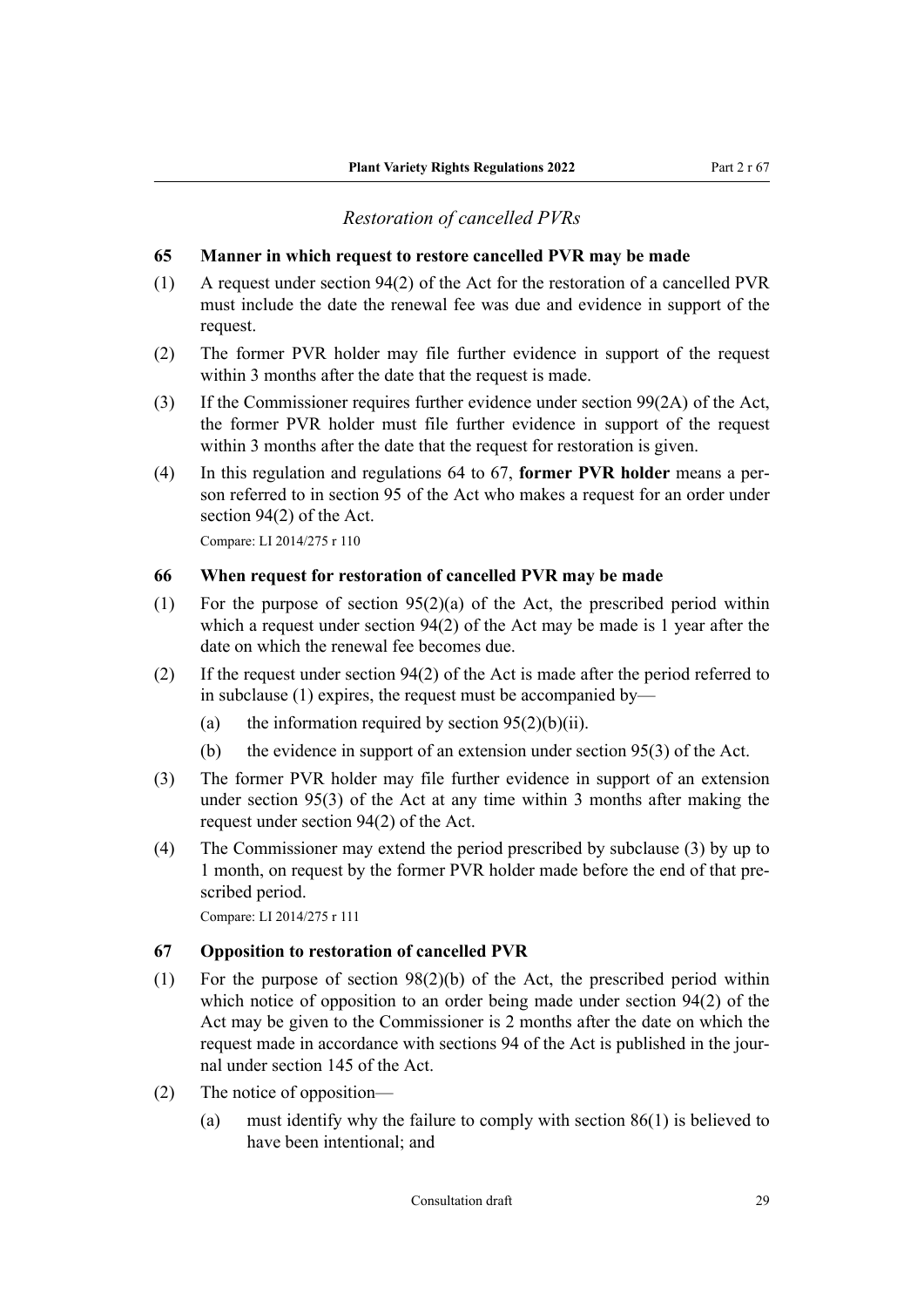- <span id="page-29-0"></span>(b) must be accompanied by a statement of case setting out the facts upon which the opponent relies.
- (3) The Commissioner must give a copy of the notice of opposition and of the statement of case to the PVR holder.
- (4) In this regulation and regulation 69, **opponent** means the person who gives notice to the Commissioner of opposition to an order being made under section 94(2) of the Act.

#### **68 Former PVR holder must file counter-statement**

- (1) The former PVR holder must file a counter-statement within 2 months after receiving a copy of the notice of opposition and of the statement of case under regulation 67.
- (2) The counter-statement must set out the grounds on which the opposition is contested.
- (3) If the former PVR holder does not file a counter-statement within the 2-month period under subclause (1), the former holder must be treated as having abandoned their request for restoration of the PVR. Compare: LI 2014/275 r 113

# **69 Filing of evidence**

- (1) The opponent may file evidence in support of the opponent's case within 2 months after receiving the copy of the counter-statement under regulation 68.
- (2) The former PVR holder may file evidence in support of their case within 2 months after receiving the copy of the opponent's evidence or, if the opponent does not file any evidence, within 2 months after the expiry of the time within which the opponent's evidence might have been filed under subclause (1).
- (3) The opponent may file further evidence within 1 month after receiving the copy of the former PVR holder's evidence, but only if the further evidence is confined to matters strictly in reply.

# **70 Protection of persons who use plant variety if Commissioner restores lapsed PVR**

- (1) Every order under section 94(2) of the Act must contain or be subject to the provisions prescribed in this regulation.
- (2) No action or other proceeding may be commenced or prosecuted, nor any dam‐ ages or account of profits recovered, in respect of the use of a plant variety that is the subject of the application and a person referred to in section 100(2) of the Act used, or took definite steps to use, on the ground that the person has infringed, or infringes, the PVR.
- (3) However, subclause (2) applies only to the extent that the person—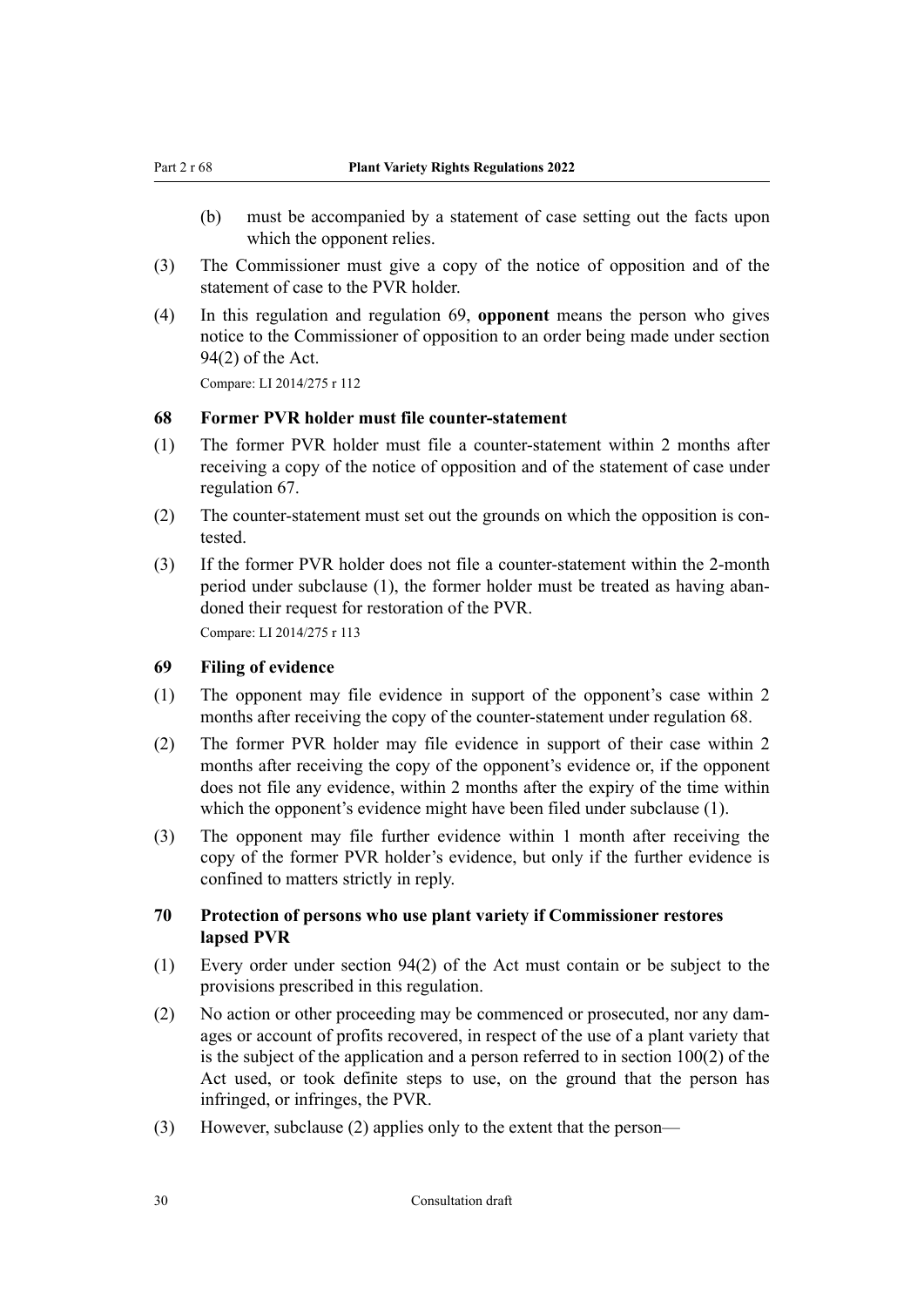- <span id="page-30-0"></span>(a) continues to act in a manner that is consistent with, but does not go beyond, the way in which the person used the PVR; or
- (b) continues to act in a manner that is consistent with the definitive steps that were taken to use the PVR so as to complete those steps; or
- (c) uses the result of the completion of the definitive steps in a manner that is consistent with, but does not go beyond, what was contemplated by those steps in order to use the PVR.
- (4) To avoid doubt, the protection in subclause (2) applies to activities undertaken at any time after the PVR ceases to have effect. Compare:

# Subpart 6—Compulsory licences

# *Compulsory licences*

#### **71 Application for compulsory licence to exercise PVR**

- (1) An application under section  $102(1)$  of the Act for a compulsory licence must—
	- (a) request the grant of a compulsory licence; and
	- (b) set out the names and address of the applicant; and
	- (c) set out the information specified in section  $105(b)(i)$  to (iv) of the Act; and
	- (d) set out the reasons why a compulsory licence is sought.
- (2) The applicant and the Commissioner must send a copy of the application to the PVR holder of the PVR to which the application relates.

#### **72 Procedure following application for compulsory licence**

- (1) A PVR holder may within 2 months after receiving from the Commissioner a copy of the application for a compulsory licence, file a counter-statement with the Commissioner.
- (2) The counter-statement must set out the grounds on which the application for a compulsory licence is opposed.
- (3) If a counter-statement is received, the Commissioner must send a copy of it to the applicant.
- (4) If no counter-statement is received from the PVR holder, the Commissioner must invite the applicant to file evidence within 2 months of receiving the counter statement.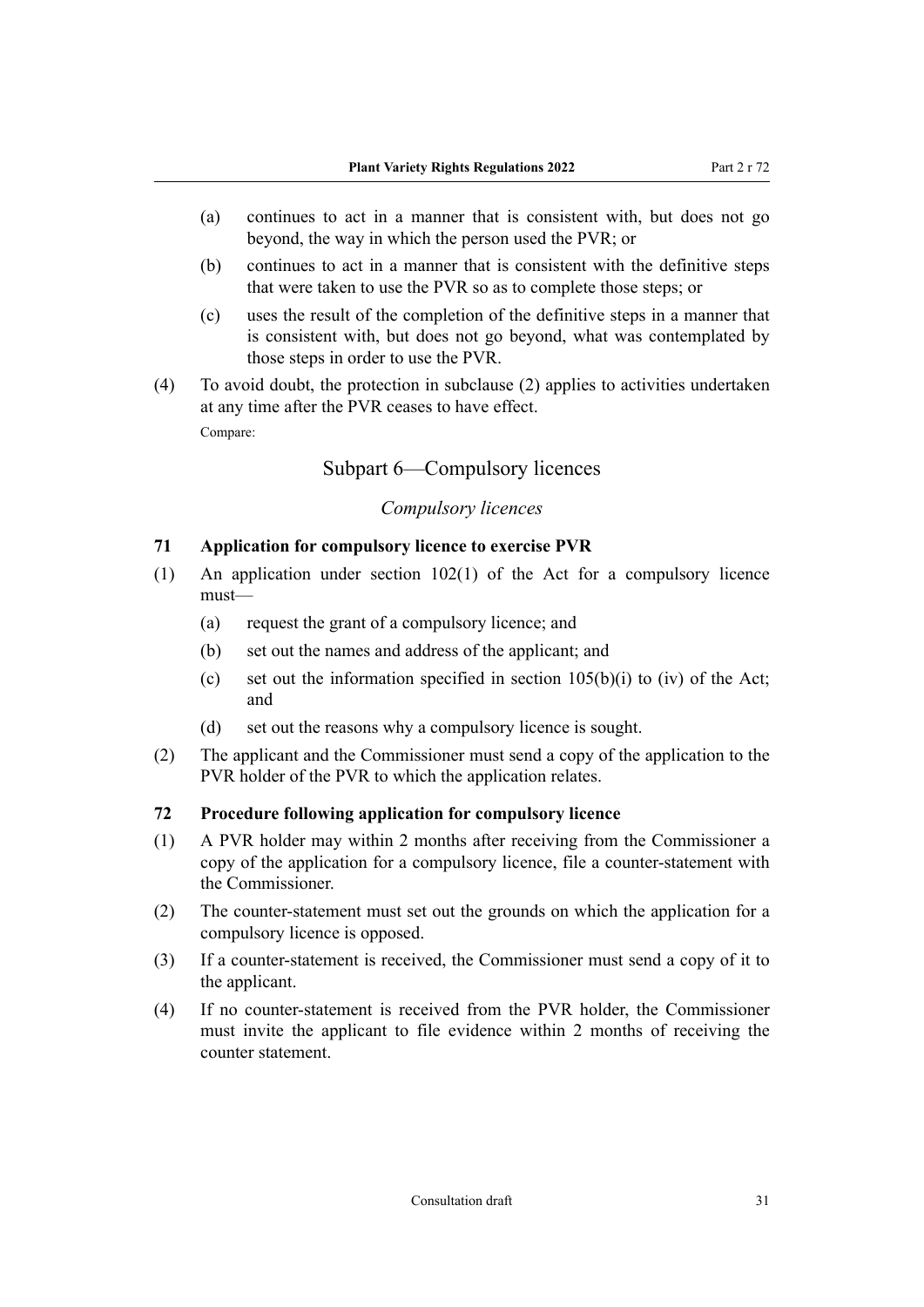# <span id="page-31-0"></span>**73 Time for applicant to comply with request under section 107(1) of Act**

- (1) The applicant must comply with a request for further information by the Com‐ missioner under section 107(1) of the Act within 2 months of the date of the Commissioner's request unless that period is extended under subclause (2).
- (2) The Commissioner may on 1 occasion, extend the time referred to in subclause (2) on the application of the applicant made before the expiry of the period, for a period of up to 3 months, if the Commissioner is satisfied that the extension is justified in the circumstances.

### **74 Filing of evidence**

- (1) The applicant may, within 2 months after receiving the copy of the counterstatement under regulation 72, file evidence in support of the applicant's case.
- (2) If the applicant fails to file evidence within 2 months of receiving a counterstatement under regulation 72 or within 2 months after receiving an invitation from the Commissioner to file evidence, their application is deemed to have been abandoned.
- (3) The PVR holder may file evidence in support of the holder's case within 2 months after receiving the copy of the applicant's evidence or, if the applicant does not file any evidence, within 2 months after the expiry of the time within which the applicant's evidence might have been filed under subclause (1) unless the time for doing so is extended under subclause (5).
- (4) The applicant may, within 1 month after receiving the copy of the PVR holders evidence, file further evidence, but only if the further evidence is confined to matters strictly in reply, unless the time for doing so is extended under subclause (5).
- (5) The Commissioner may extend any of the periods referred to in subclauses (1) to (4) on one occasion if satisfied that the extension is justified in the circum‐ stances, on the application of the applicant for a compulsory licence or the PVR holder, as the case requires, made at any time before the expiry of the period.

#### **75 Amendment or revocation of compulsory licence**

An application for the amendment or revocation of a compulsory licence under section 111 of the Act must—

- (a) set out the names and address of the applicant:
- (b) their address for service (if different from the addresses for service already held by the Commissioner):
- (c) sufficient information to enable the Commissioner to identify the com‐ pulsory licence to which the application relates to.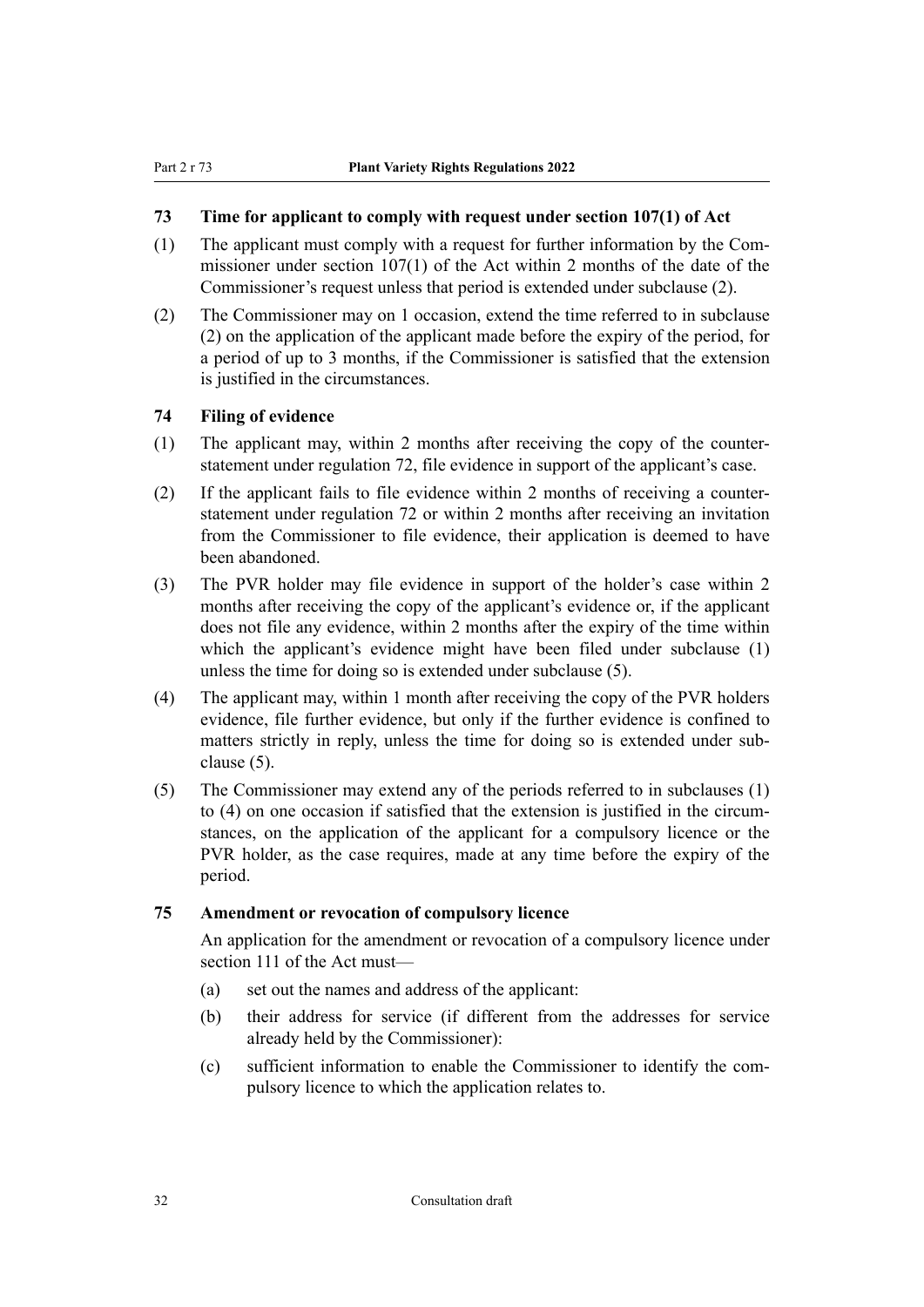# Subpart 7—Miscellaneous

#### *PVR register*

#### <span id="page-32-0"></span>**76 PVR register must contain record of grant of PVR**

The Commissioner must ensure that the information required by section 130(1) of the Act is entered in the PVR register in respect of a PVR in force in New Zealand as soon as practicable after the date that a PVR is granted or, in the case of information filed after the grant of a PVR, as soon as practicable after the information is filed.

Compare: LI 2014/275 r 128

#### **77 Other PVR information that must be entered in PVR register**

The information that must be entered in the PVR register under section  $130(1)(g)$  of the Act is all documents that are open to public inspection (for example, *see* section 45 of the Act).

Compare: LI 2014/275 r 129

#### **78 Payment of renewal fees must be entered in PVR register**

The Commissioner must enter, under section  $130(1)(g)$  of the Act, the following information in the PVR register when the Commissioner issues a certificate of payment under regulation 12:

- (a) that a renewal fee has been paid:
- (b) the date of payment.

Compare: LI 2014/275 r 130

# *Searches of PVR register and obtaining PVR information*

#### **79 Search of PVR register**

- (1) The PVR register must be available for access and searching by members of the public at all times unless subclause (2) applies.
- (2) The Commissioner may refuse access to the PVR register or suspend its oper‐ ation, in whole or in part,—
	- (a) if the Commissioner considers that it is not practical to provide access to the PVR register; or
	- (b) to enable maintenance of the PVR register; or
	- (c) in response to technical difficulties in the maintenance or operation of the PVR register; or
	- (d) to ensure the security or integrity of the PVR register.

Compare: LI 2014/275 r 131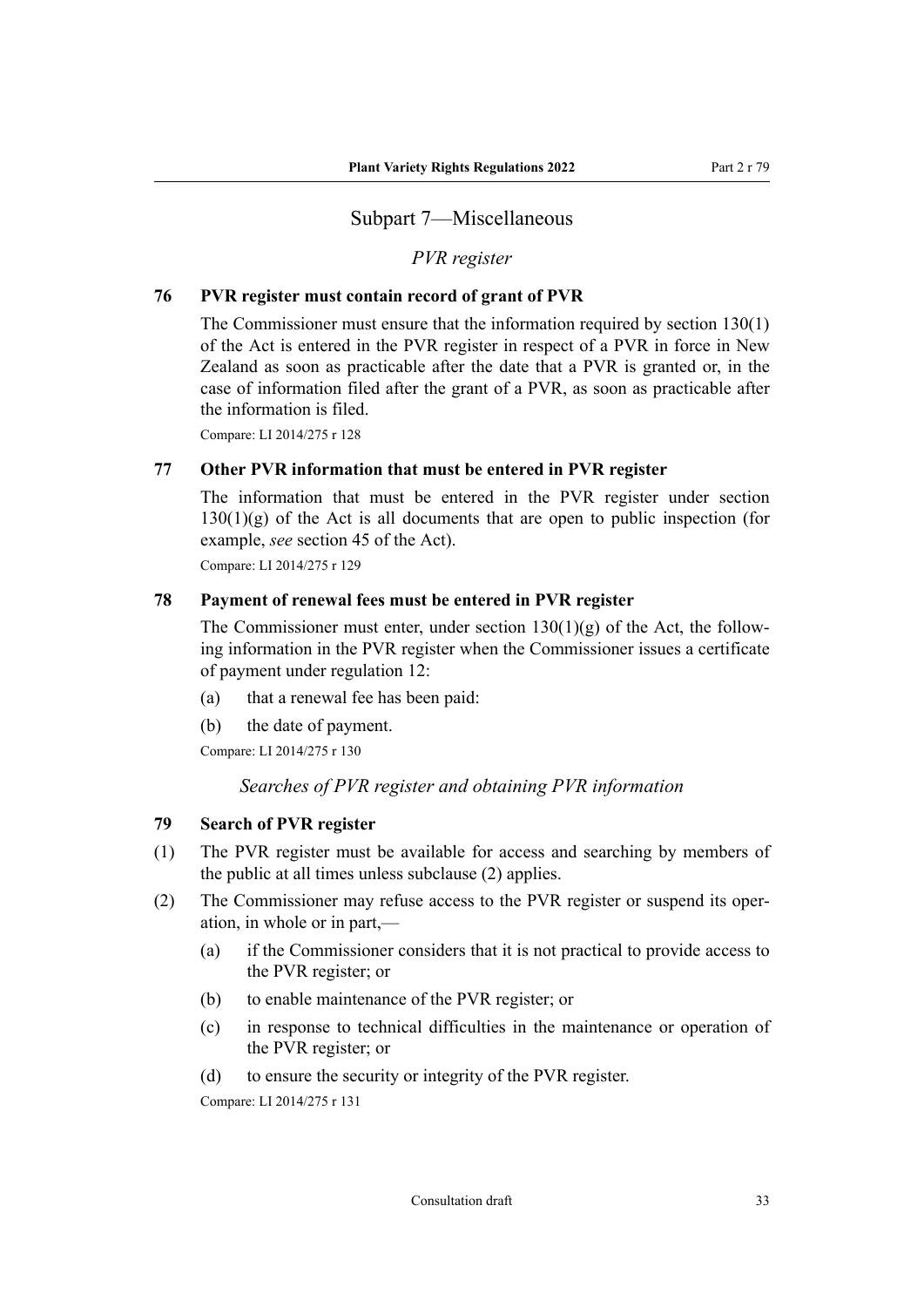#### <span id="page-33-0"></span>**80 Information concerning PVR or PVR application that may be requested**

A request under section 132(c) of the Act for information relating to a PVR or PVR application may be made—

- (a) as to when a PVR application lapsed or was withdrawn; and
- (b) as to when a PVR has been granted; and
- (c) as to when a renewal fee has been paid; and
- (d) as to when a PVR has expired; and
- (e) as to when an entry has been made in the PVR register or an application has been made for the making of the entry; and
- (f) as to when any application is made or action taken involving an entry in the PVR register or publication in the journal.

Compare: LI 2014/275 r 132

#### **81 How request for PVR information and certified copies must be made**

A request under section 132 of the Act must contain the purpose for which cop‐ ies of documents (if sought) or information is required.

Compare: LI 2014/275 r 133

*Changes to PVR register and other official documents*

#### **82 Application to correct other persons' mistakes in PVR register, etc**

- (1) An application under section 135 of the Act for a correction of an error or omission must include—
	- (a) a statement that—
		- (i) identifies where the error or omission is thought to have been made; and
		- (ii) includes either a description of the error or omission or a copy of the entry in the PVR register, PVR, PVR application, or other document (as the case requires) with the error or omission clearly identified; and
	- (b) evidence (if any) in support of the application.
- (2) The Commissioner may require the applicant to file further evidence in support of the application.
- (3) If the Commissioner requires further evidence under subclause (2), the appli‐ cant must file that evidence within 3 months after the date that the application is made.
- (4) In this regulation and in regulations 83 to  $86$ ,—

**applicant** means the person who applied for the correction under section 135(2) of the Act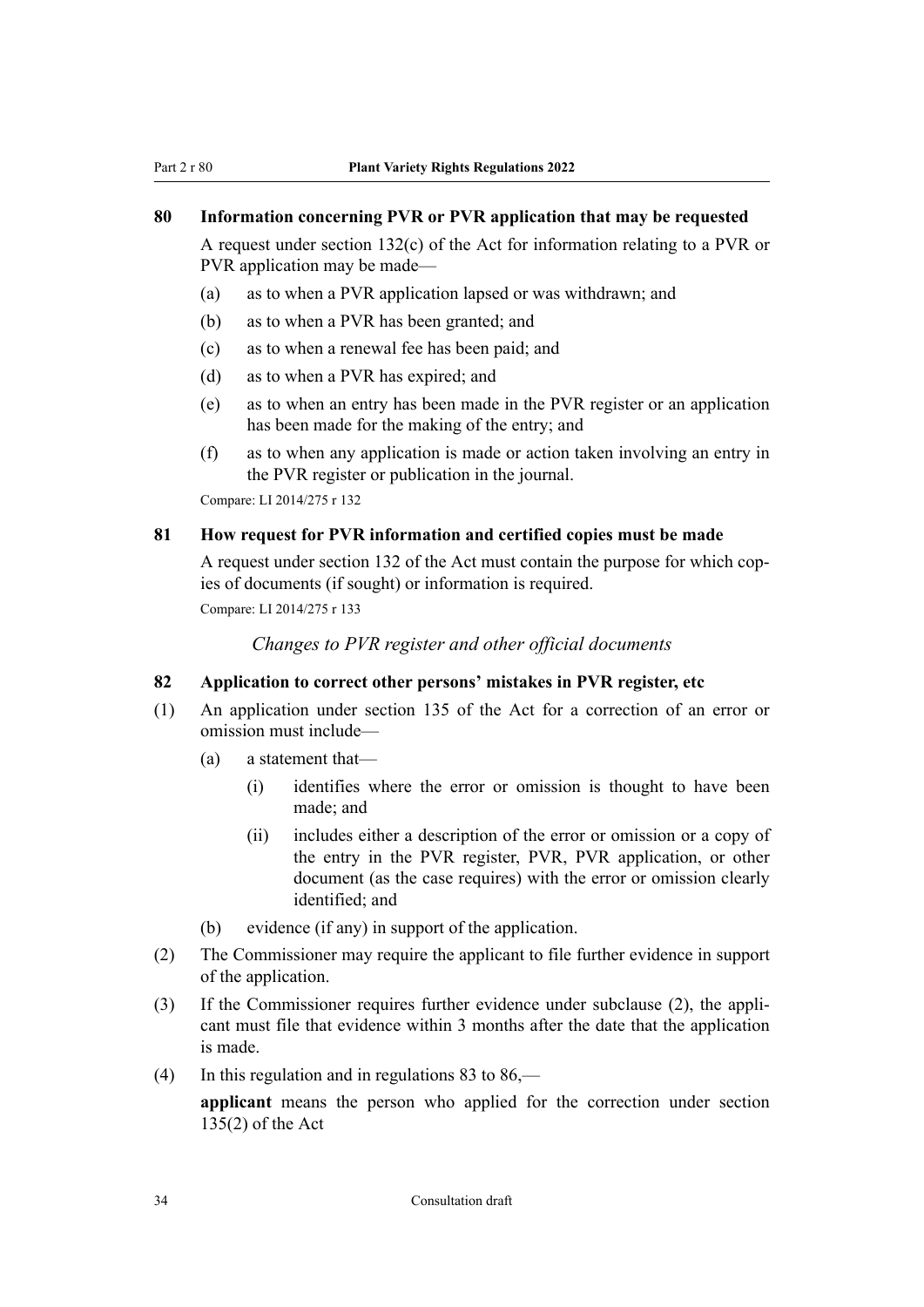<span id="page-34-0"></span>**opponent** means the person who gives a notice of opposition under section 135(5) of the Act.

Compare: LI 2014/275 r 136

#### **83 Opposition to proposed correction**

- (1) The period prescribed for the purpose of section 135(5) of the Act is 2 months after the date on which the proposed correction is published in the journal.
- (2) A notice of opposition under section 135(5) of the Act must include—
	- (a) sufficient detail to identify the proposed correction that is opposed; and
	- (b) the grounds on which the proposed correction is opposed.
- (3) The notice of opposition must also be accompanied by a statement of case set‐ ting out the facts relied on in support of the opposition and the relief sought.
- (4) The Commissioner must give a copy of the notice of opposition and of the statement of case to the applicant.

Compare: LI 2014/275 r 137

# **84 Applicant must file counter-statement**

- (1) The applicant must file a counter-statement within 2 months after receiving a copy of the notice of opposition under section  $135(5)(a)$  of the Act and of the statement of case under regulation 83.
- (2) The counter-statement must set out the grounds on which the opposition is contested.
- (3) If the applicant does not file a counter-statement within the 2-month period under subclause (1), the applicant must be treated as having abandoned the applicant's application for correction. Compare: LI 2014/275 r 138

**85 Filing of evidence**

- (1) The opponent may, within 4 months after receiving the copy of the counterstatement filed under regulation 84, file evidence in support of the opponent's case.
- (2) The applicant may file evidence in support of the applicant's case within 4 months after receiving the copy of the opponent's evidence or, if the opponent does not file any evidence, within 4 months after the expiry of the time within which the opponent's evidence might have been filed under subclause (1).
- (3) The opponent may, within 3 months after receiving the copy of the applicant's evidence, file further evidence, but only if the further evidence is confined to matters strictly in reply.

Compare: LI 2014/275 r 139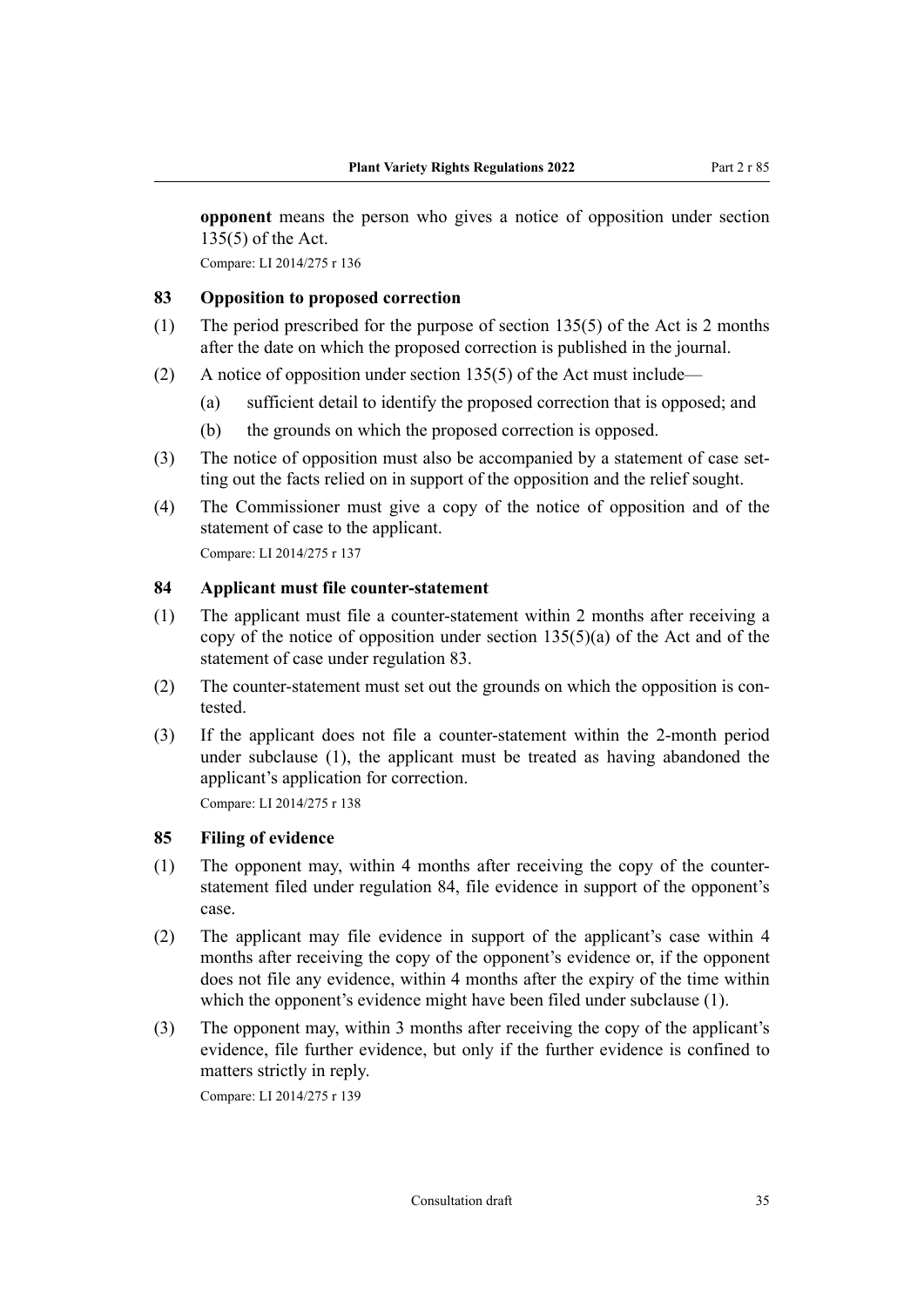#### <span id="page-35-0"></span>**86 Opposition to Commissioner-initiated correction**

- (1) Any person may oppose a correction proposed by the Commissioner on the Commissioner's own initiative under section 135 of the Act by filing a notice within 2 months after the date on which the proposed correction is published in the journal.
- (2) The notice must include—
	- (a) sufficient detail to identify the proposed correction that is opposed; and
	- (b) the grounds on which the proposed correction is opposed.
- (3) The notice must also be accompanied by a statement of case setting out the facts relied on in support of the opposition and the relief sought.
- (4) The opponent may, within 4 months after filing the notice, file evidence in sup‐ port of his or her case.
- (5) Following consideration of the notice and any evidence filed, the Commis‐ sioner must notify the opponent of the decision he or she intends to make. Compare: LI 2014/275 r 140

#### **87 Notice of application to court to correct PVR register**

- (1) Any notice given to the Commissioner under section 137(3) of the Act must include a copy of the application for correction.
- (2) The Commissioner must enter a notice of application under section 137(3) of the Act in the PVR register as soon as practicable after receiving the notice. Compare: 2014/275 r 141

# **88 Notice of order of court to correct PVR register**

Any notice served on the Commissioner under section 137(5) of the Act must include—

- (a) a copy of the order of the court; and
- (b) the date or dates by which action is required to be taken by the Commissioner or the applicant for correction in respect of the order.

Compare: LI 214/275 r 142

#### *Journal*

#### **89 Matters requested to be published in Journal**

- (1) The Commissioner must publish in the Journal kept under section 145 of the Act, in respect of every application,—
	- (a) the applicant's name and address:
	- (b) the date of the application:
	- (c) the genus or species of the variety:
	- (d) every denomination that—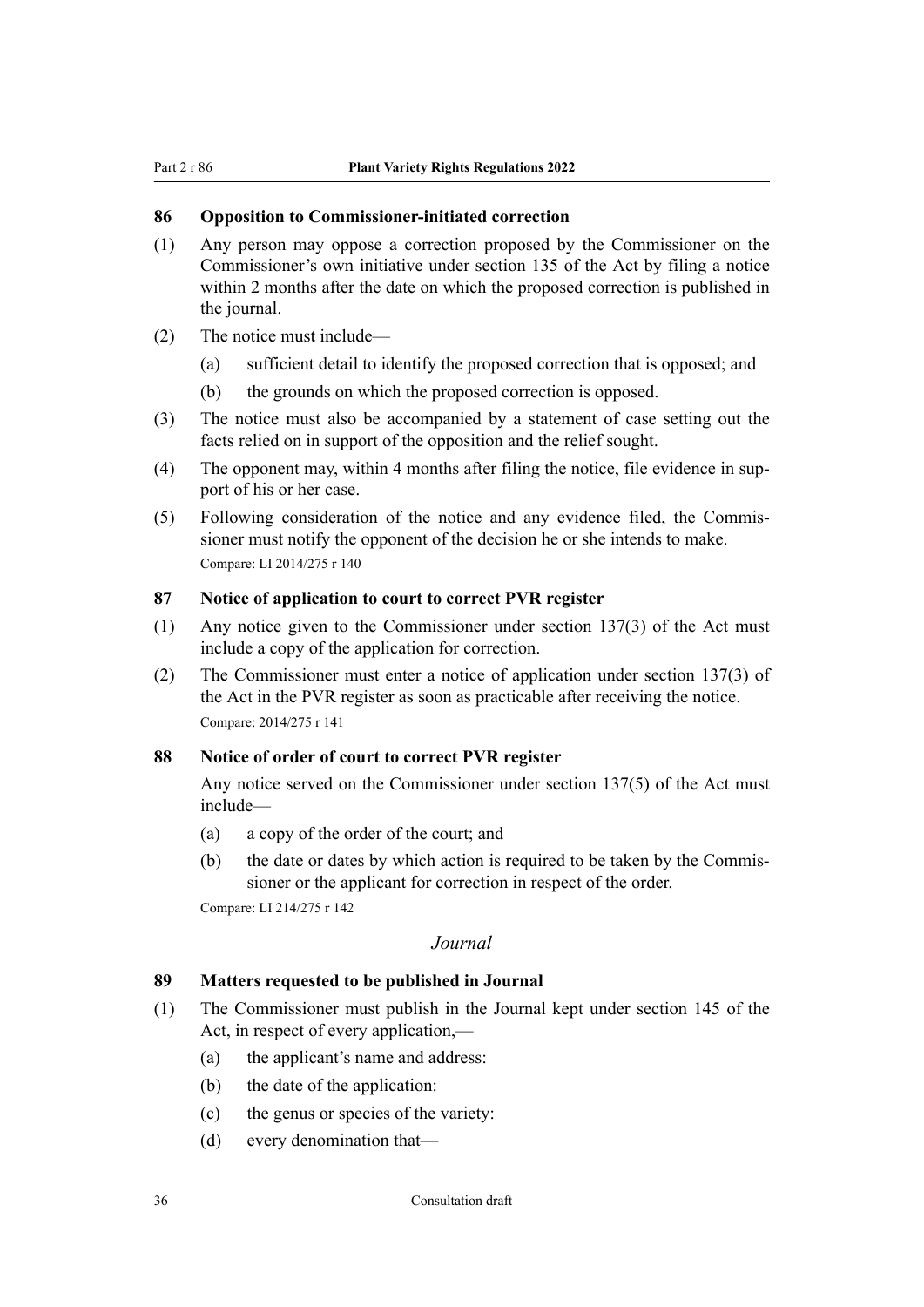- <span id="page-36-0"></span>(i) has been proposed for the variety; and
- (ii) the Commissioner has not immediately indicated that the Com‐ missioner will not approve:
- (e) if the application lapses or is withdrawn, the fact that it has lapsed or been withdrawn.
- (2) The Commissioner must publish in the Journal, in respect of every grant,—
	- (a) the name and address for service of the PVR holder:
	- (b) the genus or species to which the variety belongs:
	- (c) the denomination the Commissioner has approved for the variety:
	- (d) the date of the grant.
- (3) The Commissioner must publish in the Journal—
	- (a) the fact that a PVR has expired or has been cancelled or surrendered; and
	- (b) the day the expiry, or cancellation, or surrender took effect.

# *Evidence*

#### **90 Form of evidence**

If these regulations require or permit evidence to be filed, it must be by statutory declaration or affidavit unless otherwise expressly provided in these regulations.

Compare: LI 2014/275 r 144

#### *Amendment of documents*

#### **91 Amendment of documents**

- (1) In any proceedings before the Commissioner, the Commissioner may, if they think fit,—
	- (a) allow any document filed in the proceedings to be amended if no express provision is made in the Act or these regulations for the amendment of the document; and
	- (b) correct any irregularity in procedure.
- (2) Any action taken by the Commissioner under this regulation may be on any terms as they may direct.

Compare: LI 2014/275 r 145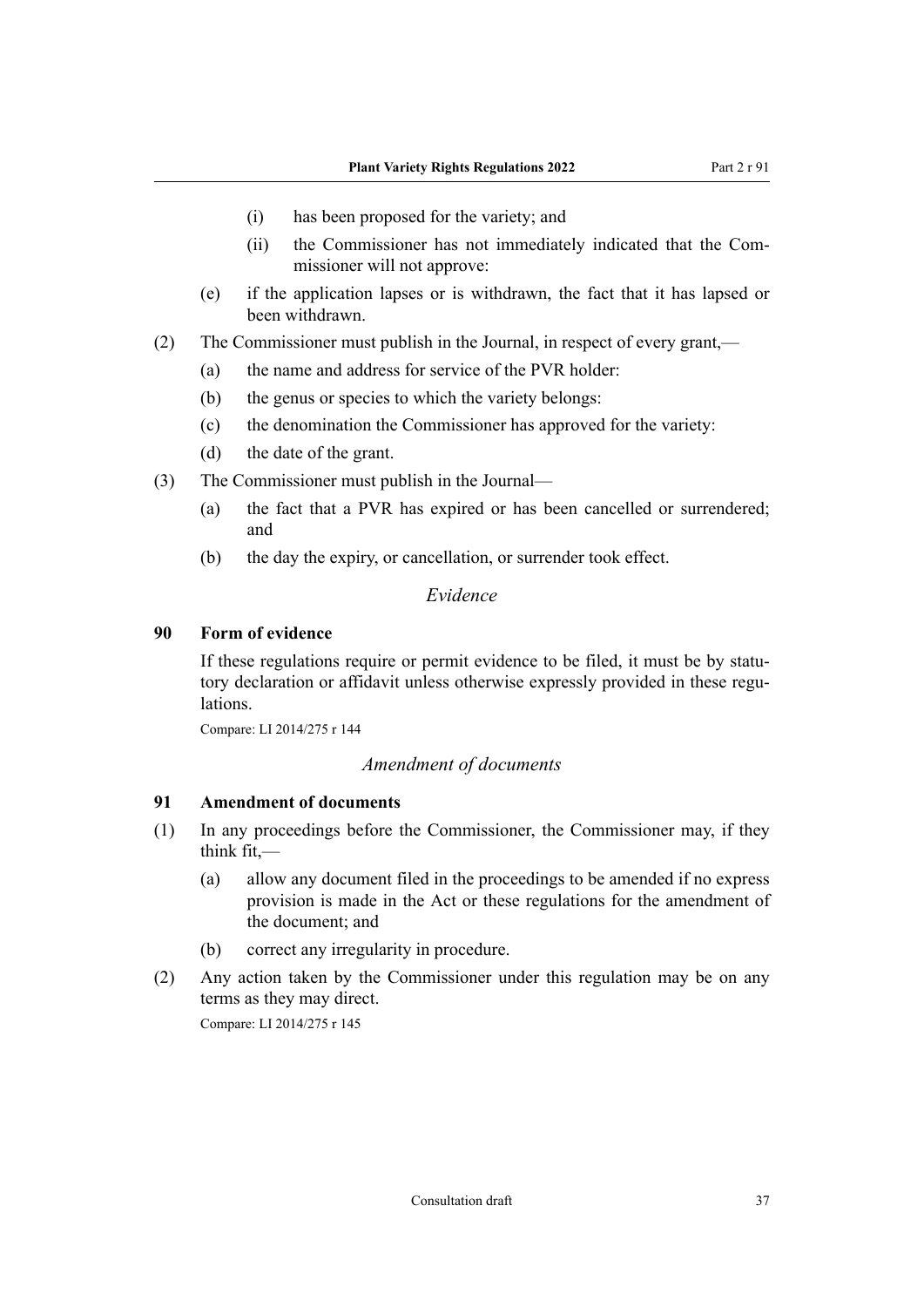#### *Miscellaneous*

#### <span id="page-37-0"></span>**92 Power of Commissioner to waive requirements in exceptional circumstances**

- (1) The Commissioner may, in exceptional circumstances, waive a requirement in Part 1 or regulation 35, for a person to do anything, on production of any evidence that the Commissioner thinks fit.
- (2) The Commissioner may grant the waiver even if the time has expired for doing the thing.
- (3) A waiver is granted by giving notice to the persons known to the Commis‐ sioner to be affected by the waiver, and may be on any terms that the Commissioner thinks fit.

Compare: LI 2014/275 r 149

#### **93 Power to waive requirements for PVR applications temporarily**

- (1) The Commissioner may allow a PVR application to be filed that is not made in accordance with Part 1 or regulation 35, but only if that the applicant takes any action necessary to comply with the relevant provision as soon as practicable after the application is filed.
- (2) If the PVR application is not amended or other action is not taken to comply with the relevant provision as soon as practicable after filing the application or specification, the application must be treated as if it had been abandoned unless the Commissioner waives compliance under regulation 92.

Compare: LI 2014/275 r 150

#### **94 Maintenance of certain records**

The Commissioner must maintain electronic copies of all other information or documents associated with a PVR application or PVR, including filing dates, priority dates, and the names of applicants and PVR holders, that are filed under the Act or these regulations.

Compare: LI 2014/275 r 151

#### **Part 3**

#### **Miscellaneous**

# Subpart 1—Procedural and evidential requirements for proceedings before Commissioner

#### *Proceedings to which this subpart applies*

#### **95 Application of this subpart**

This subpart applies to the following proceedings: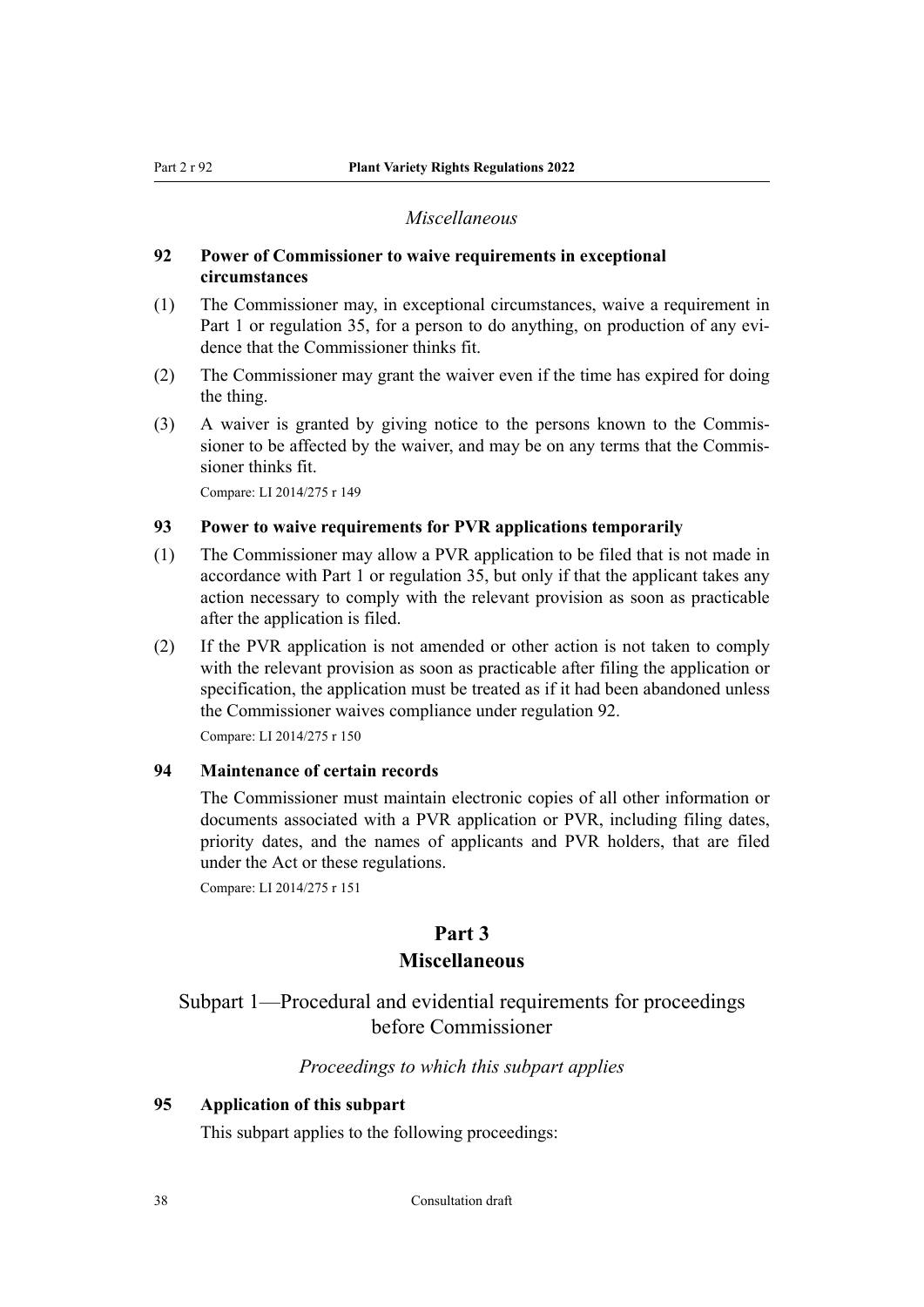- <span id="page-38-0"></span>(a) a proceeding that is commenced by the filing of any of the following documents:
	- (i) a notice of opposition under section 49 of the Act to the grant of a PVR:
	- (ii) an application to the Commissioner for the nullification or cancel‐ lation of a PVR under section 67(1) or section 80(1); or
	- (iii) an offer to surrender a PVR under section 85(1):
	- (iv) a notice of opposition to an offer to surrender a PVR under section  $85(1)$ :
	- (v) an application under section 87 to restore a lapsed PVR:
	- (vi) a notice of opposition to the restoration of a lapsed PVR under section 91 of the Act:
	- (vii) an application for the restoration of a cancelled PVR under section 94(2) of the Act:
	- (viii) a notice of opposition to an application for the restoration of a cancelled PVR under section 94(2) of the Act:
	- (ix) an application for a compulsory licence under section 105 of the Act:
	- (x) an application for amendment or revocation of a compulsory licence under section 101 of the Act:
- (b) a hearing under section 118 of the Act before the exercise of the Commissioner's discretion.

#### *Documents filed in proceedings*

# **96 Extra information that must be contained in documents filed in proceedings**

- (1) A document, including written evidence, or bundle of documents filed in a pro‐ ceeding must contain the following information:
	- (a) the name and address for service of the person filing the document; and
	- (b) if that person has an agent, the agent's name; and
	- (c) the number of the PVR application or PVR that is the subject of the pro‐ ceeding.
- (2) Every document referred to in regulation 95(a), and every statement of case and counter-statement, that is filed in a proceeding must be signed by the person giving the information or document or on whose behalf the information or document is given (for example, the applicant or the opponent). Compare: LI 2014/275 r 153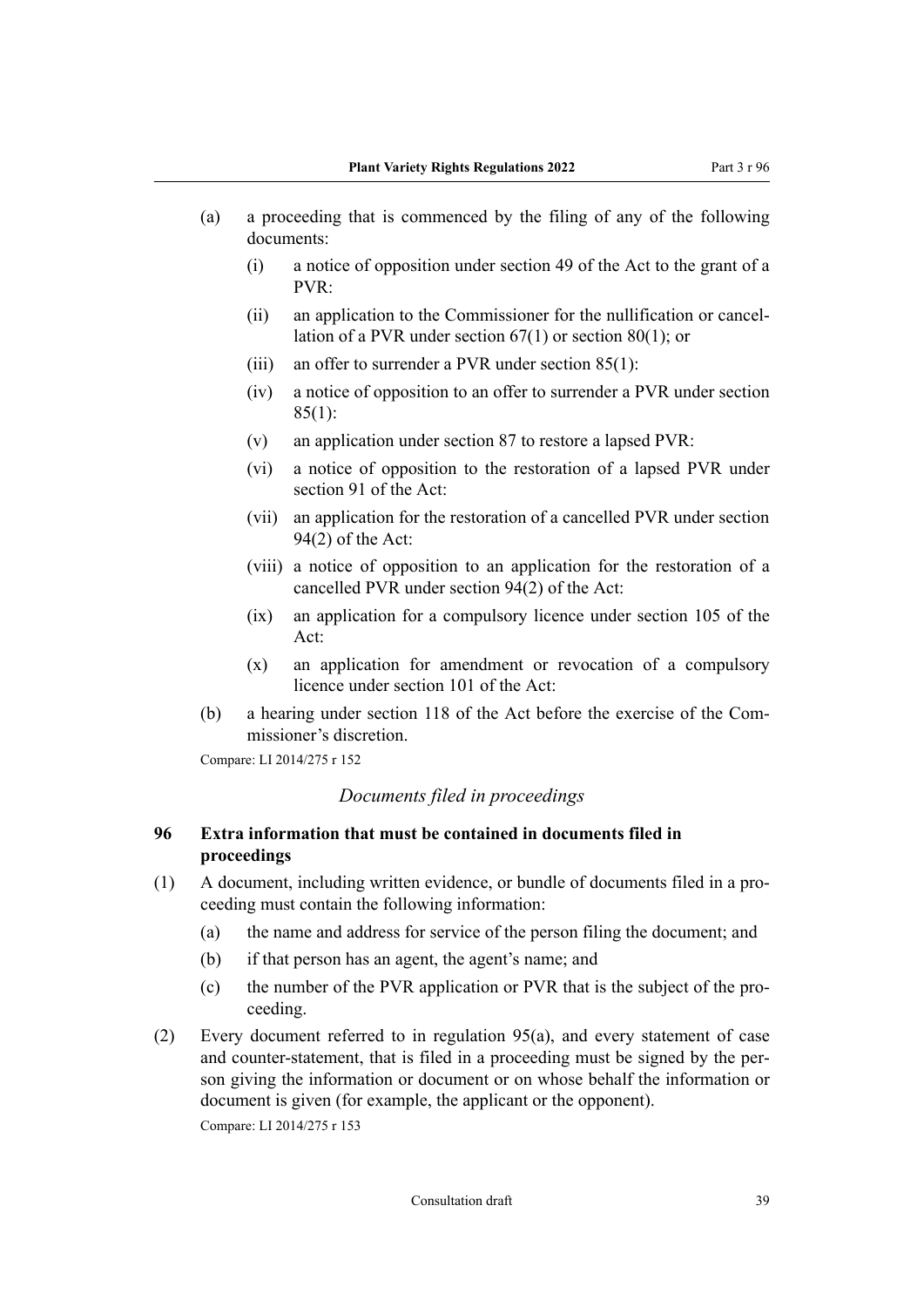#### *Hearing before exercise of Commissioner's discretion*

#### <span id="page-39-0"></span>**97 Hearing before exercise of Commissioner's discretion**

- (1) This regulation applies if section 118 of the Act requires the Commissioner to give a person (**A**) a reasonable opportunity to be heard before exercising a dis‐ cretionary power under the Act or these regulations.
- (2) The Commissioner must notify A of the decision that the Commissioner propo‐ ses to make, and the reasons for the decision (if not already given), before exercising the discretionary power.
- (3) If A wishes to be heard before the discretionary power is exercised, A must file a notice within 10 working days after receiving that notification from the Com‐ missioner.
- (4) The notice must state the matter in respect of which A seeks a hearing and be signed by A.

Compare: LI 2014/275 r 154

#### *Case management*

#### **98 Commissioner may require parties to attend case management conference**

- (1) At any stage in a proceeding, the Commissioner may, for the purpose of securing the just, speedy, and inexpensive determination of the proceeding, give a direction requiring the parties to attend a case management conference to review the proceeding and the steps that have been or must still be taken.
- (2) The Commissioner must give each party notice of the conference at least 10 working days before the conference.
- (3) The parties may attend in person or by a telecommunication link that is acceptable to the Commissioner. Compare: LI 2014/275 r 155

#### **99 Commissioner may give directions**

- (1) At any stage in a proceeding, the Commissioner may give directions that are consistent with the Act and these regulations requiring a party to do things to secure the just, speedy, and inexpensive determination of the proceeding within a time limit specified by the Commissioner.
- (2) Without limiting the generality of the directions that may be given, the Com‐ missioner may—
	- (a) fix the time by which a step in the proceeding must be taken; and
	- (b) specify the steps that must be taken to prepare the proceeding for a hear‐ ing; and
	- (c) direct how the hearing of the proceeding is to be conducted; and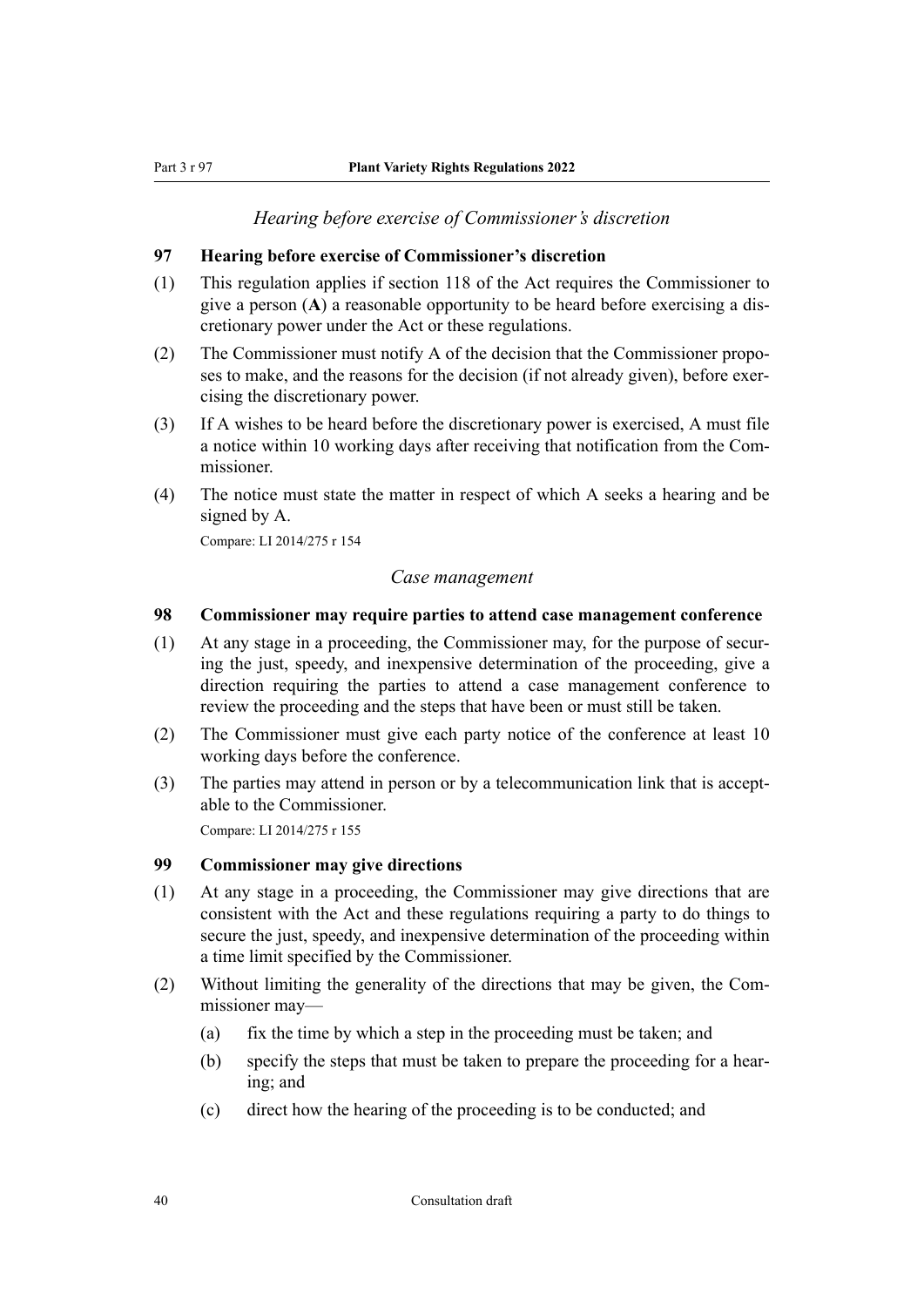- <span id="page-40-0"></span>(d) require parties to use their best endeavours to agree on how information or evidence that may be confidential or privileged is to be treated; and
- $(e)$  give directions about how information that may be confidential or privil eged is to be treated if the parties have not been able to reach an agree‐ ment within the time limit specified by the Commissioner; and
- (f) require parties to file copies of documents; and
- (g) require parties to provide other parties to the proceeding with copies of documents; and
- (h) require parties to file better or further particulars; and
- (i) require parties to provide other parties to the proceedings with better or further particulars.
- (3) The Commissioner may give the direction on the Commissioner's own initiative or on the application of any party to the proceeding. Compare: LI 2014/275 r 156

#### **100 Parties must comply with Commissioner's directions**

All parties to a proceeding must comply with a direction given by the Commissioner under this subpart.

Compare: LI 2014/275 r 157

#### **101 Non-compliance with Commissioner's directions**

- (1) If a party (**party A**) fails to comply with a direction given by the Commis‐ sioner under this Part (**non-compliance**),—
	- (a) the Commissioner must, as soon as practicable,—
		- (i) request party A to provide an explanation for party A's non-com‐ pliance to the Commissioner and to the opposite party within a time limit specified by the Commissioner; and
		- (ii) in that request, advise party A of the potential consequences of non-compliance; and
	- (b) the opposite party may provide comments on the explanation to the Commissioner within a time limit specified by the Commissioner; and
	- (c) after considering the explanation (if any) and comments from the oppos‐ ite party (if any), the Commissioner must—
		- (i) consider whether party A has a reasonable excuse for party A's non-compliance; and
		- (ii) notify both parties of the decision that the Commissioner intends to make.
- (2) The notification referred to in subclause  $(1)(c)(ii)$  must also—
	- (a) advise the parties that either party may request a hearing concerning the non-compliance; and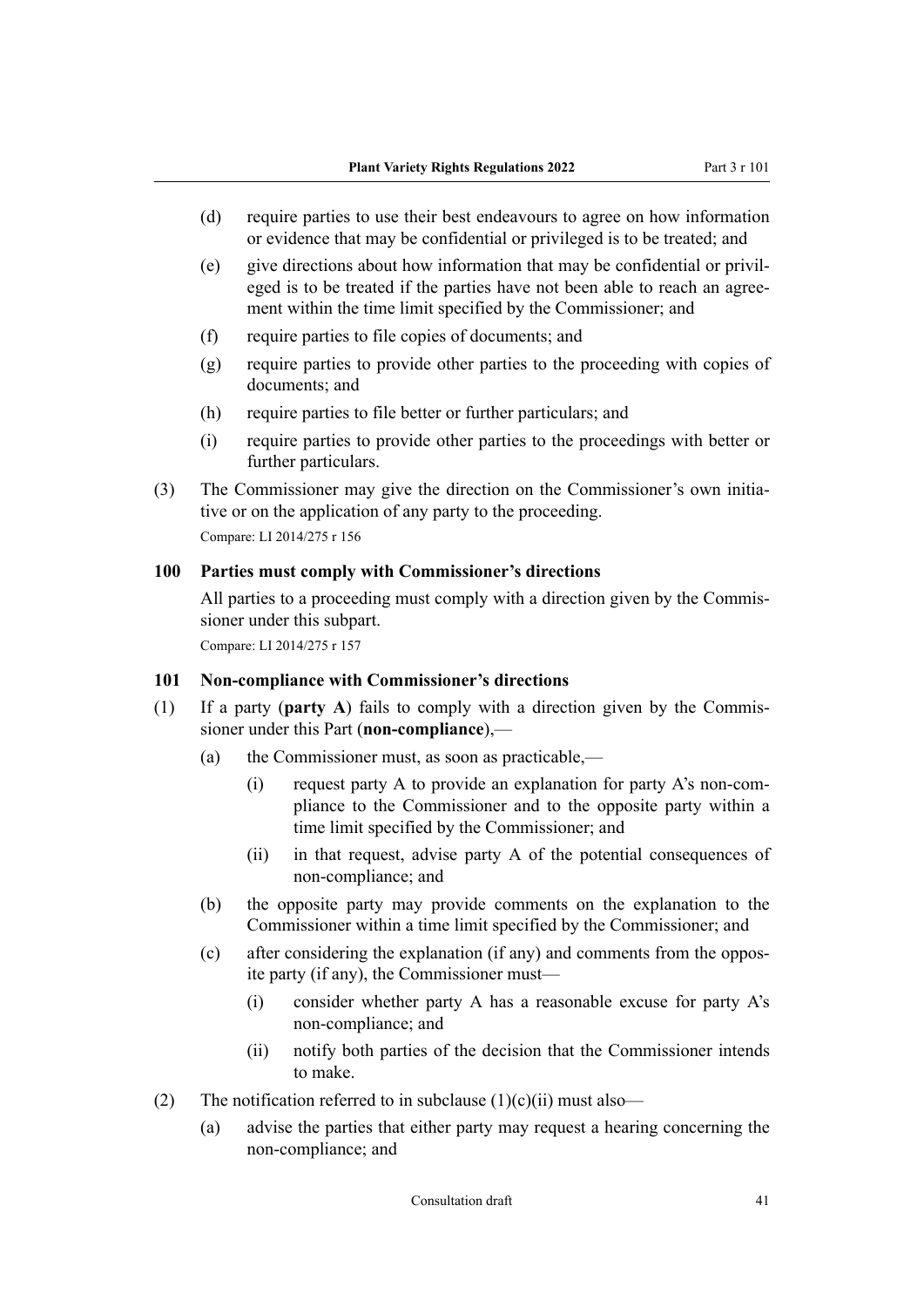- <span id="page-41-0"></span>(b) specify a period during which a party may request a hearing concerning the non-compliance, being a period of not less than 10 working days after the party receives the notification.
- (3) The Commissioner must, as soon as practicable, hold a hearing concerning the non-compliance if a party requests it, and in that case the Commissioner must make a decision only after holding a hearing.
- (4) If the Commissioner's decision is that party A has not satisfied the Commis‐ sioner that party A has a reasonable excuse for party A's non-compliance, the Commissioner may,—
	- (a) extend the period for party A to comply with the direction; or
	- (b) modify, or waive compliance with, the direction; or
	- (c) direct that party A take no further step in the proceeding.
- (5) The Commissioner must notify both parties of his or her decision and any orders made under subclause (4) as soon as practicable.

#### *Halt in proceedings*

### **102 Commissioner may halt proceeding**

- (1) The Commissioner may halt a proceeding, if the Commissioner thinks it appro‐ priate, on the application of a party or on the Commissioner's own initiative.
- (2) The Commissioner may halt the proceeding for the period and on the terms that the Commissioner thinks appropriate, but must not halt the proceeding for more than 6 months.
- (3) The Commissioner may halt the proceeding for further periods, but on each occasion for no more than 6 months.
- (4) The Commissioner may recommence the proceeding at any time while the pro‐ ceeding is halted.

Compare: LI 2014/275 r 159

#### *Consolidation of proceedings*

#### **103 Commissioner may consolidate proceedings**

The Commissioner may require that 2 or more proceedings be consolidated on terms that the Commissioner thinks appropriate, or may require them to be heard at the same time or one after the other, or may require any of them to be halted until after the determination of any other of them, if the Commissioner is satisfied that—

- (a) a common question of law or fact arises in both or all of them; or
- (b) the proceedings relate to—
	- (i) allegedly identical plant varieties; or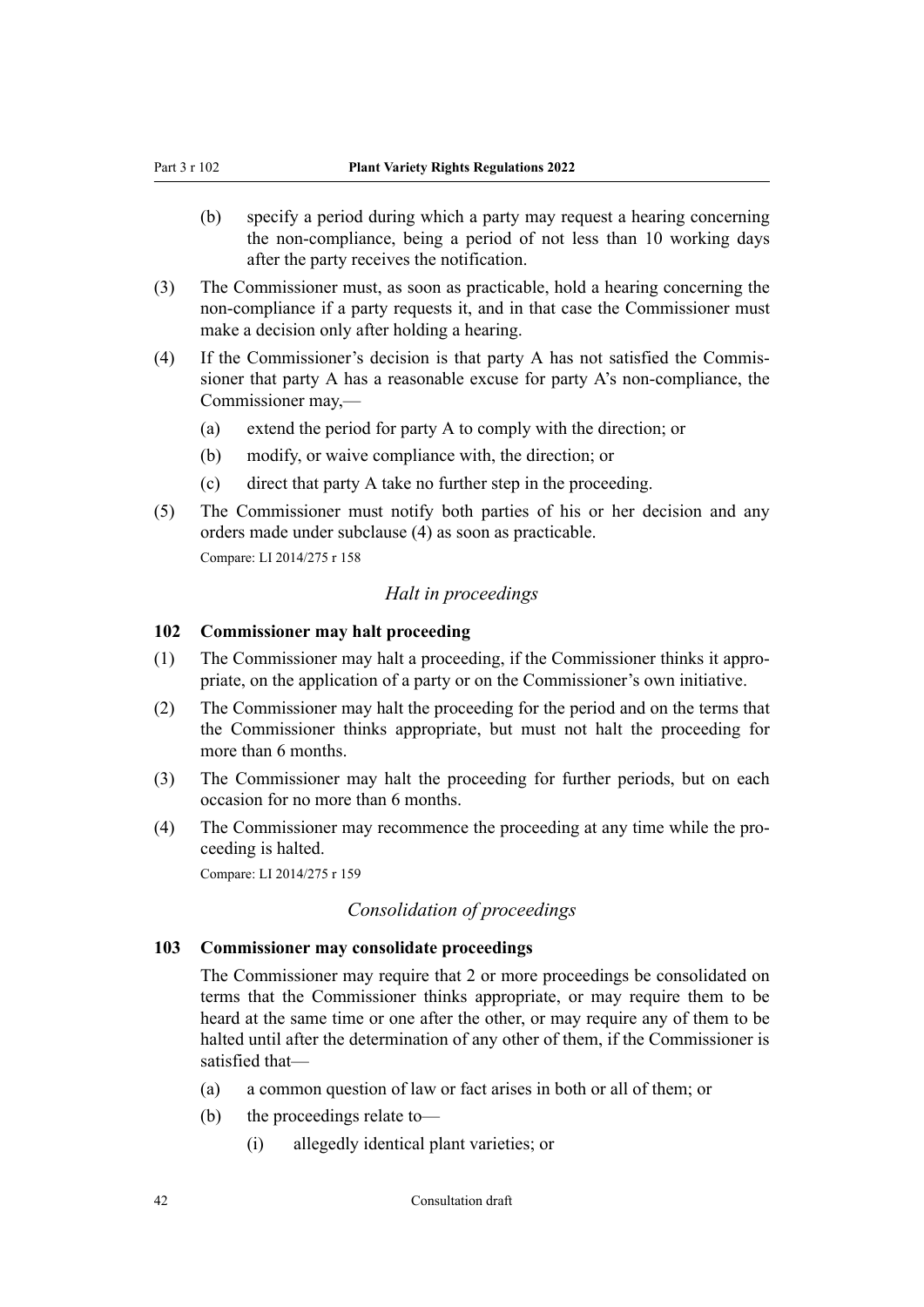- (ii) PVRs with the same, or related, owners; or
- <span id="page-42-0"></span>(c) for any other reason it is desirable to require consolidation of proceed‐ ings under this regulation.

#### *Extension of time limits in proceedings*

#### **104 Commissioner may extend time limits in proceedings**

- (1) The Commissioner may extend a time limit prescribed by these regulations for filing information or a document, or taking a step, in a proceeding—
	- (a) for a period not exceeding 3 months if the Commissioner is satisfied that the extension is reasonable in the circumstances; or
	- (b) for a period longer than 3 months, as specified by the Commissioner, if the Commissioner is satisfied that there are genuine and exceptional circumstances that justify the extension.
- (2) However, subclause (1) does not apply in any of the following circumstances:
	- (a) if the time limit for filing a counter-statement has already been extended under regulation 53(2):
	- (b) in respect of the time limit prescribed for filing a notice of opposition of a kind referred to in regulation 95(a):
	- (c) in respect of the time limit prescribed by regulation 97(3)for filing a request for a hearing under section 118 of the Act before the exercise of the Commissioner's discretion:
	- (d) if the time limit for filing the information or document or taking the step has already expired before the extension request is filed.
- (3) An extension is granted by giving notice to the person filing the information or document or taking the step and to any other parties to the proceeding, and may be on any terms that the Commissioner thinks fit.
- (4) More than 1 extension may be granted under subclause (1)(a) but only if the total period of those extensions does not exceed 3 months.
- (5) An extension may be granted under subclause (1)(b) even if the period has already been extended under subclause (1)(a).

Compare: LI 2014/275 r 161

#### *Evidence*

#### **105 Evidence restricted to particulars filed**

A party to a proceeding may only file evidence in the proceeding that relates to the particulars filed by that party or any other party to the proceeding. Compare: LI 2014/275 r 162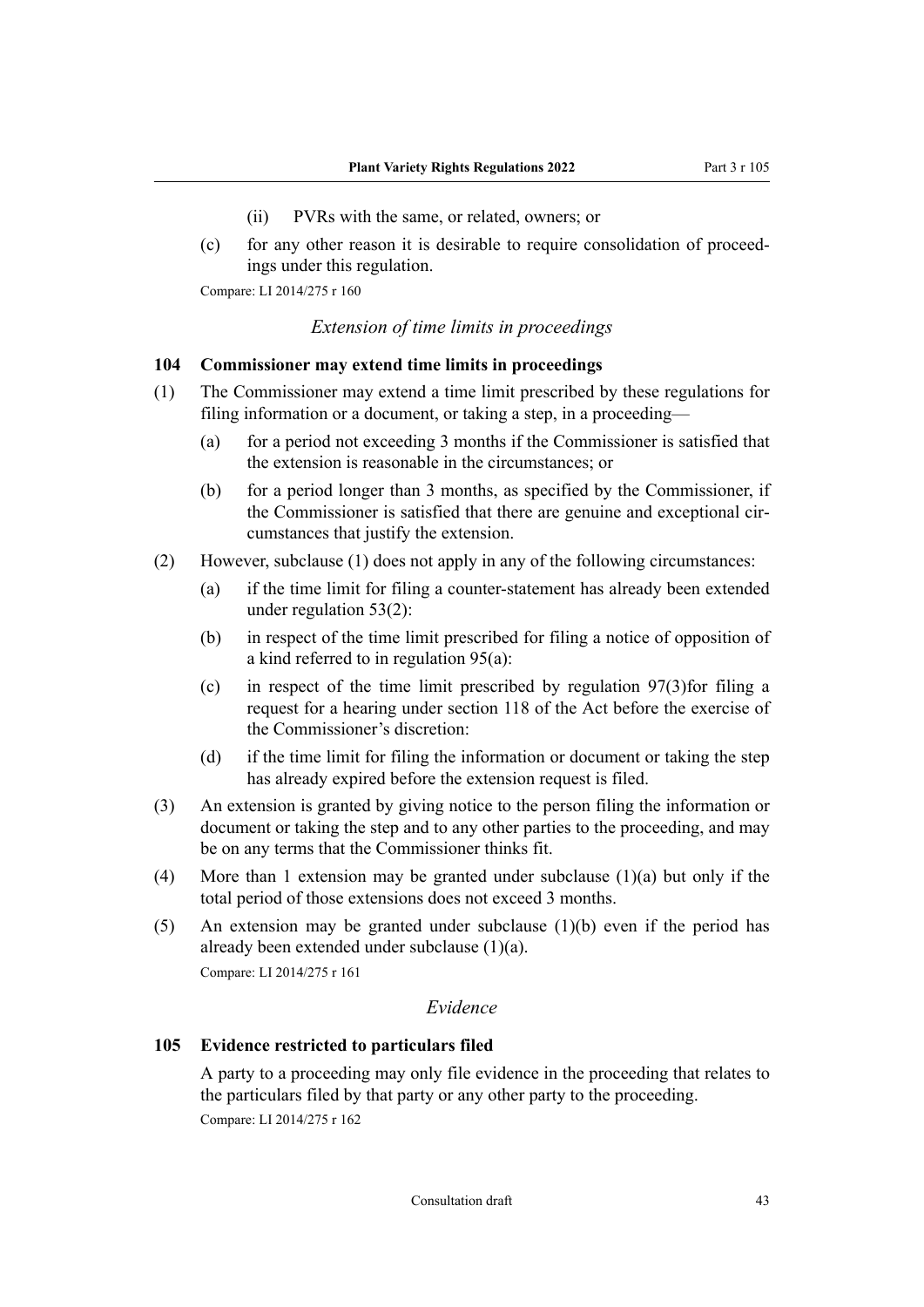#### *Procedural and evidential requirements*

#### <span id="page-43-0"></span>**106 Supply of documents for use of Commissioner**

- (1) Copies of information or documents referred to in a proceeding to which this Part applies, or in any statement or evidence filed in connection with that proceeding, must be filed, unless the Commissioner directs otherwise.
- (2) If a other document in a foreign language is referred to, a verified translation of the document must be filed.

Compare: LI 2014/275 r 163

#### **107 Party filing documents must copy documents to opposite party**

- (1) A party who files information or a document (including evidence) in a proceed‐ ing to which this Part applies must, as soon as practicable, send copies of the information or document to the opposite party and to any party intervening.
- (2) However, copies of information or a document (including evidence) filed in a proceeding that include confidential information must be sent to the opposite party and any party intervening as agreed between the parties or, if agreement cannot be reached, in the manner directed by the Commissioner.
- (3) Despite subclause (2), the parties may agree, or the Commissioner may direct, that any information or document that is subject to a privilege recognised by Part 2 of the Evidence Act 2006 may not be sent to the other party.

Compare: LI 2014/275 r 164

#### **108 Evidence out of time**

- (1) A party to a proceeding must not file evidence after the prescribed time unless the party has applied to the Commissioner for permission to file it and the Commissioner allows it.
- (2) The Commissioner may allow the evidence to be filed only if—
	- $(a)$  the Commissioner considers that there are genuine and exceptional circumstances that justify filing the evidence; or
	- (b) the evidence could not have been filed earlier.
- (3) In this regulation, **prescribed time** means, in relation to a proceeding to which this regulation applies, the time prescribed in these regulations by which the evidence or type of evidence must be filed.

Compare: LI 2014/275 r 165

#### **109 Application for permission to file evidence out of time**

- (1) The application for permission to file evidence out of time must—
	- (a) be in writing; and
	- (b) be signed by the party applying for permission; and
	- (c) contain the information in subclause (2).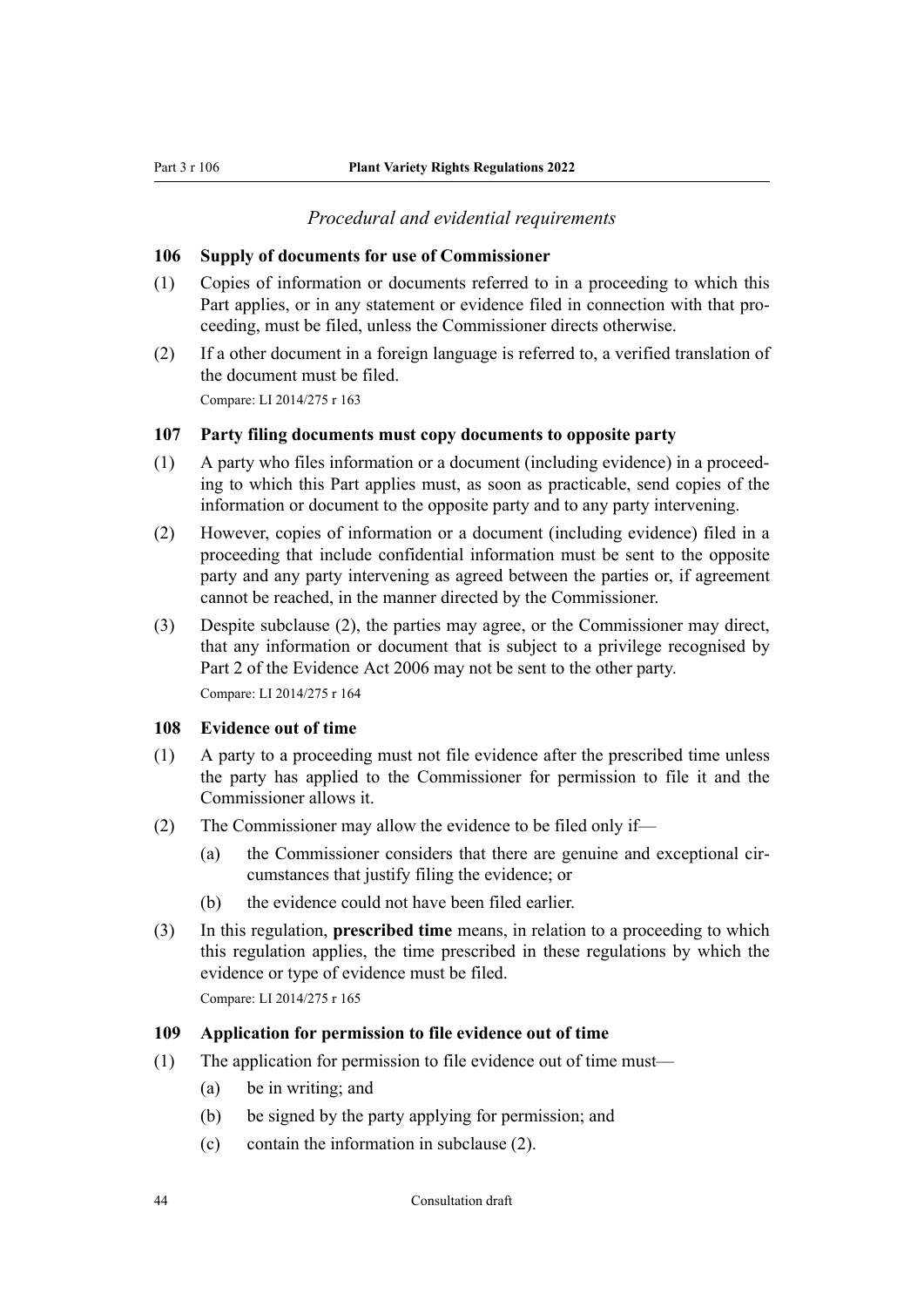- <span id="page-44-0"></span>(2) The application must contain the following information:
	- (a) the nature of the evidence and whether it is evidence in chief or evidence confined to matters strictly in reply; and
	- (b) an explanation why the evidence could not have been filed earlier; and
	- (c) any other ground or grounds for making the application.
- (3) The Commissioner must notify the opposite party of the application, and the opposite party may make submissions to the Commissioner within the time specified by the Commissioner.
- (4) The Commissioner must notify the parties of the decision that the Commis‐ sioner intends to make on the application.
- (5) That notification must—
	- (a) specify the ground or grounds on which the Commissioner intends to reject or accept the application; and
	- (b) advise the parties that either party may request a hearing; and
	- (c) specify a period of not less than 1 month after the date of notification for a party to request a hearing; and
	- (d) advise the parties that the Commissioner will decide the application at the end of that period if a party has not requested a hearing.
- (6) The Commissioner must, as soon as practicable, hold a hearing if the applicant requests it unless regulation 112(3) applies. Compare: LI 2014/275 r 166

#### **110 Right to file evidence in reply if evidence in chief permitted out of time**

If a party is permitted under regulations 108 and 109 to file evidence in chief out of time, the opposite party may file evidence confined to matters strictly in reply within 1 month after the date of being notified by the Commissioner that the evidence out of time will be admitted in the proceeding.

Compare: LI 2014/275 r 167

#### **111 Evidence from another proceeding**

- (1) The Commissioner may in a proceeding, at the request of a party to the pro‐ ceeding, accept evidence that the party has filed in an earlier or existing proceeding.
- (2) Any evidence that is accepted for filing under subclause (1) does not have to comply with regulation 96(2).

Compare: LI 2014/275 r 168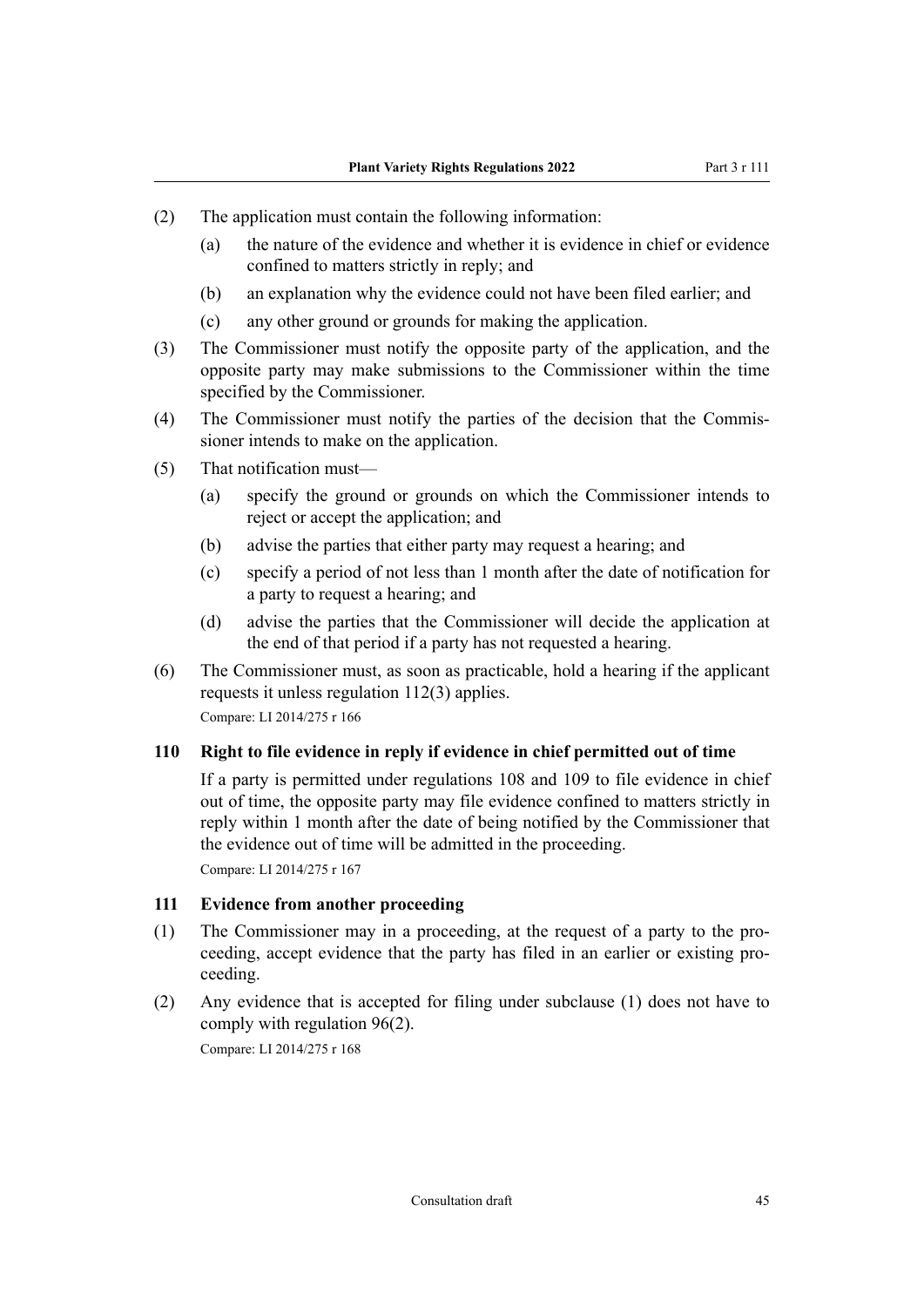# <span id="page-45-0"></span>Subpart 2—Conduct of hearings and related matters

#### *Hearings*

#### **112 Form of hearing**

- (1) A hearing may be—
	- (a) a hearing by appearance, that is, the appearance of a party before the Commissioner, whether in person or by telecommunication link accepta‐ ble to the Commissioner; or
	- (b) a hearing by submissions, that is, the consideration by the Commissioner of written submissions filed by a party and a review of the other documents filed in the proceedings, without an appearance; or
	- (c) a hearing on the papers, that is, a review of the documents filed in the proceeding.
- (2) A party may, subject to subclause (3), elect whether to be heard by appearance, by submissions, or on the papers.
- (3) If the Commissioner considers that a party has failed, without reasonable excuse, to attend a hearing or to agree to a hearing date, the Commissioner may, in his or her discretion,—
	- (a) direct a hearing on the papers for that party; or
	- (b) direct that the party take no further part in the proceeding; or
	- (c) treat the request for a hearing as withdrawn.
- (4) To avoid doubt, subclause  $(3)(a)$  does not prevent any other party to the proceeding being heard by appearance or by submissions. Compare: LI 2014/275 r 169

#### **113 Commissioner may determine form of hearing, etc**

After all the evidence has been filed, the Commissioner may, by correspondence or by holding a pre-hearing conference of the parties, determine—

- (a) whether a hearing is required:
- (b) the form of the hearing:
- (c) the time for filing submissions:
- (d) the venue of the hearing:
- (e) the pleadings that will be considered at the hearing:
- (f) any other matter necessary for arranging a hearing.

Compare: LI 2014/275 r 170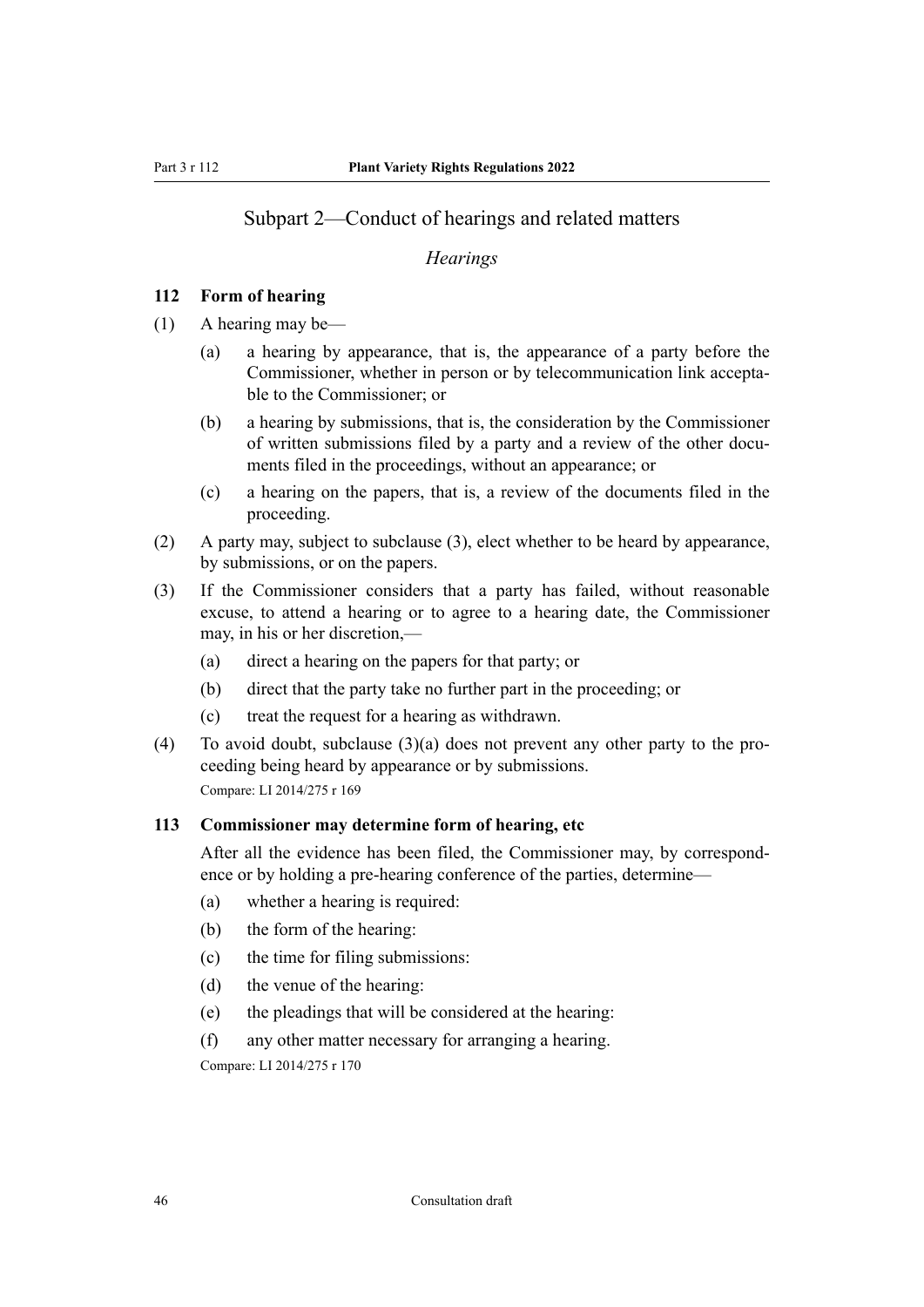#### <span id="page-46-0"></span>**114 Notice of hearing by appearance**

- (1) The Commissioner must give each party to a hearing by appearance notice of the date and venue of the hearing not less than 1 month before the date of the hearing.
- (2) Subclause (1) does not apply if—
	- (a) the date and venue have been determined at a prehearing conference; or
	- (b) the parties waive compliance with subclause (1); or
	- (c) in the Commissioner's opinion, notice of 1 month is not practicable for reasons of urgency.

Compare: LI 2014/275 r 171

#### **115 Hearing fee**

- (1) Each party who requests a hearing (other than a hearing on the papers) must pay the fee for a request for a hearing (**hearing fee**) in Schedule 3.
- (2) The hearing fee must be paid,—
	- (a) in the case of a hearing by appearance, not less than 10 working days before the date set for the hearing:
	- (b) in the case of a hearing by submissions, when the party files the submis‐ sions.
- (3) In the case of a hearing required under regulation 97, the hearing fee must accompany the filing of the notice seeking a hearing.
- (4) The Commissioner must refund a hearing fee paid by a party who withdraws from the hearing if the Commissioner receives notice of withdrawal not less than 5 working days before the date set for the hearing. Compare: LI 2014/275 r 172

#### **116 Venue for hearing by appearance**

- (1) If 1 party resides or has a principal place of business in Wellington, the hearing must be held in Wellington or the place in New Zealand (if any) that is agreed by all the parties and the Commissioner as the venue for the hearing.
- (2) Otherwise, the Commissioner must determine where the hearing will be held.
- (3) The Commissioner may require the party or parties concerned to pay the Com‐ missioner's costs in holding the hearing at a venue outside Wellington. Compare: LI 2014/275 r 173

#### **117 Conduct of hearing by appearance**

(1) The Commissioner must determine how a hearing by appearance must be conducted.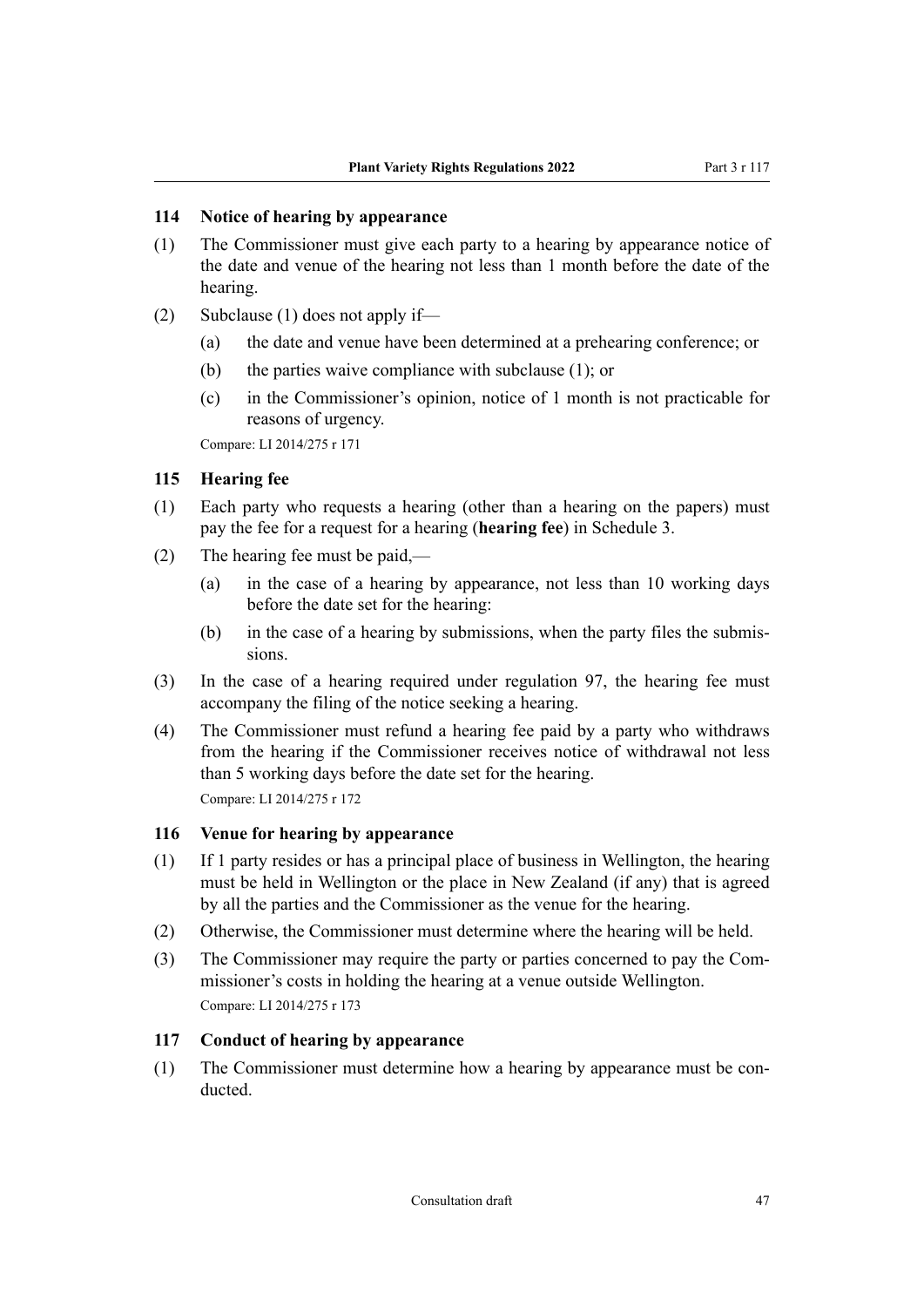<span id="page-47-0"></span>(2) Members of the public may attend a hearing by appearance, unless the Com‐ missioner decides that it is not appropriate. Compare: LI 2014/275 r 174

#### *Costs*

# **118 Costs**

In deciding whether costs should be awarded to a party, the Commissioner may consider whether the proceedings might have been avoided if the party who started the proceedings had given to the applicant or PVR holder (as the case may be) a reasonable opportunity to take action to avoid the proceedings before the proceedings were started.

Compare: LI 2014/275 r 175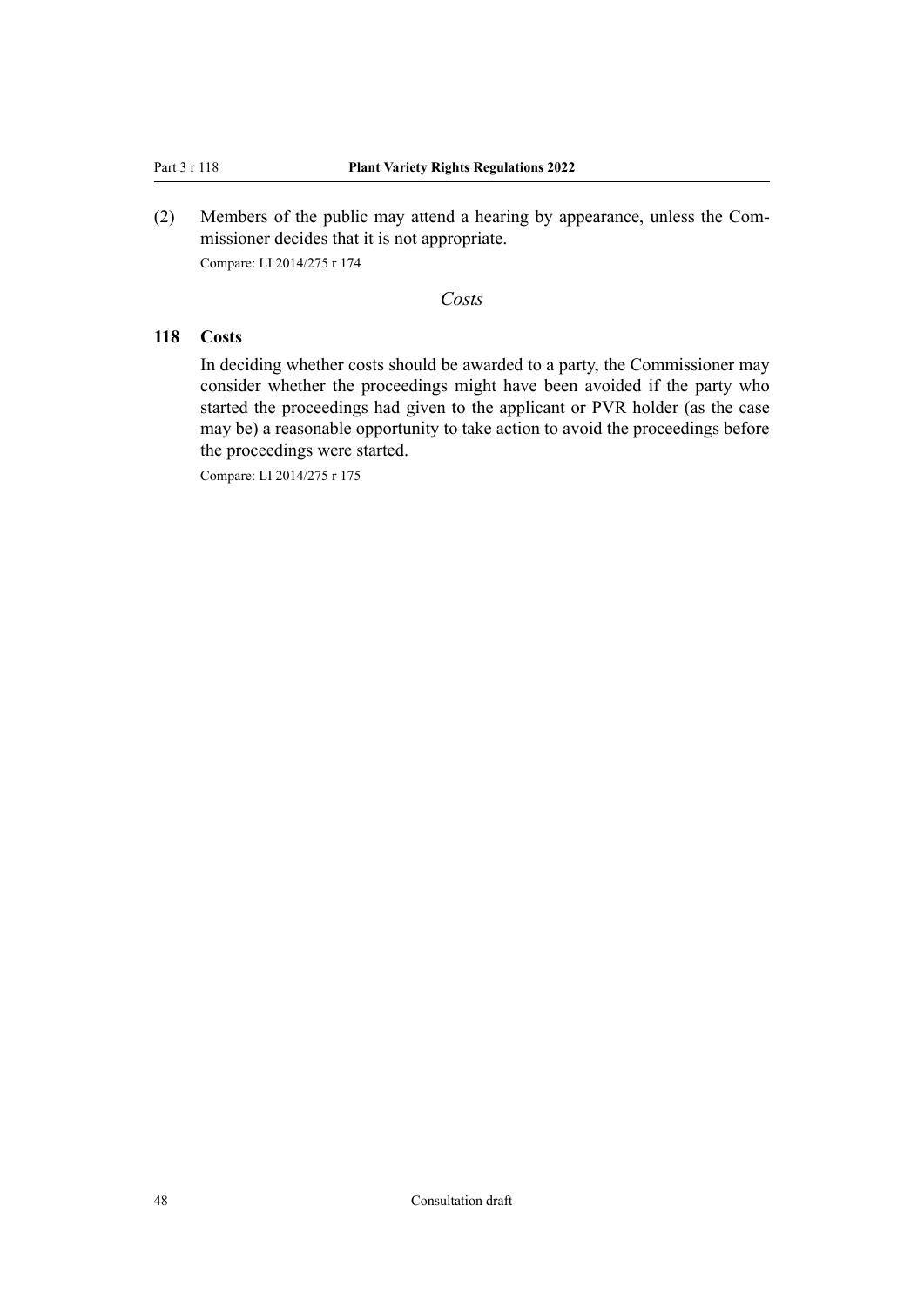# <span id="page-48-0"></span>**Schedule 1 Transitional, savings, and related provisions**

r 4

# **Part 1**

# **Provisions relating to these regulations as made**

There are no transitional, savings, or related provisions in these regulations as made. [Counsel to delete this statement if the regulations have transitional, savings, or related provisions.]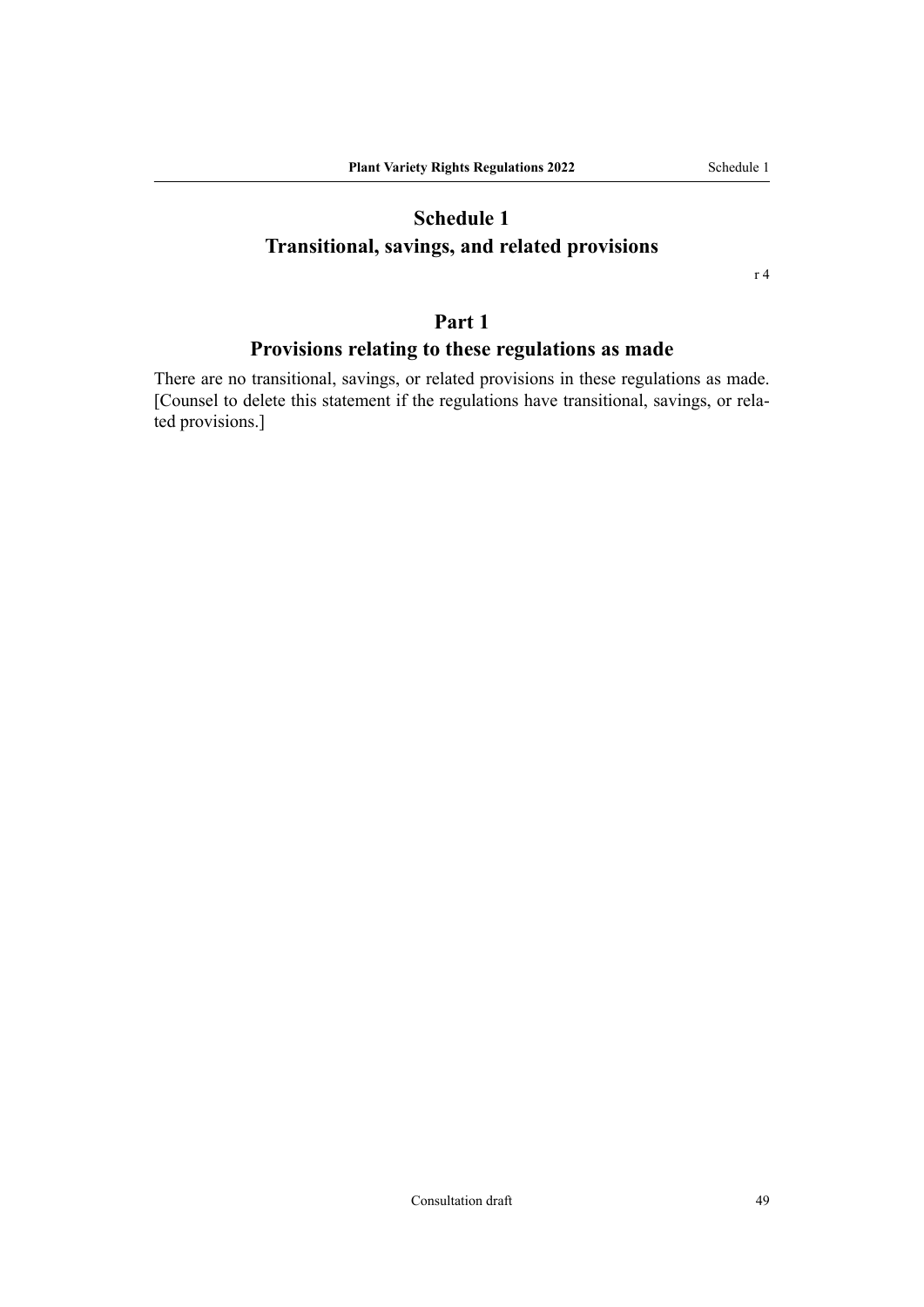# **Schedule 2 Non-indigenous species of significance**

<span id="page-49-0"></span>

|    | Common Māori name   | <b>English and/or Botanical names</b>          |
|----|---------------------|------------------------------------------------|
| 1  | Kuru                | Breadfruit, Artocarpus altilis                 |
| 2  | Hue                 | Gourd, calabash, Lagenaria siceraria           |
| 3  | Aute                | Paper-Mulberry, Broussentia papyrifera         |
| 4  | Karaka/Kōpi         | Corynocarpus laevigata                         |
| 5  | Paratawhiti/Paraa   | Marrita fraxinea                               |
| 6  | Perei               | Gastrodia cunninghami and Orthoceras strictuum |
| 7  | Kūmara              | Ipomoea batatas                                |
| 8  | Taro                | Colocasia esculenta                            |
| 9  | T <sub>i</sub> pore | Pacific Cabbage Tree, Cordyline fruticosa      |
| 10 | Whikaho             | Yam, Dioscorea species                         |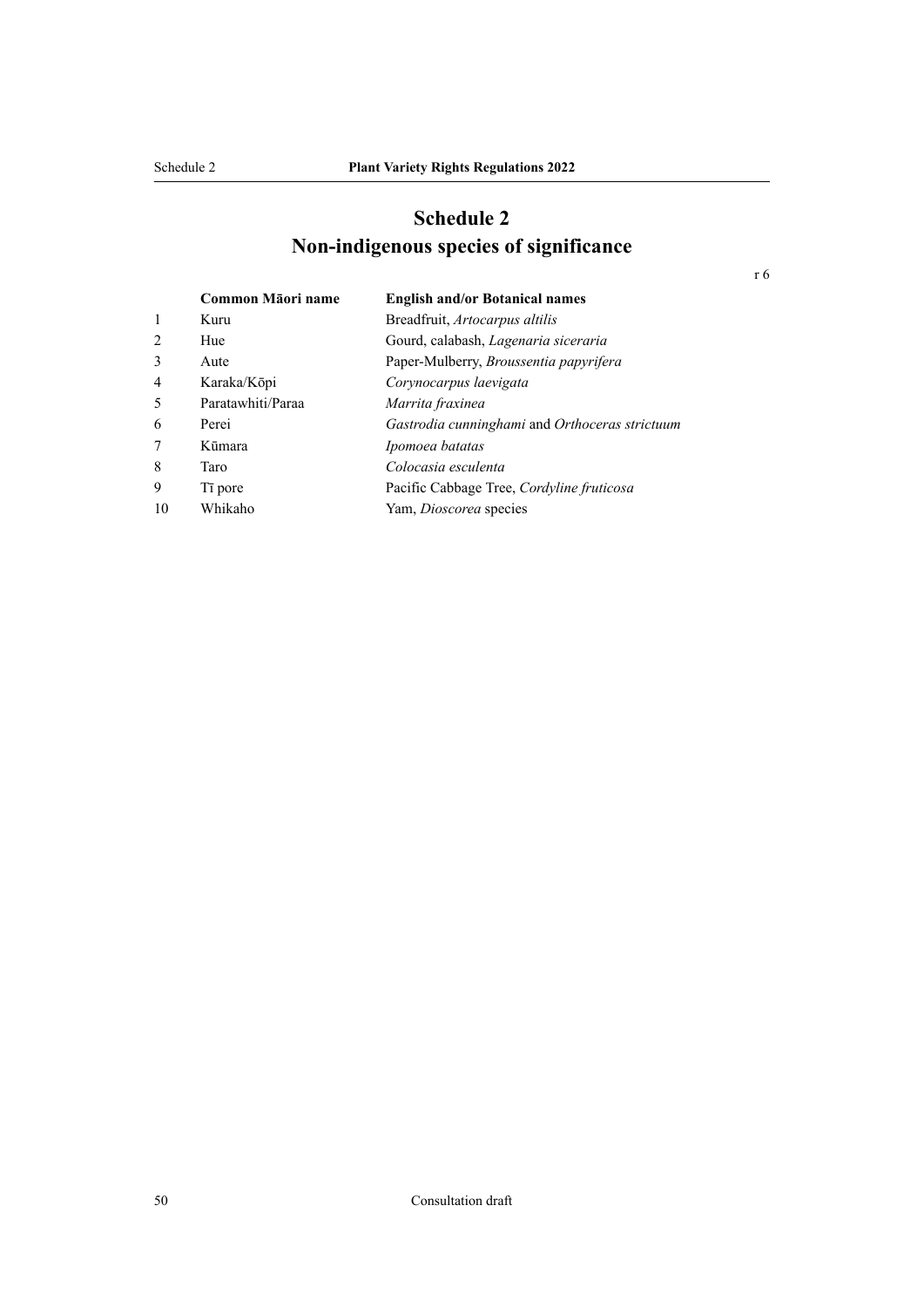r 7

<span id="page-50-0"></span>

| Item                                                                              | Herbage,<br>agricultural crops,<br>vegetables, fungi | <b>Fruit or</b><br>nut plants | <b>Other</b><br>plants |
|-----------------------------------------------------------------------------------|------------------------------------------------------|-------------------------------|------------------------|
|                                                                                   | Fee<br>$\left( \mathbb{S}\right)$                    | Fee<br><b>(\$)</b>            | Fee<br>$(\$)$          |
| Application for grant                                                             | 500                                                  | 500                           | 350                    |
| <b>Examination</b> fee                                                            | 600                                                  | 300                           | 230                    |
| Growing trial fee by Plant Variety Rights Office—                                 |                                                      | 500                           | 450                    |
| grasses and white clover (per year)                                               | 3,200                                                |                               |                        |
| wheat, barley, oats, forage brassicas, ryecorn,<br>triticale, and peas (per year) | 2,300                                                |                               |                        |
| grass endophytes                                                                  | 1,500                                                |                               |                        |
| potatoes-                                                                         |                                                      |                               |                        |
| first year                                                                        | 1,600                                                |                               |                        |
| each later year                                                                   | 500                                                  |                               |                        |
| Renewal fee                                                                       | 160                                                  | 160                           | 160                    |
| Application under section 101(2) of the Act (compul-<br>sory licences and sales)  | 600                                                  | 600                           | 600                    |
| Hearing fee                                                                       | [to come]                                            |                               |                        |